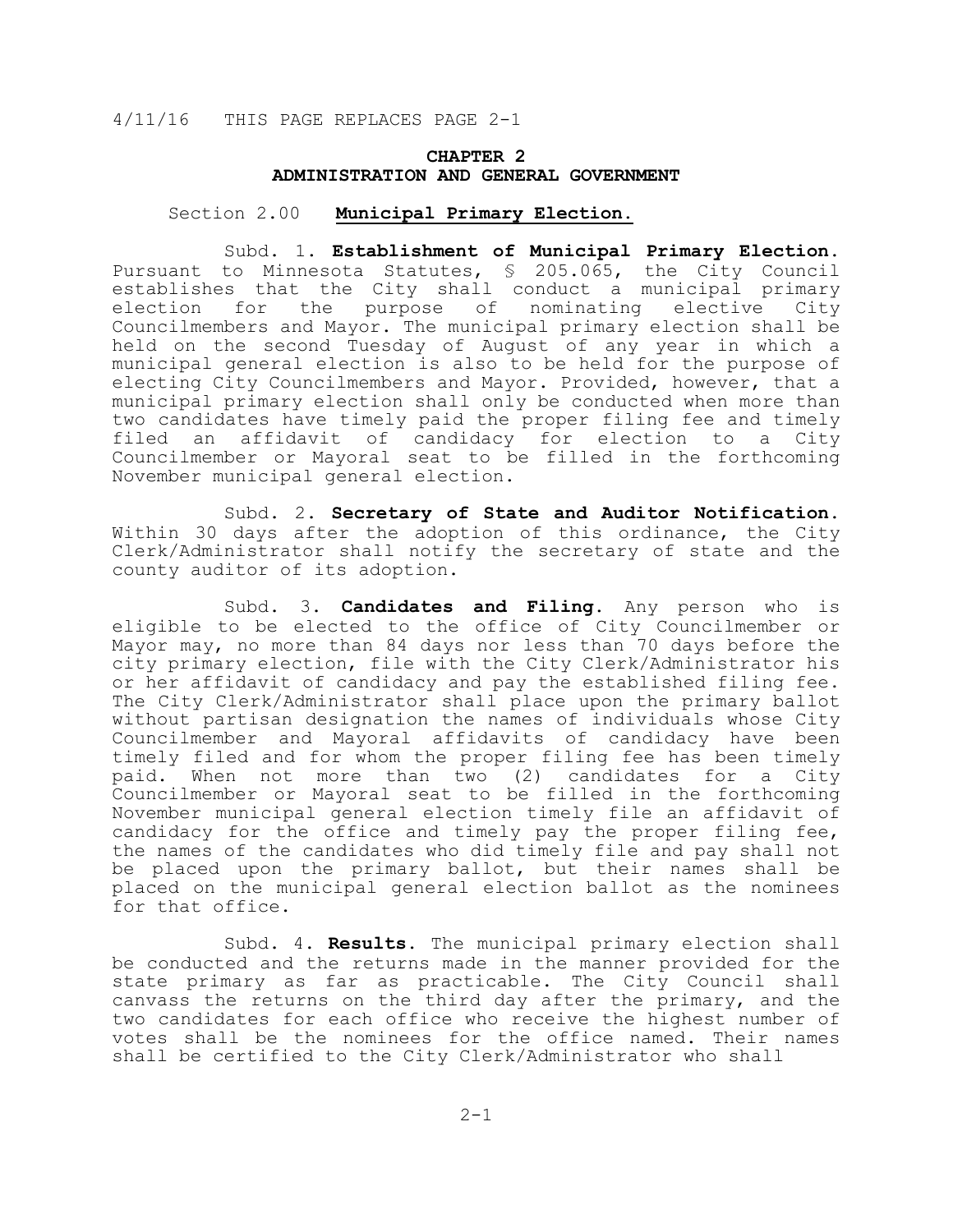place them on the municipal general election ballot without partisan designation and without payment of an additional fee.

 Subd. 5. **Recount.** A losing candidate at the municipal primary may request a recount of the votes for that nomination subject to the requirements of Minnesota Statutes, § 204C.36.

> Source: Ord. 743-2nd Series Effective Date: 02/08/16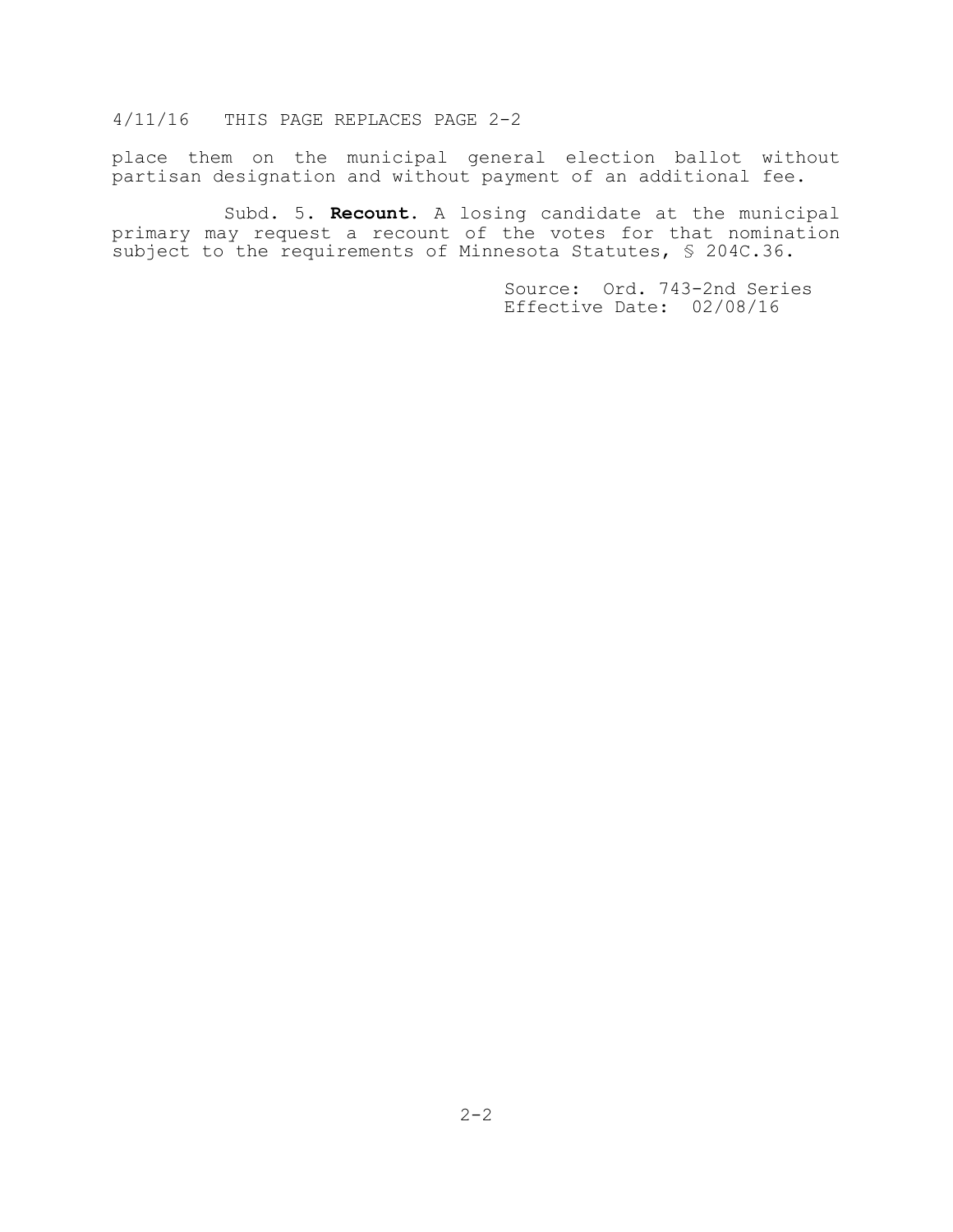#### Section 2.01. **Appointive Bodies.**

 Subd. 1. **Application**. The requirements set forth in this section apply to all departments, boards, commissions and appointive government bodies of or substantially related to the City of Alexandria, whether in existence now or hereafter established, except in cases where a specific law otherwise provides.

 Subd. 2. **Residence**. Appointees may reside outside the corporate limits of the City of Alexandria provided the appointee has a substantial interest or qualification for the subject matter of appointment.

 Subd. 3. **Qualification**. Appointees shall be at least 18 years of age and shall take an appropriate oath before assuming the activities of the appointment. If required by law or the council, the appointee shall be bonded before assuming the activities of the appointment.

 Subd. 4. **Compensation**. Unless otherwise provided by the council or by law, all appointees shall serve without compensation.

 Subd. 5. **Vacancy**. Any appointee who shall be absent for three successive regular meetings without leave of absence or excuse satisfactory to the council shall forfeit the appointment and the appointing authority shall fill the vacancy.

 Subd. 6. **Appointee Holdover**. All appointees shall serve until their successors have been appointed and qualified.

 Subd. 7. **Appointive Body Organization**. All appointive bodies except standing or special committees shall have at least one meeting during the month of January of every year after the second Monday in said month. At such first meeting the appointive body shall select a chairman or presiding officer from among its members to serve for the year. The appointive body may select such other officers from within or without the body as it deems necessary.

 Subd. 8. **Quorum**. The appointive body may conduct business if a majority of the members are present.

 Subd. 9. **Expenses**. Upon approval by the Council the necessary and reasonable expenses of the appointees and the appointive body shall be paid by the City of Alexandria.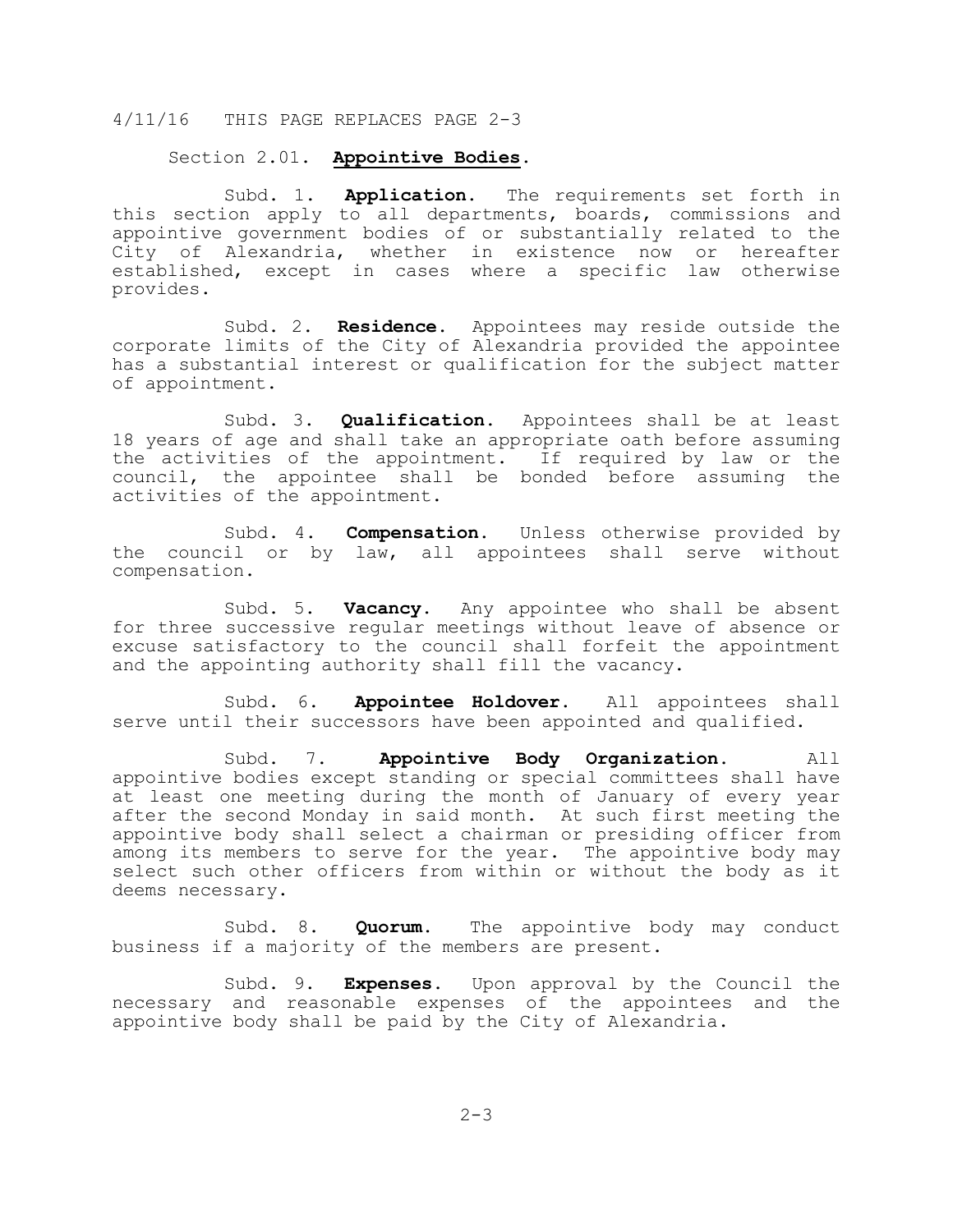Subd. 10. **Special Meetings**. Special meetings may be conducted if the members are notified by any reasonable means. Actions taken at special meetings may be set aside by the council if an appointee shall show upon oath that he did not receive notice of such special meeting and it shall appear to the council that the absence materially affected the outcome of some action taken at the meeting.

 Subd. 11. **Action**. Unless otherwise provided by law or the council, a simple majority vote of members of the appointive body present shall determine the issue presented. Votes taken on all issues except selection of presiding officer and related matters, shall be stated publicly by each appointee.

 Subd. 12. **Terms of Office**. The term of an appointee shall begin on the second Monday in January. The term of every appointee now holding or subsequently appointed to an office bearing a definite term shall expire on the second Monday in January.

 Subd. 13. **Establishment**. Standing committees shall be established by a resolution of the Council which shall specify the number of committee members and the purpose of the committee. Standing committees shall continue until terminated by resolution of the Council, and members shall serve indefinitely at the pleasure of the Council. Special purpose committees shall be established by a resolution of the Council which shall specify the number of the committee members, purpose of the committee, and the term of the committee's existence. If no term is specified in the resolution, the committee shall have a term of six months and then<br>terminate without further action. Members shall serve terminate without further action. Members shall serve<br>indefinitely at the pleasure of the Council. All other indefinitely at the pleasure of the Council. Departments, Boards or Committees shall be established by ordinance, charter or other law.

#### Section 2.02 **Planning Commission**.

 Subd. 1. **Establishment**. There is hereby ratified and confirmed a Planning Commission to consist of seven (7) members who shall be appointed by the City Council for terms of three (3) years. The term of any council members shall correspond to their official terms. The City Attorney, City Engineer, City Building Inspector and City Planner shall be advisory members to the Planning Commission.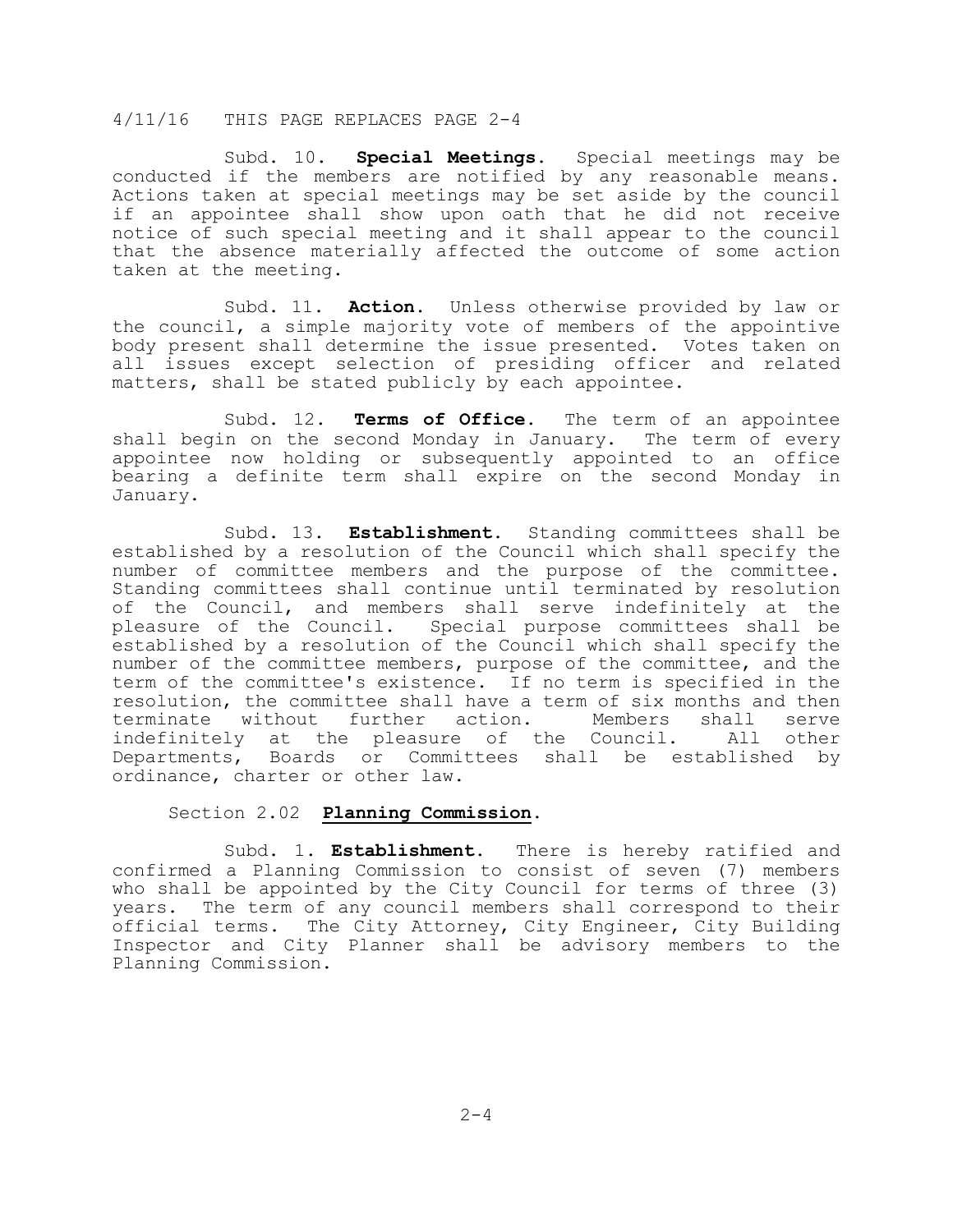Subd. 2. **Duties**. The Planning Commission shall serve as an advisory body to the Council in matters of directing the future physical development of the City. The Planning Commission shall, upon request of the Council, make studies, investigations and recommendations to the Council regarding matters affecting zoning, platting and public improvements. The Planning Commission shall adopt a plan and map for future development and land use, and may, with the consent of the Council, prepare a Capital Improvements Program for the purpose of determining priorities and apportioning the costs of scheduled improvements.

 Subd. 3. **Meetings**. The Planning Commission shall hold regular monthly meetings at a time and place established by it and approved by the Council, and such special meetings as necessary for the conduct of its business. Notice of special meetings, stating time, place and purpose, shall be given in writing five (5) days in advance, or waived in writing.

 Subd. 4. **Minutes**. All minutes of its proceedings shall be forwarded to the Council as soon after each regular or special meeting as practicable. The minutes shall be accompanied by a separate memorandum supporting each decision relating to:

(1) action on an application for a permit;

(2) action on an application for a variance; and (3) action on an appeal from a determination of the Zoning Administrator.

#### Section 2.03. **Joint Airport Zoning Board**.

 Subd. 1. **Establishment and Composition**. There is hereby ratified and confirmed a Joint Airport Zoning Board pursuant to Minn. Stat. Section 360.063, Subd. 3. The Board shall consist of five members as follows:

A member of the Council and one citizen member, both appointed by the Council; a member of the Board of County Commissioners of Douglas County and one citizen member, both appointed by the Board, and one citizen member, who shall serve for staggered two year terms. The Joint Airport Zoning Board shall have at least one meeting every year in January at a location designated by the Chairman. Vacancies shall be filled for the unexpired portion of the term by the<br>appropriate appointing body. The City Clerk or such appropriate appointing body. individual designated by the City Clerk shall act as secretary of the Joint Airport Zoning Board but shall not be a member.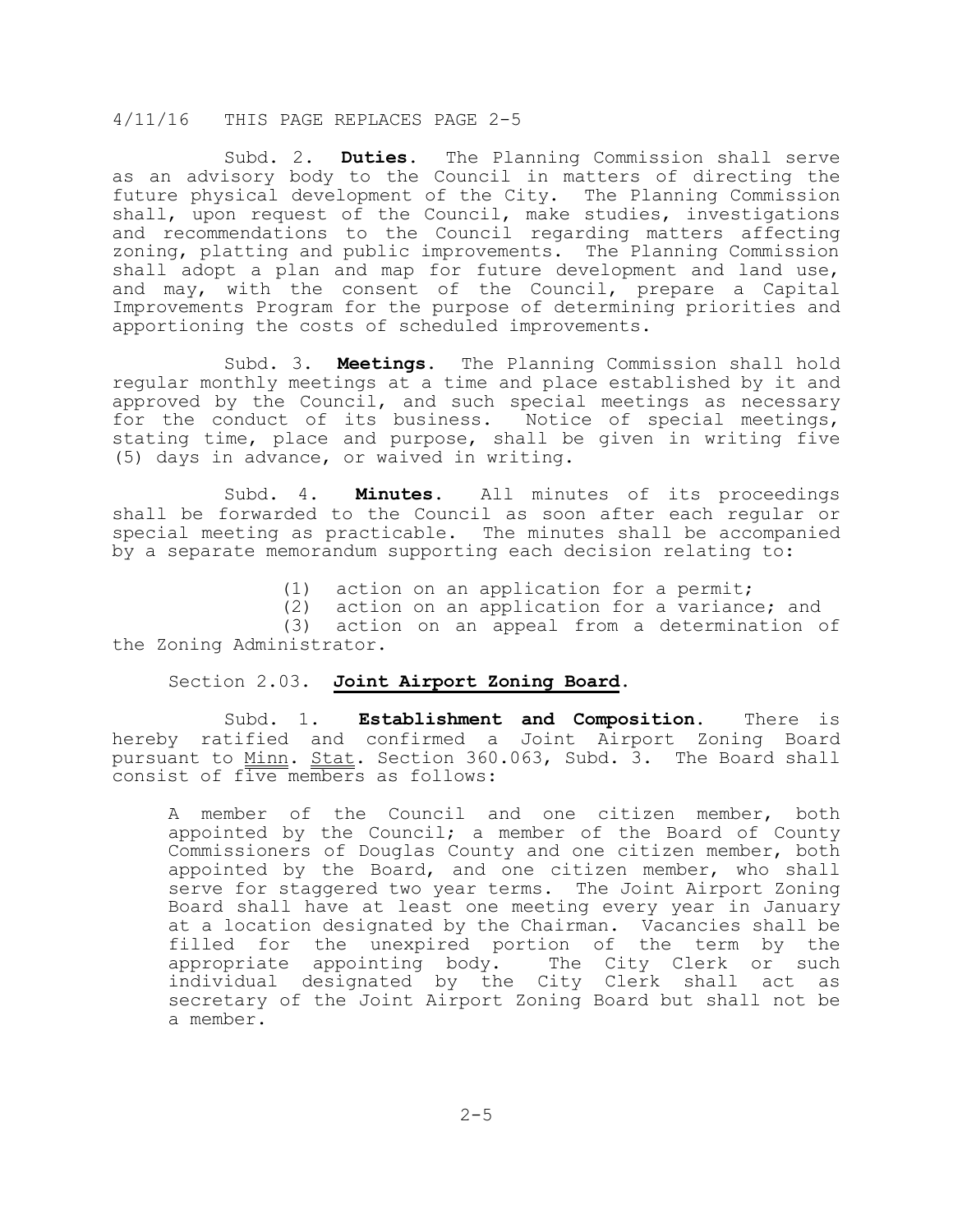Subd. 2. **Powers and Duties**. The Joint Airport Zoning Board shall have all powers and duties for airport zoning set forth in Minnesota Statutes Chapter 360 as now established or hereafter amended.

 Subd. 3. **Administrative Agency**. If airport zoning regulations proposed by the Joint Airport Zoning Board designates administrative agency of the City or County as the administrative agency to administer and enforce such regulations, such designation shall be submitted to the Council and the County Board for approval, which shall be granted by resolution adopted by each body.

Section 2.04. **Park and Recreation Board**.

 Subd. 1. **Establishment and Composition.** There is hereby ratified and confirmed a Park and Recreation Board of the City of Alexandria which shall consist of six members appointed by the Council to serve staggered three year terms and one Council member appointed by the Mayor for the term of his elected office.

 Subd. 2. **Duties.** The Park and Recreation Board's duties shall consist of advising the City Council on matters pertaining to the City Parks.

> Source: Ord. 817-2nd Series Effective Date: 2/10/2020

#### Section 2.05. **Health Board**.

 Subd. 1. **Establishment and Composition.** There is hereby ratified and confirmed a Health Board which shall consist of three members appointed by the Council. At least one member of the Board shall be licensed and practicing physician. Each member shall serve for a term of one year.

 Subd. 2. **Health Officer**. The Board shall select one of its members, who shall be a licensed and practicing physician, to be known as the Health Officer for the City of Alexandria.

 Subd. 3. **Board of Health Duties**. It is the duty of the Board of Health to make such investigations and reports and obey such directions concerning communicable diseases as the Council or the State Board of Health may require or give, and<br>cause all statutes, ordinances and all lawful rules and cause all statutes, ordinances and all lawful rules regulations concerning public health to be enforced and obeyed.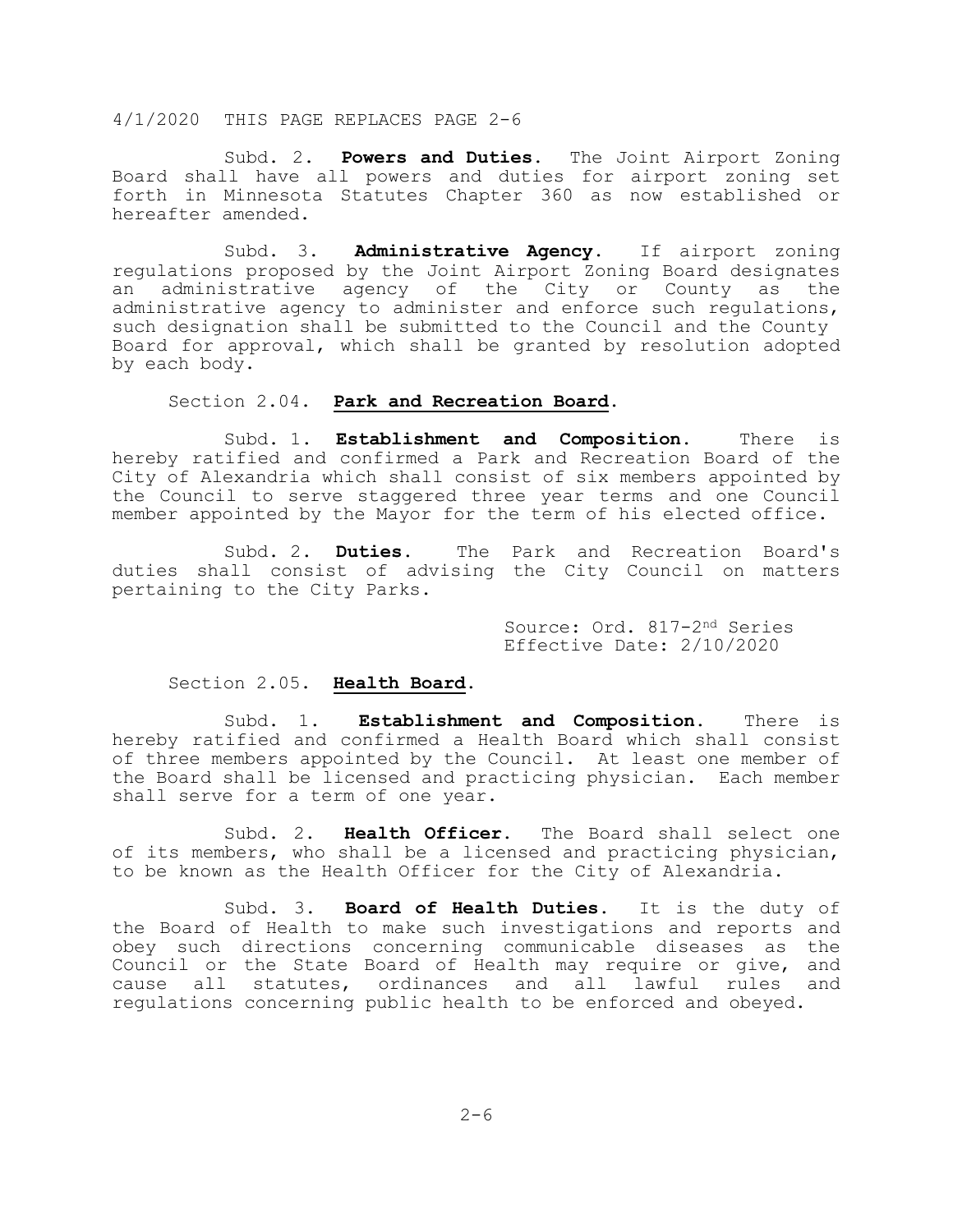Subd. 4. **Obstructions**. It is unlawful for any person to oppose or obstruct a member of the Board of Health or any health officer or physician charged with the enforcement of health laws, in performing any legal duty, or obstruct or hinder the entry of such health officers upon premises or into buildings or other places where contagion, infection, filth, or other source or cause of preventable disease exists or is reasonably suspected to exist.

 Subd. 5. **Health Officer Duties.** The Health Officer shall execute the lawful orders of the Council, the State Board of Health and the City Board of Health, and perform such other duties as are or may be prescribed by statute, or by regulation of the State Board of Health.

Section 2.06. **Board of Public Works**. The Board of Public Works shall be composed of 5 members, each serving for a threeyear term. The terms shall be staggered so that two members are appointed every year except that one year a single member shall be appointed. The Board shall have all the duties, and possess all powers as set forth in the Home Rule Charter for the City of Alexandria.

Section 2.07. **Liquor Commission**. There is hereby ratified and confirmed a Liquor Commission of the City of Alexandria, which shall consist of three members appointed by the Mayor for a term<br>of one year. The members shall be selected from the persons The members shall be selected from the persons holding the offices of Council Member or Mayor.

Section 2.08. **Budget Committee.** There is hereby ratified and confirmed a Budget Committee of the City of Alexandria, which shall be composed of the Mayor, the City Administrator, and a member of the Council selected by the Council. The Council member shall serve for a term of two years. The Committee shall have all the duties, and possess all powers as set forth in the Home Rule Charter for the City of Alexandria.

> Source: Ord. 763-2nd Series Effective Date: 03/27/17

Section 2.09. **Police Commission**. There is hereby established for the City of Alexandria a Police Commission as set<br>forth in Alexandria Home Rule Charter Section 6.03. The Police forth in Alexandria Home Rule Charter Section 6.03. Commission shall function as determined by the City Council.

> Source: Ord. 863-2nd Series Effective Date: 01/24/2022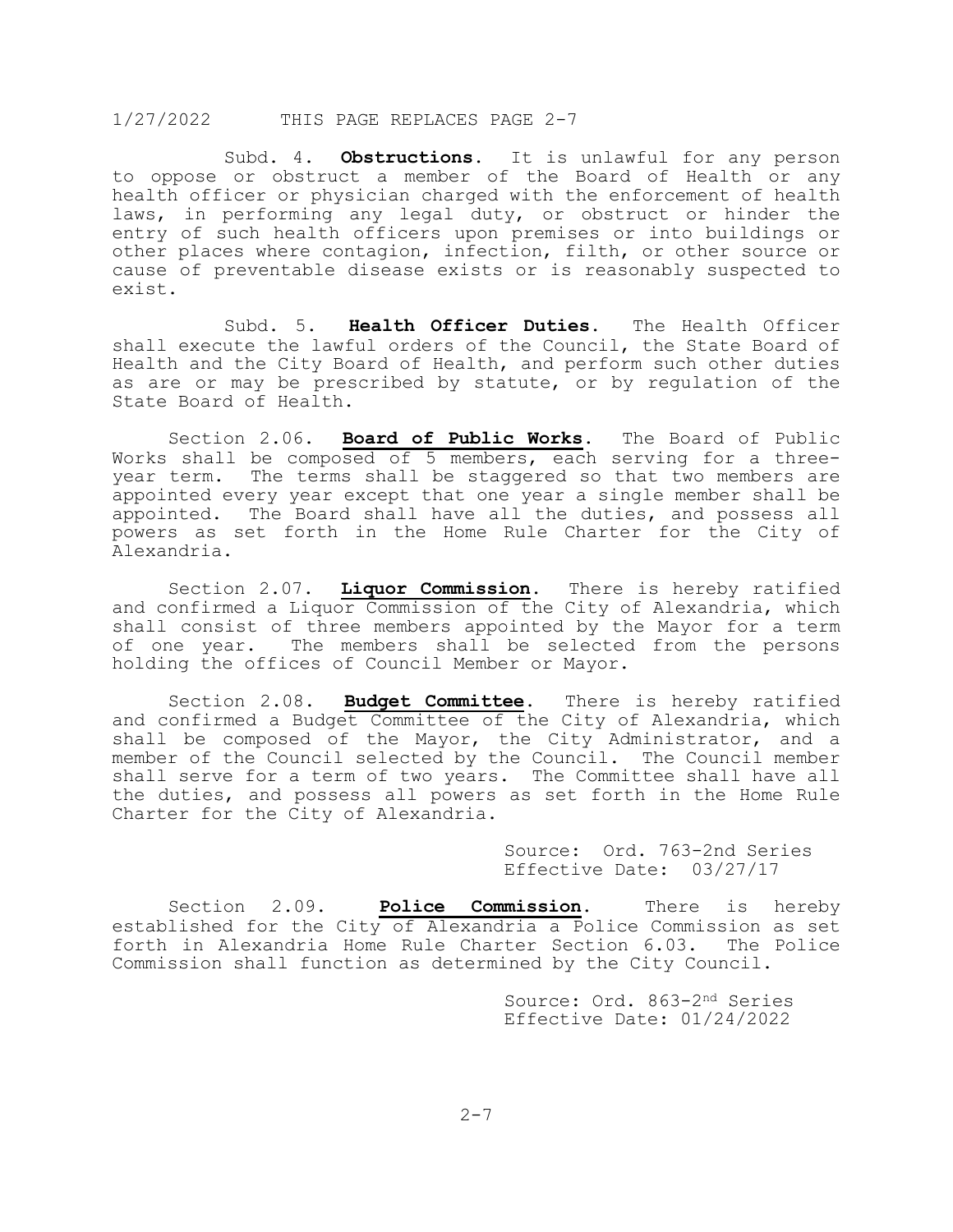Section 2.10. **City Administrator.**

 Subd. 1. **Charter Duties**. The duties of the City Administrator shall include the duties of the City Clerk and the City Treasurer as set forth in the Home Rule Charter of the City of Alexandria.

 Subd. 2. **Other Duties**. In addition to the duties set forth in Subd. 1, the City Administrator's duties shall include the following:

 A. Direct the administration of City affairs as provided by City Council action, state and federal statutes. Coordinate with the City Council in the administration of City affairs.

B. Prepare reports and summaries relating to<br>contemplated City projects and/or improvements with City projects and/or improvements with recommendations to the City Council as may be required for study and subsequent action.

 C. Prepare, in cooperation with the Budget Committee, an annual fiscal budget and capital improvement plan for submission to the City Council. Maintain financial guidelines for the City within the scope of the approved budget and capital program.

 D. Prepare the annual financial statement and perform other duties as required by law.

E. Attend and participate in all City Council<br>meetings. Attend, with discretion, or by invitation other Attend, with discretion, or by invitation other committee and commission meetings.

 F. Coordinate City programs and activities as authorized by the City Council.

 G. Submit quarterly reports to the City Council of the financial condition of the City's accounts.

 H. Supervise the conduct of local elections in accordance with the prescribed laws and regulations.

> Source: Ord. 335-2nd Series Effective Date: 12/28/92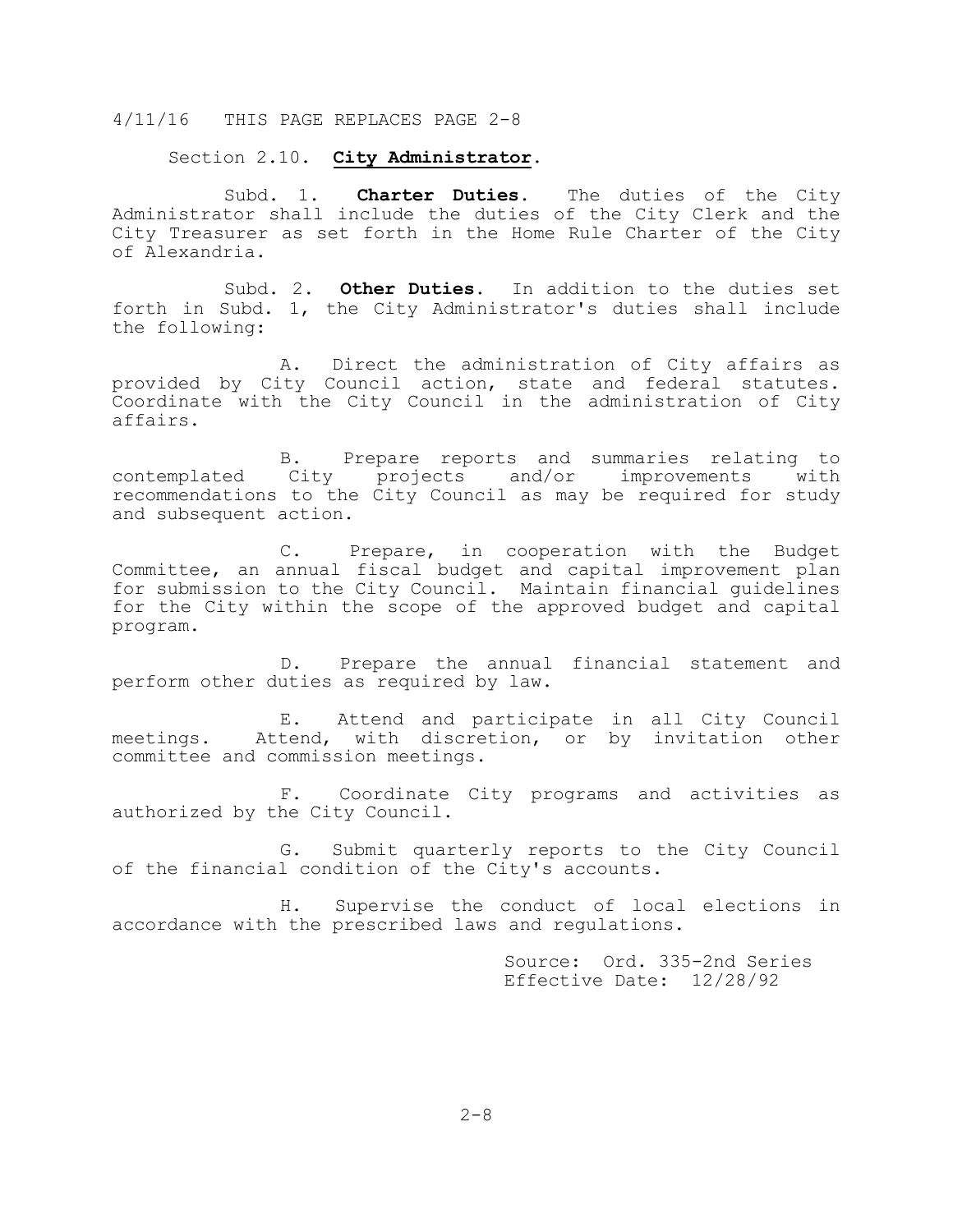I. Supervise the activities of all City<br>department heads, and the administrative staff, and the and the administrative staff, and the administration of City policy, including the authority to hire and remove all City department heads (except those appointed by the Mayor).

> Source: Ord. 354-2nd Series Effective Date: 6/27/94

J. Work in cooperation with the City Council's appointed attorney and engineer.

K. Prepare news releases, develop and discuss public relations material as required. Maintain good public relations with the general public.

L. Consult with appointed officials and with other public or private agencies as my be required.

M. Be informed regarding federal, state and county programs which affect the municipality.

N. Negotiate or delegate the negotiations of the terms and conditions of employee labor contracts for consideration by the City Council.

O. Perform all duties required by ordinances or resolutions adopted by the City Council.

Subd. 3. **Qualifications.** Qualifications for the position of City Administrator shall include, but not be limited to:

A. Considerable knowledge of municipal government operation, proper procedures, public relations, finances, purchasing, and all administrative requirements for proper City operation.

B. Knowledge of or ability to acquire full knowledge of all laws affecting the City.

C. Ability to provide harmonious relations with City employees and the general public.

D. Ability to plan development, to collect and analyze material for consideration by the City Council, and to conduct and implement studies of procedures, operations and organization.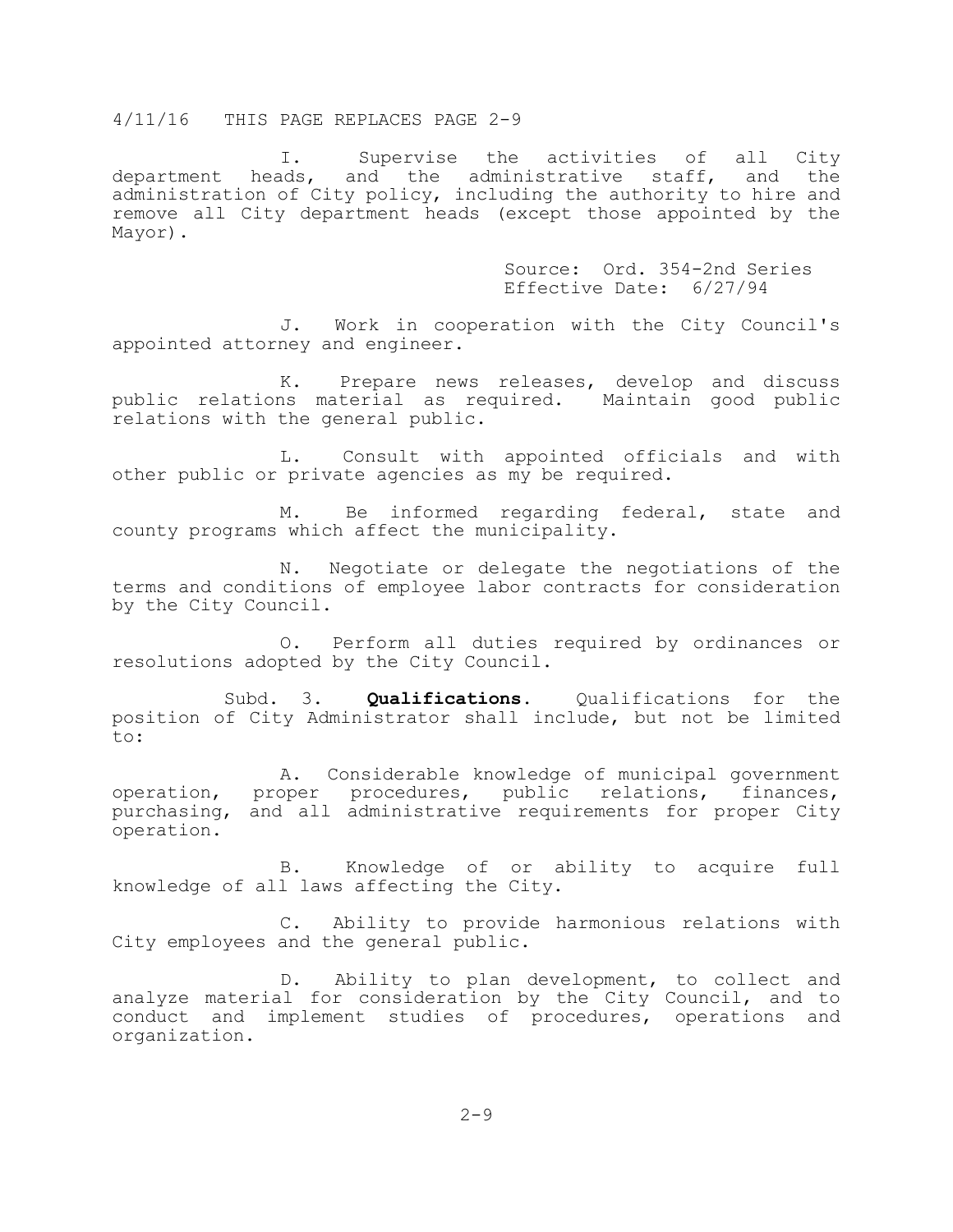Subd. 4. **Appointment**. The City Administrator shall be appointed by the City Council and may be removed only by a fourfifths (4/5) vote of the City Council.

> Source: Ord. 335-2nd Series Effective Date: 12/28/92

 Subd. 5. **Deputies**. The City Administrator may appoint deputies, who may be removed by the City Administrator with or without notice to the City Council.

> Source: Ord 354-2nd Series Effective Date: 6/27/94

## Section 2.11. **The Alexandria Runestone Area Community Center.**

 Source: Ord. 335-22nd Series Effective Date: 12/28/92

 Subd. 1. **Composition.** The Commission shall consist of seven (7) members appointed by the Alexandria City Council.

 Subd. 2. **Terms.** The terms of office for all commissioned members shall be for a three (3) year period, set appointments other than the initial appointments to be made at the first of the calendar year. The terms shall be staggered so no more than three members terms expire in the same calendar year. If a vacancy shall exist because of a commission member's resignation, a successor shall be named to complete the unexpired term by the Alexandria City Council.

 Subd. 3. **Vacancies**. Any member who is absent from duly called and noticed commission meetings for three successive months without leave of absence granted by the Commission shall forfeit their membership, their office shall be declared vacant, and the vacancy shall be filled by the Council.

 Subd. 4. **Organization**. The Commission shall immediately after the appointment of its members and at the first meeting of each calendar year, elect one of its members as president, vice-president and appoint a secretary.

#### Subd. 5. **Duties of Commission**.

A. The Runestone Community Center Commission shall serve as an advisory body to the City Council in<br>matters relating to the community center matters relating to the community including, but not limited to, operations, services, programs, improvements, and capital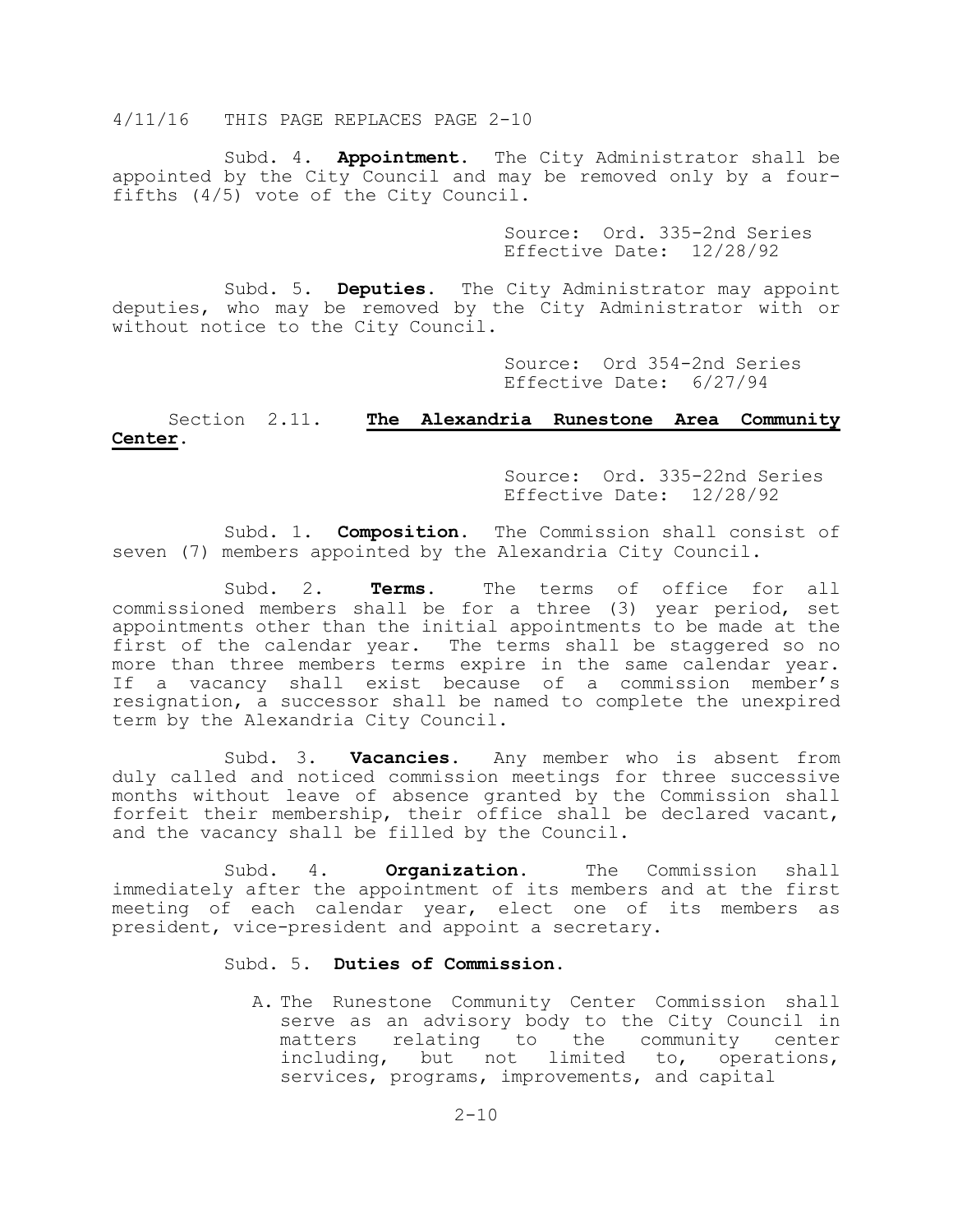improvements.

- B. The Commission shall at least once annually and at other times when requested to do so by the Council render a full and complete report setting forth<br>the condition of the Commission and its the condition of the Commission and facilities, the improvements made and the cost of the same and a detailed reports of earnings and expenses for the preceding fiscal year.
- C. The Commission shall advise the Community Center Manager in matters related to the maintenance and operations of the facility.
- D. The Commission shall advise the Community Center Manager in matters relating to the regulation and control of the activities and uses of the community center for all purposes. This shall include the fixing of prices and rates for the use of Commission facilities, provided that the Commission shall not charge the City for such activities a higher rate than is charged to private parties. Rates charged by the Commission shall be uniform in all application to all cases.

Subd. 6. **Sale of Facilities**. The community center shall not be sold or otherwise disposed of by the City, unless the full terms of the proposition of said sale or other disposition thereof, together with the price to be paid therefore, shall have been embodied in an ordinance passed by a 2/3 vote of the City Council.

> Source: Ord. 728-2nd Series Effective Date: 07/13/15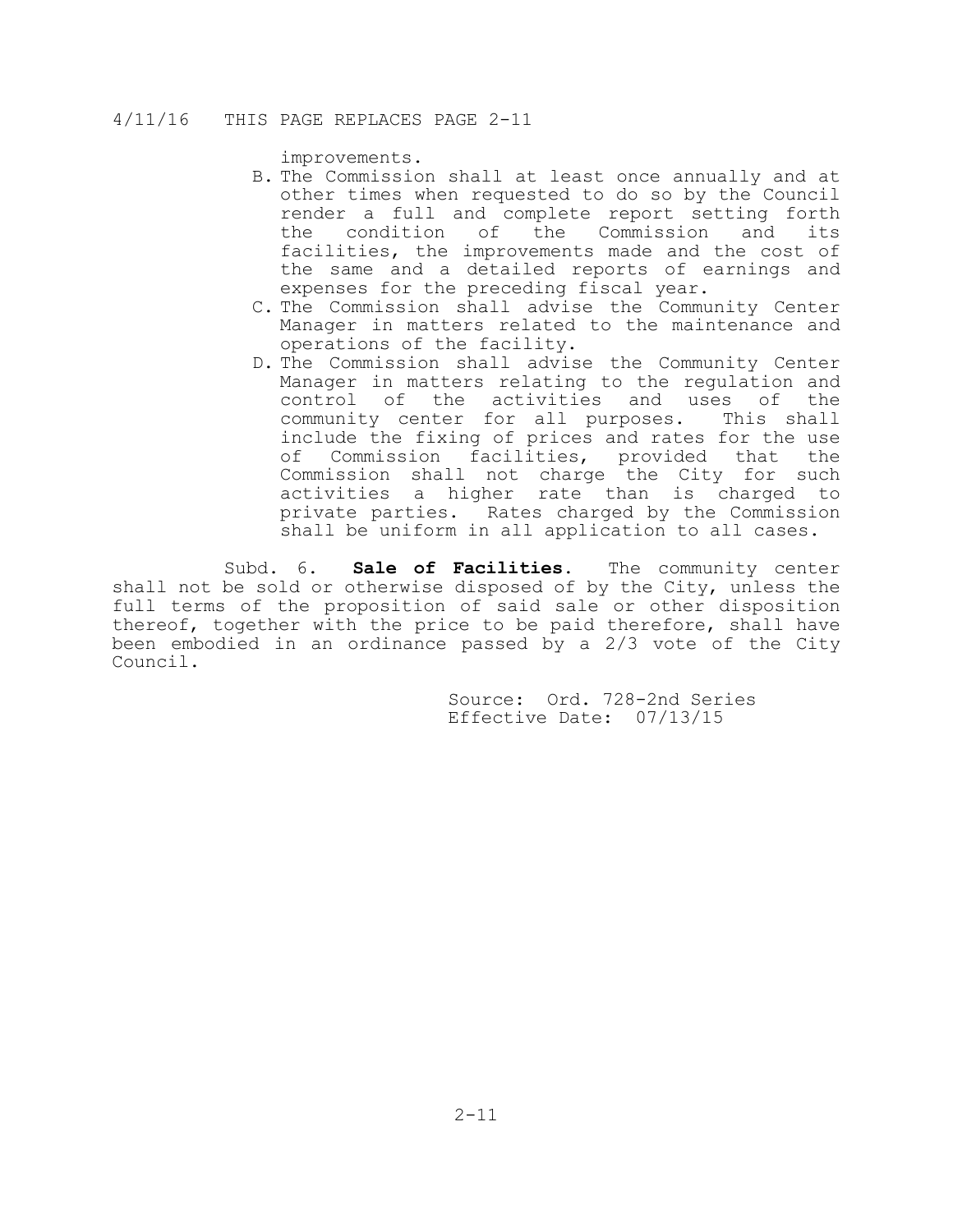Section 2.12. **Tree Board.**

 Subd. 1. **Establishment**. There is hereby ratified and confirmed a Tree Board to consist of five (5) members who shall be appointed by the City Council for terms of two (2) years.

 Subd. 2. **Duties**. The Tree Board shall serve as an advisory body to the Council in matters of writing and implementing the City's annual forestry work plan. The Tree Board shall, upon request of the Council, make studies and recommendations to the Council regarding policies for tree planting, maintenance and removals. The Tree Board shall establish and maintain a list of recommended street tree species to be planted with spacing and location requirements.

 Subd. 3. **Meetings**. The Tree Board shall meet no less than four times annually at a time and place established by it.

> Source: Ord. 351-2nd Series Effective Date: 12/13/93

#### Section 2.13. **Economic Development Authority**

 Subd. 1. **Establishment.** There is hereby confirmed an Alexandria Economic Development Authority consistent with and created by Resolution 89-16 and modified by Resolution 93-35 pursuant to Minnesota Statute Section 469.091.

 Subd. 2. **Composition.** The Alexandria Economic Development Authority shall be a six member Commission including the Mayor and each City Council Member pursuant to Minnesota Statute Section 469.095, Subds. 2(d) and 2(e). Each member shall serve for the term of the elected office.

 Subd. 3 **Duties.** The Alexandria Economic Development Authority shall have all the rights, powers, duties, obligation and limitation as amended.

> Source: Ord. 391, 2nd Series Effective Date: 12/23/96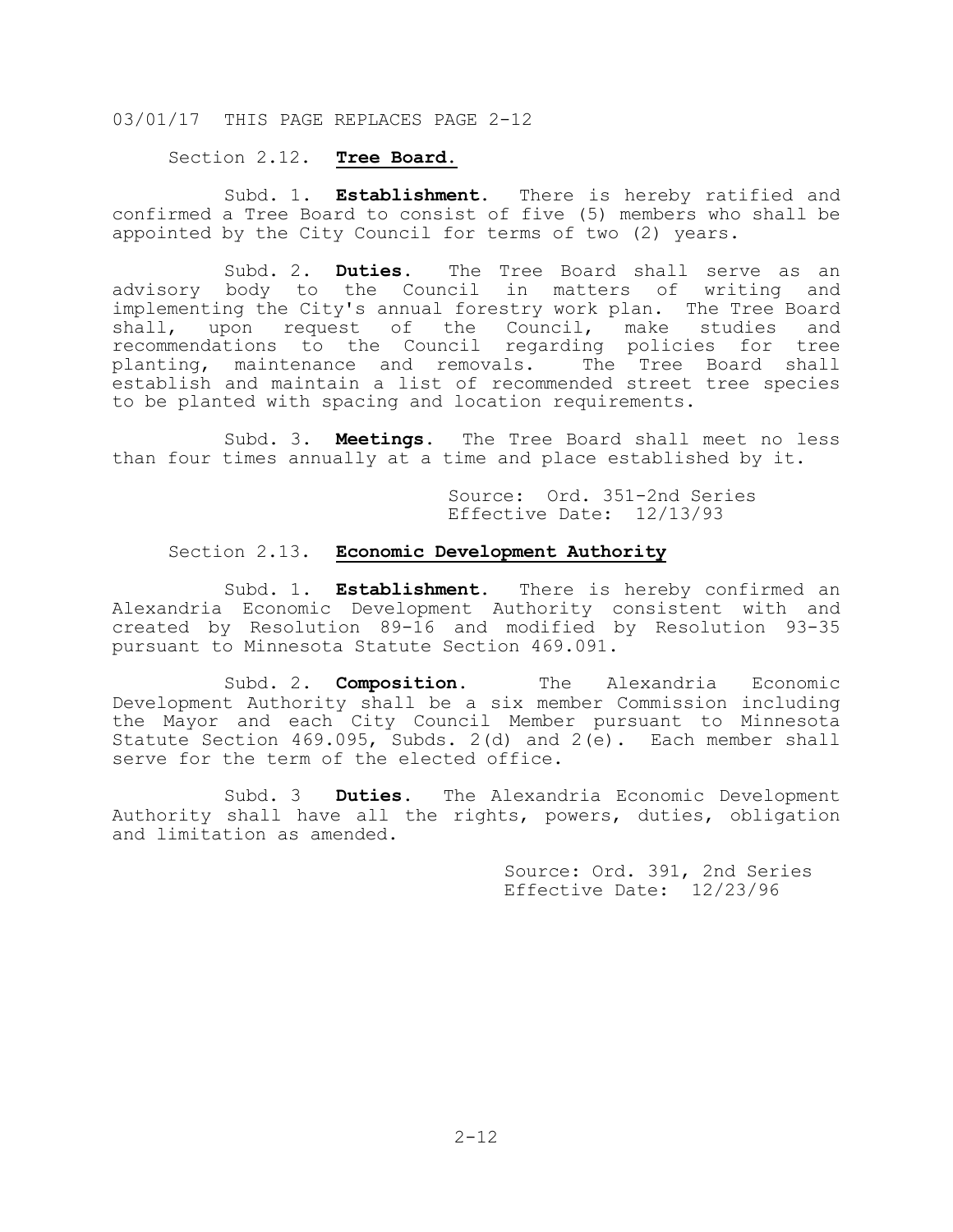Section 2.14. **Economic Development Board.**

 That Section 2.14 of the Alexandria City Code is hereby rescinded.

> Source: Ord. 758-2nd Series Effective Date: 02/23/17

## Section 2.15. **Police Advisory Commission.**

 That Section 2.15 of Alexandria City Code is hereby rescinded.

> Source: Ord. 665-2nd Series Effective Date: 12/13/10

## Section 2.16. **Disability Advisory Commission**.

 Subd. 1. **Establishment.** There is hereby ratified and confirmed a Disability Advisory Commission consisting of at least five (5) members who shall be appointed by the City Council for terms of two (2) years. The Building Administrator shall serve as an ex-officio member of the Commission.

 Subd. 2. **Duties.** The Disability Advisory Commission shall serve as advisory to the City Council in matters related to facilities, services, programs, or regulations affecting handicapped or physically disabled individuals.

> Source: Ord. 551-2nd Series Effective Date: 3/14/05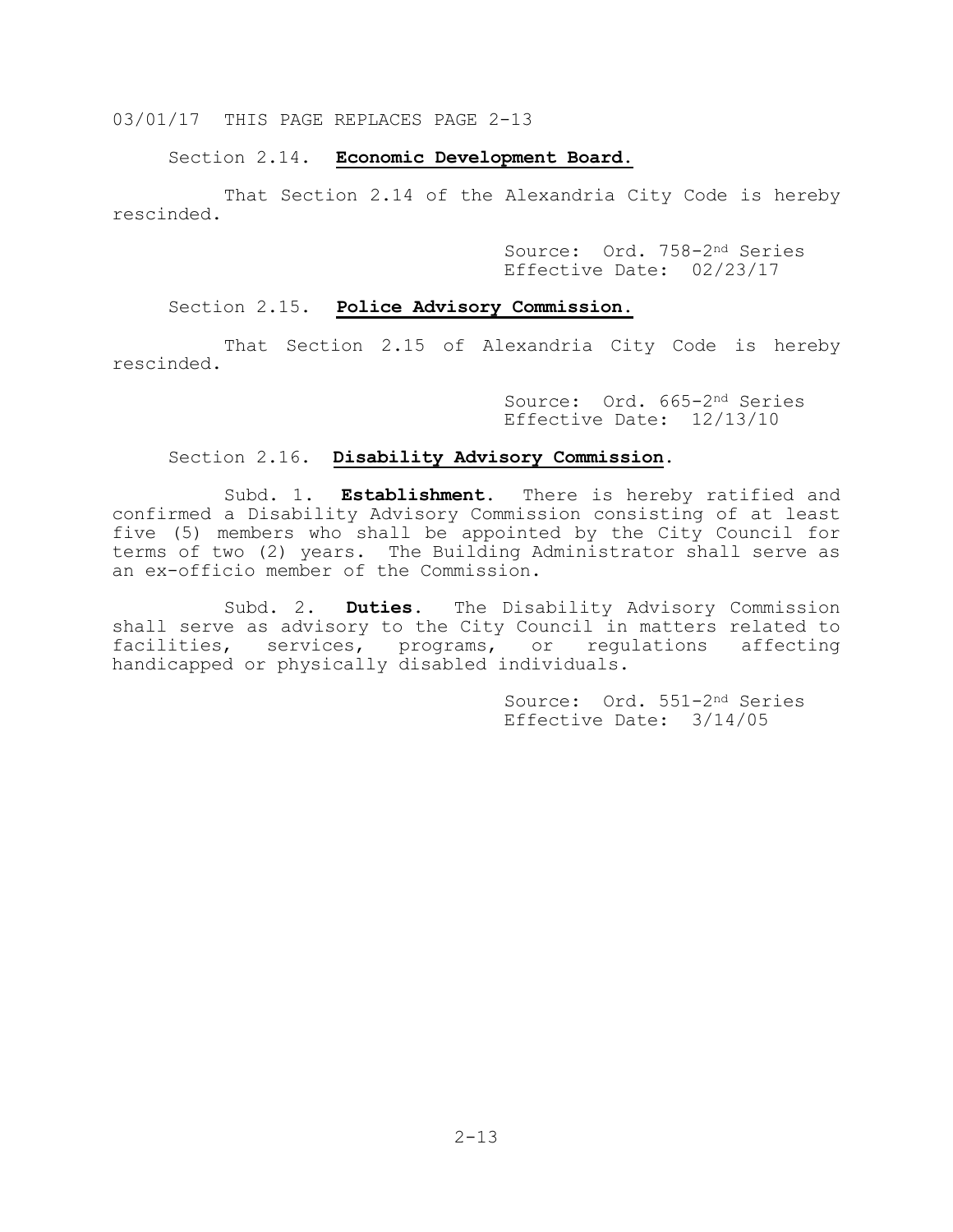#### Section 2.17. **Cultural Inclusiveness Committee**.

 Subd. 1. **Establishment.** There is hereby ratified and confirmed a Cultural Inclusiveness Committee consisting of five (5) to seven (7) members who shall be appointed by the City Council for terms of two (2) years. The Personnel Director shall serve as City staff liaison for the Committee.

 Subd. 2. **Duties.** The Cultural Inclusiveness Committee shall serve as an advisory body to the City Council in matters intended to develop and implement inclusive policies, programs and practices to foster a community which is welcoming, vibrant and inclusive of diversity. It shall also advise the City Council on services and programs that may be of special concern to the City's growing and diverse populations within the City.

> Source: Ord. 654-2nd Series Effective Date: 1/11/2010

## Section 2.18. **Storm Water Utility Committee.**

 Subd. 1. **Establishment.** There is hereby ratified and confirmed a Storm Water Utility Committee consisting of five (5) to seven (7) members who shall be appointed by the City Council for staggered terms of two (2) years. The Street Commissioner shall serve as City staff liaison for the Committee.

 Subd. 2. **Duties.** The Storm Water Utility Committee shall serve as an advisory body to the City Council in matters relating to the Storm Water Utility Program and the surface water management program including, but not limited to storm sewers, surface drainage, wetlands, on-site drainage, lake water control and quality, related capital improvements and various financing or funding options. It shall advise the City Council on services, programs and improvements related to the City's storm and surface water management program.

> Source: Ord. 533-2nd Series Effective Date: 4/12/04

#### Section 2.19. **Arts Advisory Committee**.

 Subd. 1. **Establishment.** There is hereby ratified and confirmed an Arts Advisory Committee consisting of five (5) to seven (7) members who shall be appointed by the City Council for terms of two (2) years.

 Subd. 2. **Duties.** The Arts Advisory Committee shall serve as an advisory body to the City Council in matters related to promoting the creation, understanding, appreciation and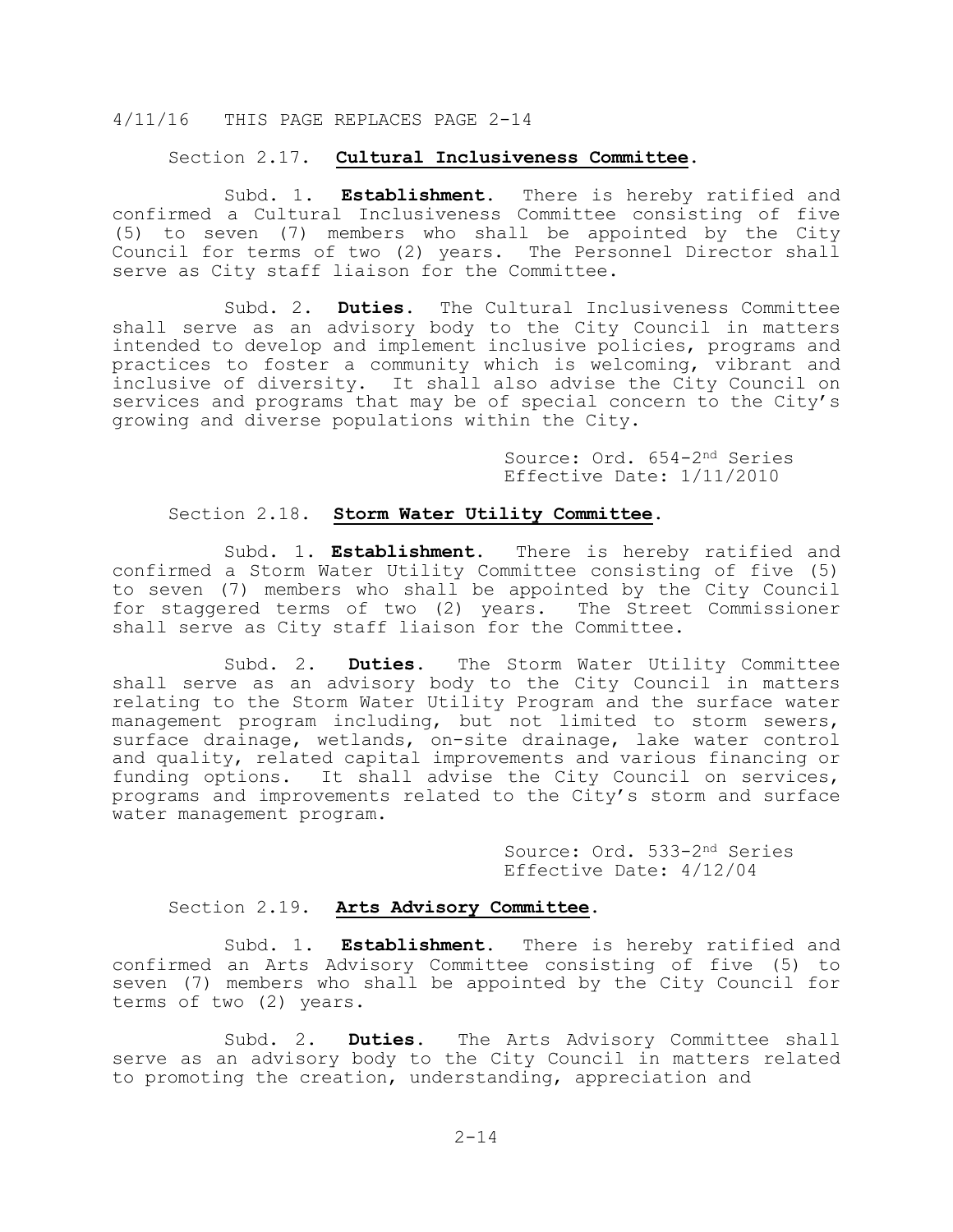awareness of the arts in the City, and to act as a facilitator and/or advocate for the public arts by exploring ways in which the arts can enhance the quality of life in the City and foster community economic and social growth.

> Source: Ord. 661-2nd Series Effective Date: 9/27/2010

## Section 2.20. **Legislative Committee**.

 Subd. 1. **Establishment.** There is hereby ratified and confirmed that a Legislative Committee is established consisting of at least three members including two City Council Members and the City Attorney as appointed by the Alexandria City Council for a term of one year. The City Administrator and/or the Assistant City Administrator shall serve as Ex-Officio Members of the Committee.

 Subd. 2. **Duties.** The Legislative Committee shall serve advisory to the City Council in matters related to proposed legislation at the federal, state, county, and local levels affecting the City of Alexandria. The Committee shall review and recommend changes to the Alexandria City Code except matters relating to planning, zoning and subdivision regulations shall be referred to the Alexandria Planning Commission as required by Minnesota Law.

> Source: Ord. 683-2nd Series Effective Date: 02/28/13

#### Section 2.21. **Personnel Committee**.

 Subd. 1. **Establishment.** There is hereby ratified and confirmed that a Personnel Committee is established consisting of four (4) members including the Mayor, one City Council Member, the Personnel Director, and the City Administrator or his/her designee.

 Subd. 2. **Duties.** The Personnel Committee shall make recommendations to the City Council and City Administrator in matters related to personnel issues affecting the City of Alexandria.

> Source: Ord. 699-2nd Series Effective Date: 04/14/14

(Sections 2.22 - 2.29 reserved for expansion.)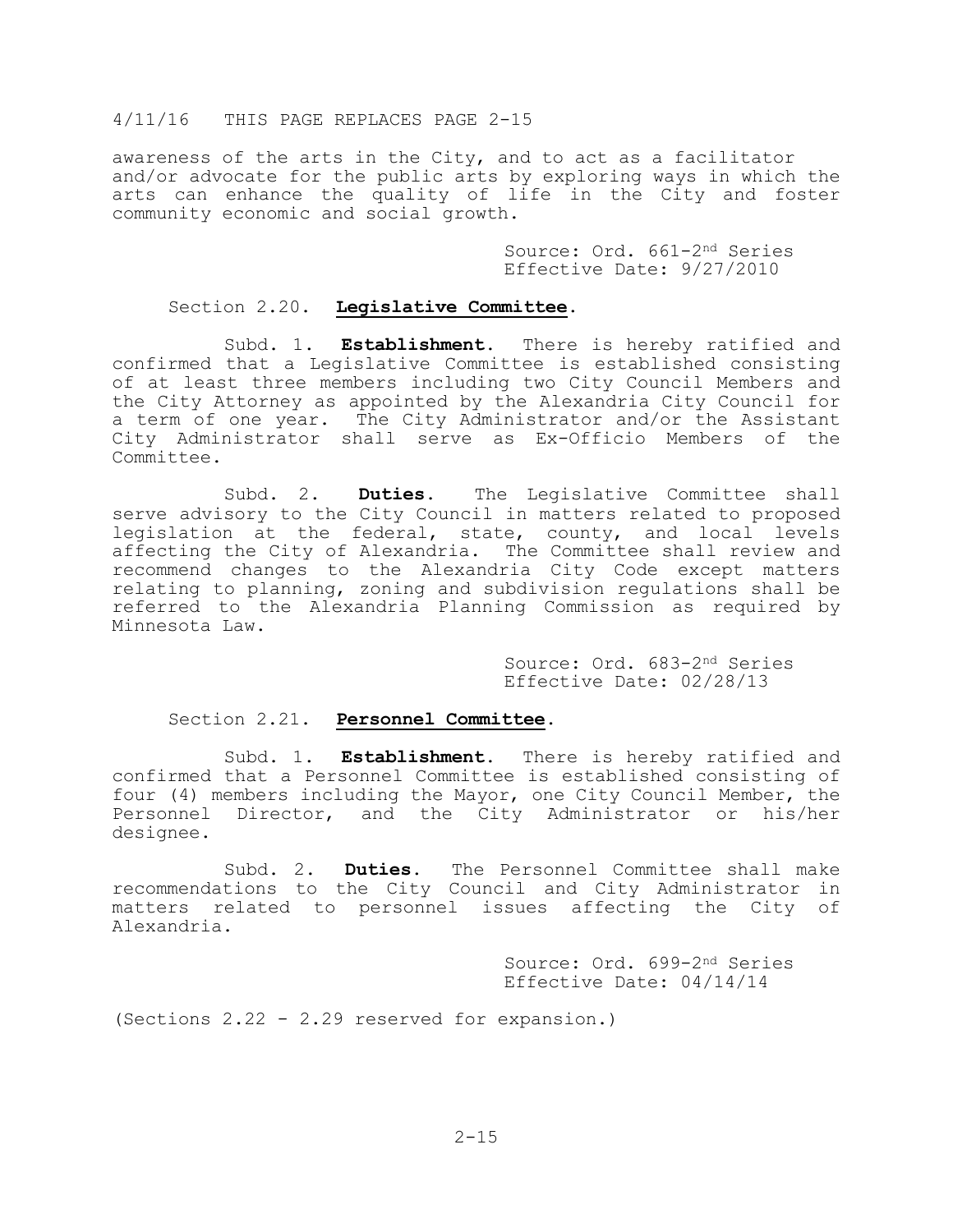Section 2.30. **Council reorganization**. At its first regular meeting in January following a regular city election the Council shall, in the order herein stated and prior to commencing its regular order of business, reorganize by (1) having all new

officers and officials take and subscribe their oath of office, unless the oath was previously administered; (2) seat all new members of the Council; (3) select a Mayor pro tem; and (4) perform such other organizational acts or functions as may be permitted or required.

Section 2.31. **Council Procedure at Meetings**. The City Clerk shall, at least three days prior to each regular meeting, prepare the following items:

(1) an agenda for the forthcoming meeting;

(2) a copy of all minutes to be considered.

The City Clerk shall, at least three days prior to the first regular meeting each month, prepare the following items:

(1) a statement showing the condition of each fund as of the close of business of the preceding month;

(2) a compiled list of all claimants who have filed verified accounts claiming payment for goods or services rendered the City during the preceding month, such list to be called the "Claim Report" and bearing headings "Claimant," "Purpose," and "Amount."

The City Clerk shall forthwith cause to be mailed to the Mayor and each Council Member copies of all said documents. Roberts' Rules of Order (Revised) shall govern all Council meetings as to procedural matters not set forth in the Charter or City Code.

Section 2.32. **City Attorney**. The Council shall appoint a City Attorney, together with such assistants as may be necessary, who shall serve at the pleasure of the Council. The City Attorney shall perform such duties as are required by law or as referred by the Council or its agent. It shall be the official duty of the City Attorney to act as "Revisor of Ordinances."

Section 2.33. **City Engineer**. The Council may appoint a City Engineer to serve at the pleasure of the Council, and delegate to the City Engineer such duties as they deem proper.

Section 2.34. **City Seal**. All contracts to which the City is a party, in addition to being signed by the Mayor and City Clerk, shall be sealed with the City's seal. Said seal shall be kept in the custody of the City Clerk and affixed by the City Clerk. The official City seal shall be circular in form, have engraved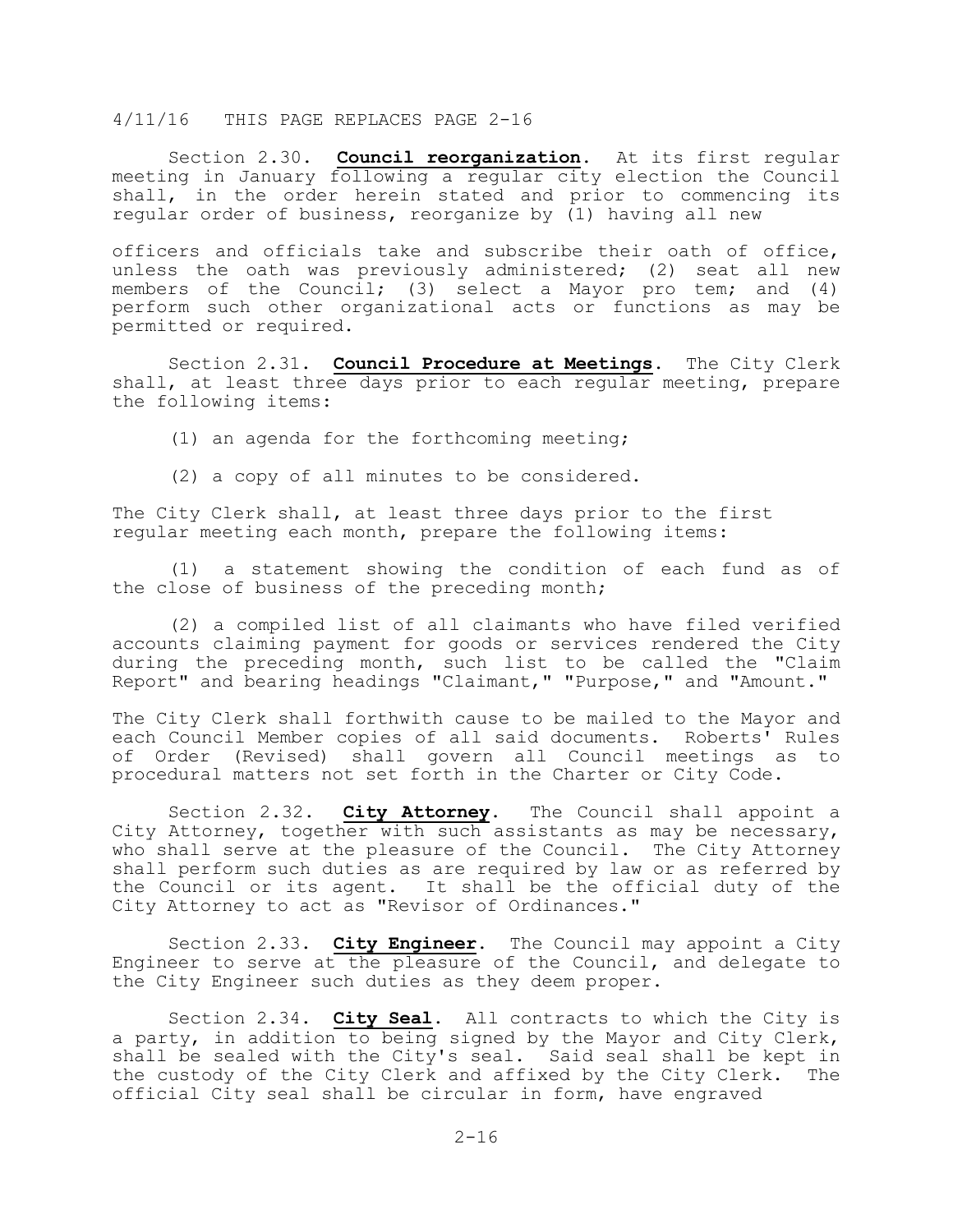thereupon "The City of Alexandria" and such other words, figures or emblems as the Council may, by resolution, designate.

> Source: Ord. 335-2nd Series Effective Date: 12/28/92

Section 2.35. **Ward Boundaries**. The Wards shall be limited and bounded as hereinafter set forth:

Subd. 1. **Ward No. 1.** Ward No. 1, shall be that part of the land of the City of Alexandria lying north of First Avenue and west of State Highway 29 and west of CSAH42/North Nokomis and north of the south line of Section 8 (T128, R37) and west of Deerwood Drive and south of Scenic Heights Road and west of East Golf Course Road and north and west of Scenic Drive and Skyline Drive and west of Government Point Road and north of Van Avenue and also that part lying northeast of the southwest shore of Lake Agnes and north and east of Agnes Boulevard and north of Curt Felt Drive and north of the N4 Section line of Section 13 Township 128, Range 38."

Subd. 2. **Ward No. 2.** Ward 2 shall be that part of the land of the City of Alexandria lying north of CSAH 82 and east of CSAH 46/McKay Avenue and north of the CP Rail and north of Third Avenue and east of State Highway 29 and east of CSAH 42/North Nokomis and south of the north line of Section 17 (T128 R37) and east of Deerwood Drive and north of Scenic Heights Road, and east of East Golf Course Road and south and east of Scenic Drive and Skyline Drive and east of Government Point Road and south of Van Avenue and east and north of the east end of Van Avenue.

Subd. 3. **Ward No. 3.** Ward 3 shall be that part of the land of the City of Alexandria lying east and south of the CP rail and west of CSAH 46/McKay Avenue and south of CSAH 82.

Subd. 4. **Ward No. 4**. Ward 4 is that part of the land of the City of Alexandria lying east of State Highway 29 and east of North Broadway/Agnes Boulevard and south of Lake Agnes and south of the south line of First Avenue and west of State Highway 29/North Nokomis and south of Third Avenue and west of the CP rail.

Subd. 5. **Ward No. 5, Precinct 1**. Ward 5 is that part of the City of Alexandria lying west of State Highway 29 and west of North Broadway/Agnes Boulevard and southwest of Agnes Boulevard and south of Curt Felt Drive and south of the N4 Section line of Section 13 Township 128, Range 38."

> Source: Ord. 865-2nd Series Effective Date: 3/14/2022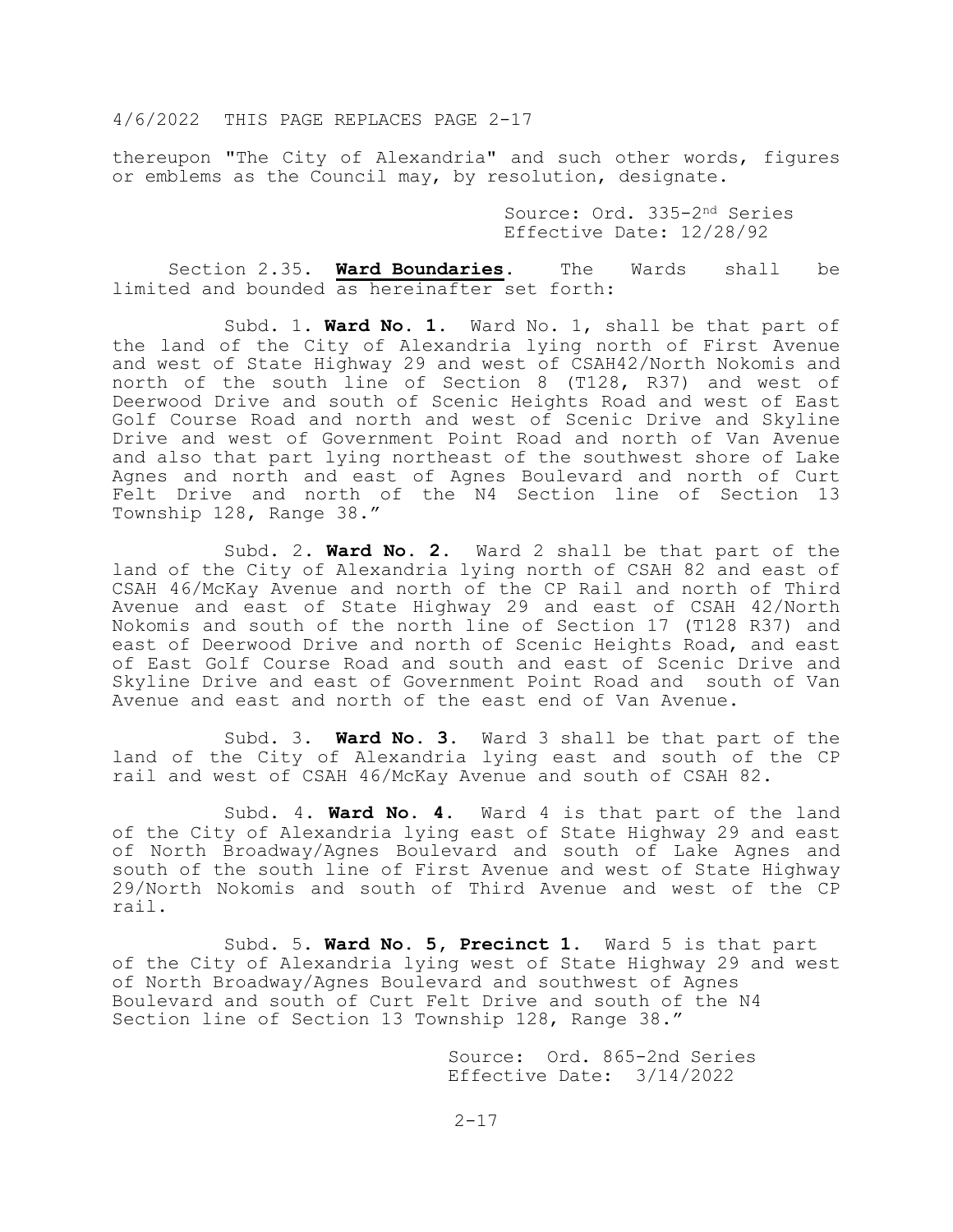Section 2.36. **Right to Administrative Appeal**. If any person shall be aggrieved by any administrative decision of the City, or any Board or Commission not having within its structure an appellate procedure, such aggrieved person is entitled to a full hearing before the Council upon serving a written request therefor upon the Mayor and City Clerk at least five days prior to any regular Council meeting. Such request shall contain a general statement setting forth the administrative decision to challenged by the appellant. At such hearing the appellant may present any evidence he or she deems pertinent to the appeal, but the City shall not be required to keep a verbatim record of the proceedings. The Mayor, or other officer presiding at the hearing may, in the interest of justice or to comply with time requirements and on the Mayor's own motion or the motion of the appellant, the City Clerk, or a member of the Council, adjourn the hearing to a more convenient time or place, but such time or place shall be fixed and determined before adjournment so as to avoid the necessity for formal notice of re-convening.

Section 2.37. **Rules of Procedure for Appeals and Other Hearings**. The Council may adopt by resolution certain written rules of procedure to be followed in all administrative appeals and other hearings to be held before the Council or other bodies authorized to hold hearings and determine questions therein presented. Such rules of procedure shall be effective thirty days after adoption and shall be for the purpose of establishing and maintaining order and decorum in the proceedings.

Section 2.38. **Facsimile Signatures**. The Mayor and City Clerk are hereby authorized to request a depository of City funds to honor an order for payment when such instrument bears a facsimile of his or her signature, and to charge the same to the account designated thereon or upon which it is drawn, as effectively as though it were his or her manually written signature. Such authority is granted only for the purpose of permitting such officers an economy of time and effort.

Section 2.39. **Uniform Purchasing Procedures**. It is unlawful for any agent or employee of the City to order the purchase of any supplies or materials or contract for any services except upon forms and according to procedures duly adopted therefor. All purchase orders shall be approved by the head of the department for which the purchase is being made and shall be presented by the department head to the City Clerk for the City Clerk's approval.

> Source: Ord. 335-2nd Series Effective Date: 12/28/92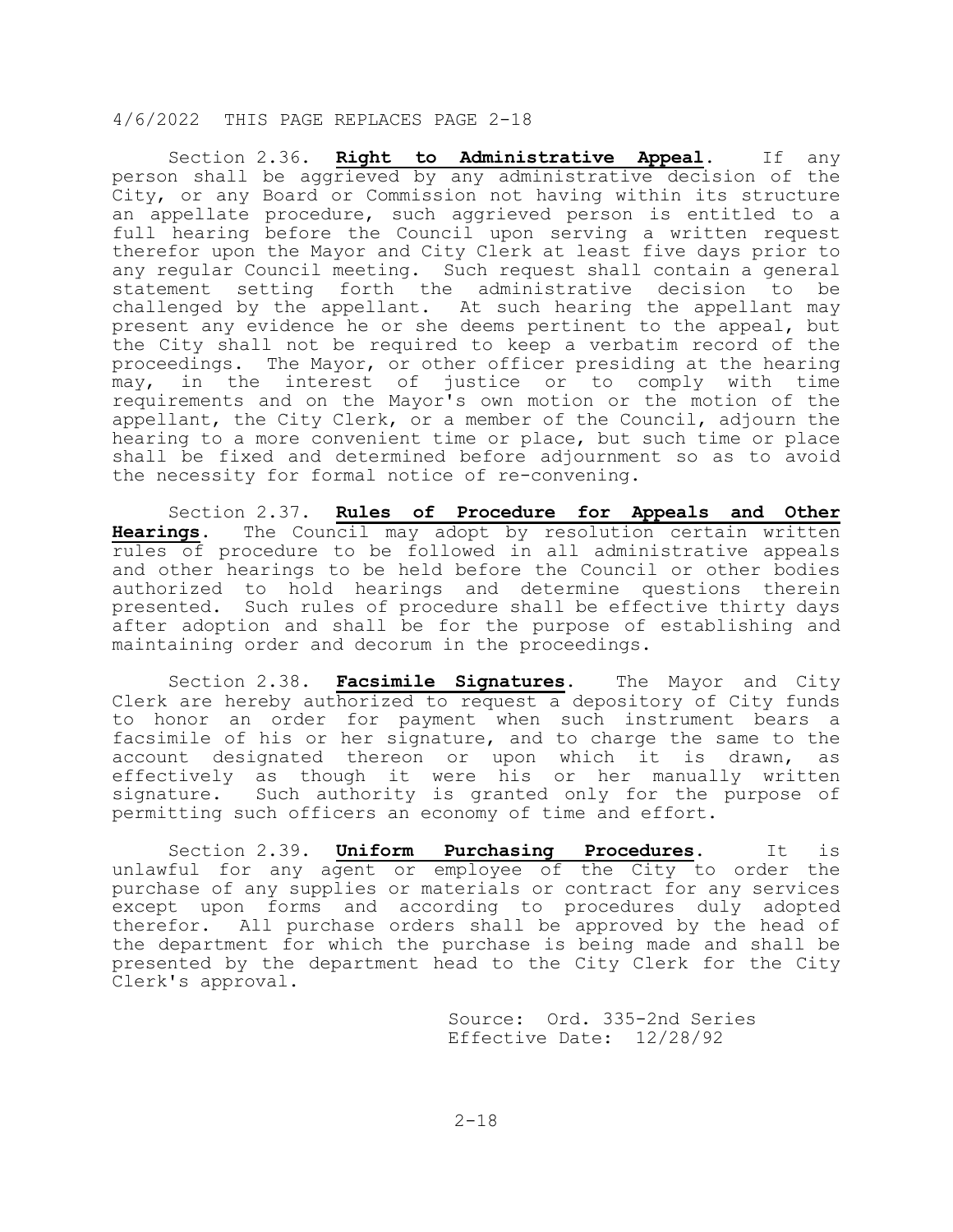Section 2.40. **Salary of the Mayor and Council Members**. Salaries of the Mayor and City Council Members, effective January 1, 2021, and January 1, 2022, are hereby fixed as follows, which amounts are deemed reasonable.

 Subd. 1. That the compensation to be payable to the duly elected Mayor for the City of Alexandria shall be the sum of \$9,890.00 for 2021, and \$10,038.00 for 2022, which shall be payable in equal quarterly installments.

 Subd. 2. The compensation payable to the duly elected members of the City Council of the City of Alexandria shall be \$7,623.00 for 2021, and \$7,737.00 for 2022, which shall be payable quarterly.

 Subd. 3. The compensation to be payable to the duly elected Mayor and duly elected members of the City Council of the City of Alexandria shall be \$50 for each duly called special City Council meeting or emergency City Council meeting attended, and such special and emergency meeting compensation shall be included in each officials' quarterly installment payments as provided in Subdivision 2.

 Subd. 4. Payment of the salaries provided for in this Ordinance shall become effective January 1, 2021 and January 1, 2022.

Source: Ord. 836-2nd Series Effective Date: 10/26/2020

## Section 2.41 **Disposition of Unclaimed Property**.

 Subd. 1. **Motor Vehicles**. Any motor vehicle, impounded or otherwise lawfully coming into the possession of the City and remaining unclaimed by the owner, shall be stored indoors or outdoors, depending upon the availability of such storage, and in the discretion of the City. Notice shall be mailed to the registered owner, if any, as shown by the records of the State Registrar of Motor Vehicles, stating that the City has possession of such motor vehicle and intends to dispose of same. Notice of sale shall then be given by publication in the official newspaper at least ten (10) days prior to the date of sale, and shall state the time and place of the sale, and description of the property to be sold, provided that no such sale shall be conducted until such motor vehicle has been in the possession of the City for a period of not less than thirty days after the mailing of notice to the registered owner, if any, as provided herein. Notice of sale shall generally describe the motor vehicle or vehicles proposed to be sold at such sale, and sale shall be to the highest bidder and by public auction.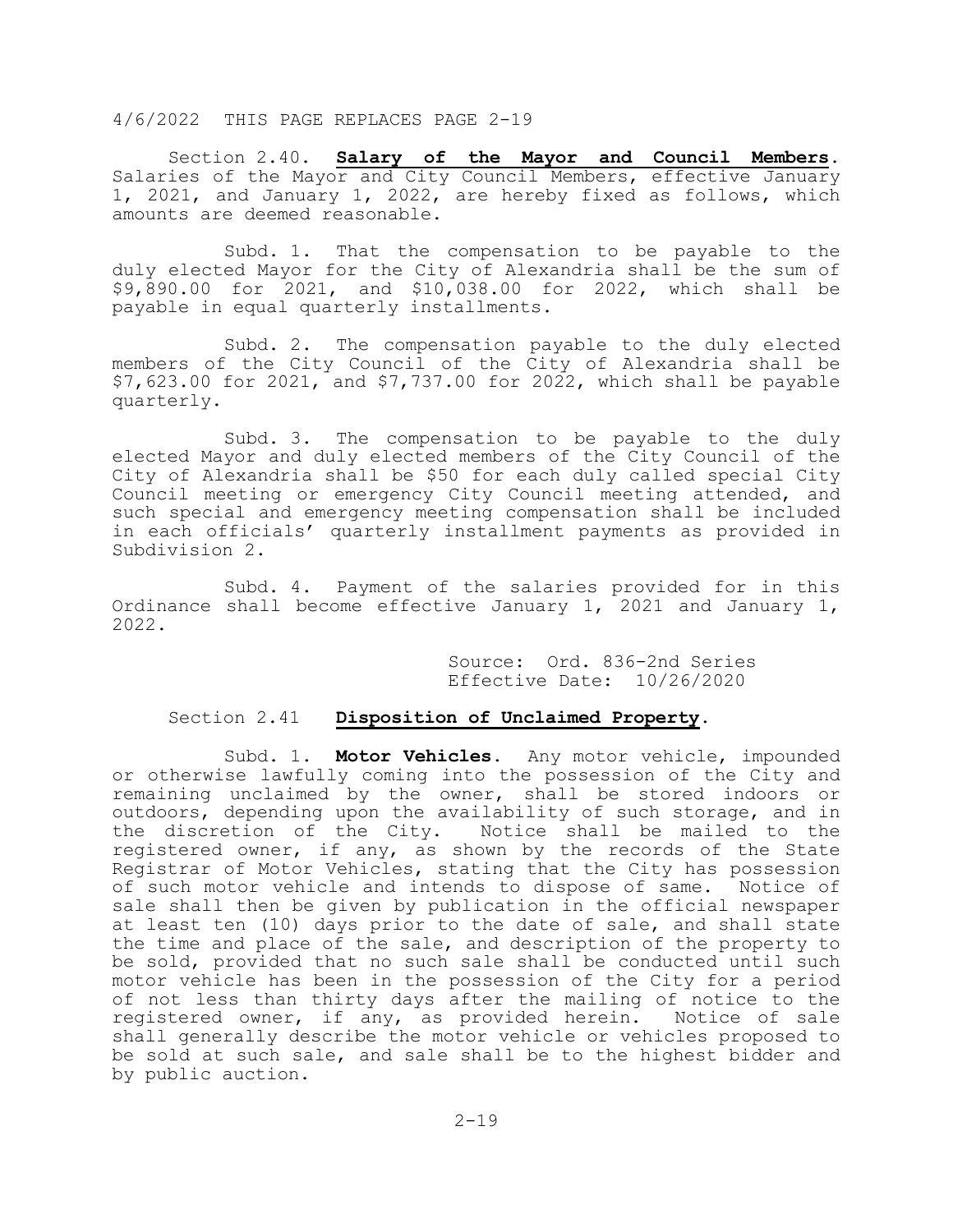Subd. 2. **All Property Other than Motor Vehicles.** Any property lawfully coming into the possession of the City in the course of its municipal operations and remaining unclaimed by the owner for a period of at least sixty days shall be sold at private sale, or at public auction, to the highest bidders; provided, however, that notice of such sale shall be published at least once in the official newspaper not less than ten days before sale. The city shall have the right to bid and purchase.

 Subd. 3. **Sale Proceeds**. The proceeds from such sale shall be placed in the general fund and a record shall be kept of the items sold, the amount received therefor, and the person to<br>whom sold. The former owner, upon application and satisfactory The former owner, upon application and satisfactory proof of ownership within six months after the sale, shall have the right to payment of the sale price of their property; provided, however, that in the case of motor vehicles, such owner shall be entitled only to the net proceeds after deducting from the sale price all costs of handling, storage and sale of such motor vehicle. If no claim is made or former ownership established within six months after the sale, the proceeds shall be and remain the absolute property of the City and become a part of the general fund.

(Sections 2.42 through 2.69, inclusive, reserved for future expansion)

#### Section 2.70 **Refuse Collection and Disposal**.

 Subd. 1. **License Required**. Any person, firm, or corporation desiring to conduct the business of collecting garbage, rubbish, recyclables, or solid waste in the City of Alexandria shall first obtain a license to do so.

 Subd. 2. **Policy**. It is the policy of the City of Alexandria to provide its residents with a safe, reliable, and ecologically sound method of Solid Waste disposal at a reasonable cost.

 Subd. 3. **Definitions**. For the purposes of this Ordinance, the following words and phrases have the meanings given them in this section.

A. Bulky Waste means a large appliance, piece of furniture, or waste material from a source other than construction debris or hazardous waste with a weight or volume greater than appropriate or allowed for in waste containers. Bulky waste does not include tires, batteries, waste oil, or yard waste.

B. City means the City of Alexandria, Minnesota.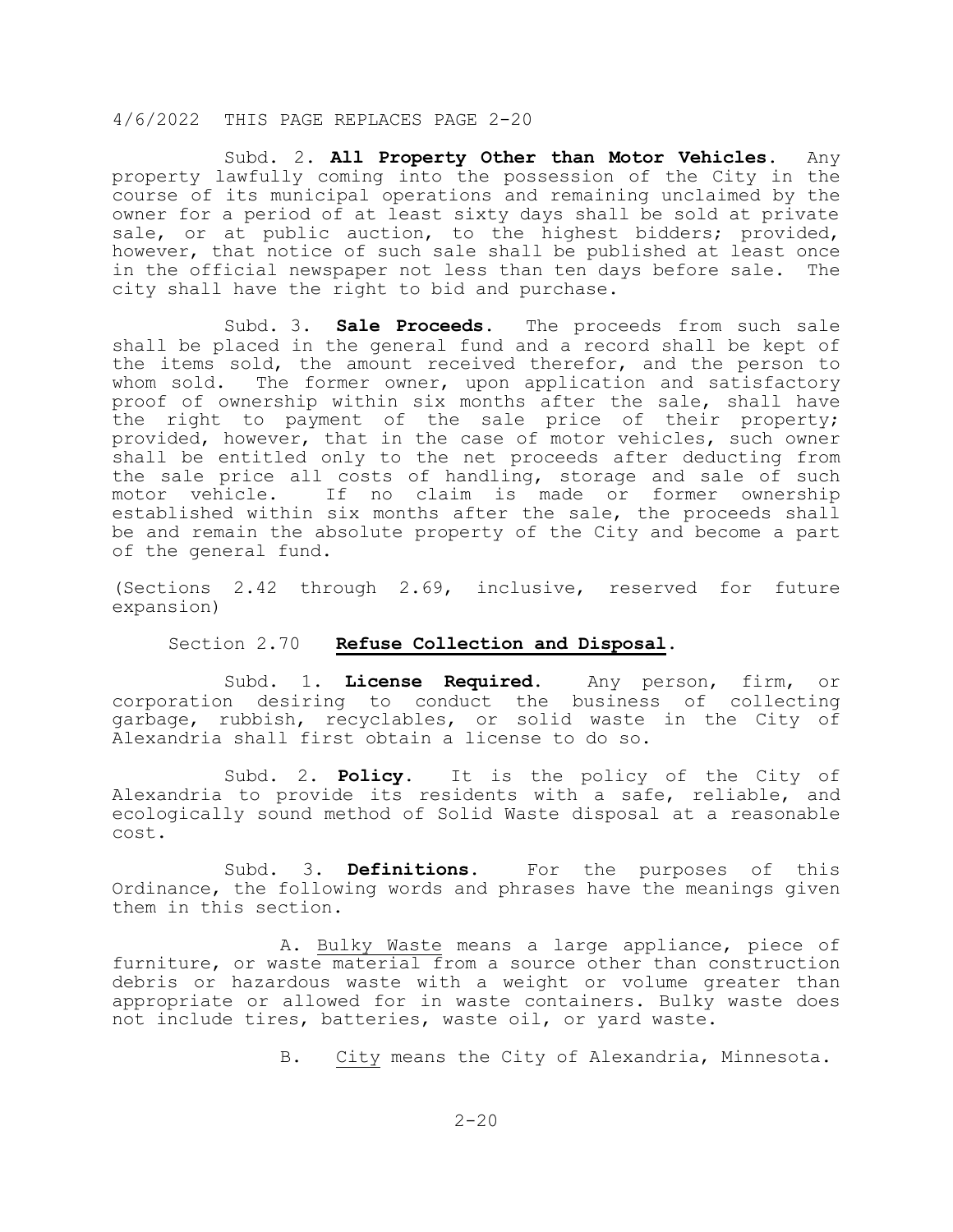C. Commercial means any business, service establishment, office, wholesale business, and related warehouses and storage and apartment buildings.

D. Construction Debris means waste building materials resulting from construction, remodeling, repair, or demolition operations.

E. Garbage means organic waste resulting from the preparation of food and decayed and spoiled food from any source.

F. Hazardous Waste means waste designated as hazardous by the United States Environmental Protection Agency or appropriate state agency.

G. Industrial means any business involved in manufacturing, assembling, packaging, fabricating, or processing.

H. Recyclables are recyclable materials including aluminum cans, brown paper sacks, unbroken glass bottles and jars, newspapers, plastic bottles and jugs (No. 1 PET or No. 2 HDPE), and tin cans. Recyclables shall also include specifically defined items which may from time to time be designated by resolution of the City Council.

I. Refuse includes garbage and rubbish.

J. Recycling Center is a facility for depositing recyclable materials that complies with Douglas County's approved Waste Management Plan.

K. Residential means all single family and twofamily dwellings or buildings used for and as residences or dwelling places on a permanent or seasonal basis.

L. Multiple Residence means each building or structure which contains more than two dwelling units with a kitchen facility.

M. Solid Waste is discarded waste materials in a solid or semi-liquid state including, but not limited to, recyclables, garbage, rubbish, tires, batteries, yard wastes, bulky wastes, waste oil, and construction debris.

N. Transfer Station is an approved waste disposal facility that complies with Douglas County's approved Waste Management Plan.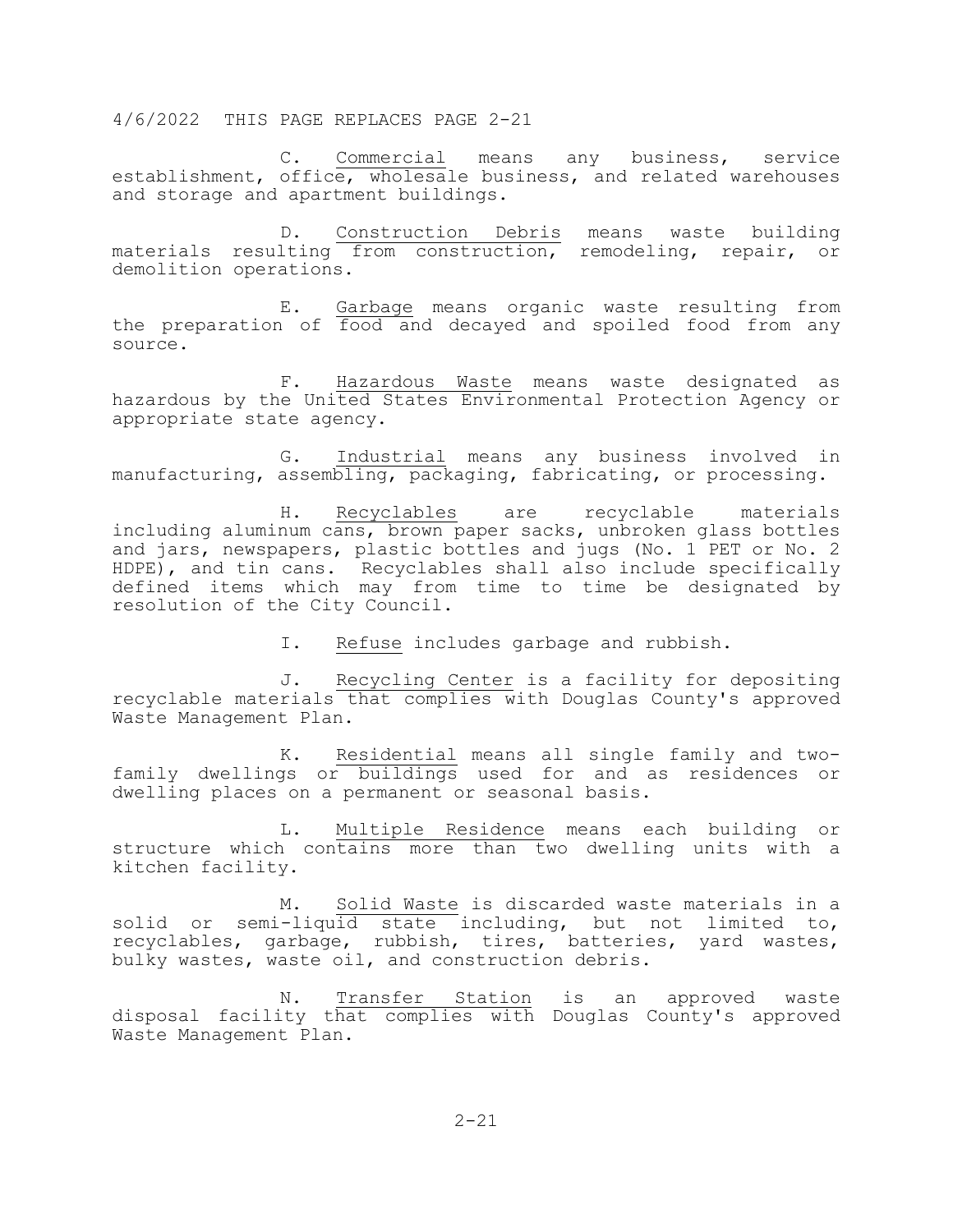O. Yard Waste includes organic plant materials collected from yards or gardens including leaves, grass clippings, vines, and stalks.

 Subd. 4. **Unauthorized Accumulation or Disposal**. Any unauthorized accumulation of refuse on any premises is a nuisance and prohibited. No person shall dump or place solid waste in or by the garbage can, dumpster or other waste container of another without the permission of the owner, tenant or person who has control over the container.

 Subd. 5. **Refuse in Streets, etc**. No person shall place or deposit any refuse in any street, alley, or public place or upon any private property except in proper containers for collection. No person shall throw or deposit refuse in any stream or other body of water.

Subd. 6. **Scattering of Refuse**. No person shall deposit refuse anywhere within the City in such manner that it may be carried or deposited by the elements upon any public or private premises within the city.

 Subd. 7. **Burying the Refuse; Composting**. No person shall bury any refuse in the City, however leaves and grass clippings may be composted on the premises where accumulated.

 Subd. 8. **Disposal Contract Required**. Every commercial property owner or occupant, and every residential householder or owner of any multiple residence shall contract with a garbage and refuse collection service licensed by the City for the disposal of refuse. All refuse accumulated or generated within the City shall be collected, conveyed and disposed of only by a licensed collector, provided however, that such householder, occupant or owner may:

 A. contract with a transfer station facility licensed by the Minnesota Pollution Control Agency for the disposal of rubbish so long as the rubbish is conveyed in a vehicle or trailer that is sealed and covered to prevent leakage, spilling, blowing or falling of the rubbish from such vehicle or trailer; or

 B. provide for an environmentally sound alternative method for solid waste disposal, subject to approval by the City of Alexandria and the Minnesota Pollution Control Agency.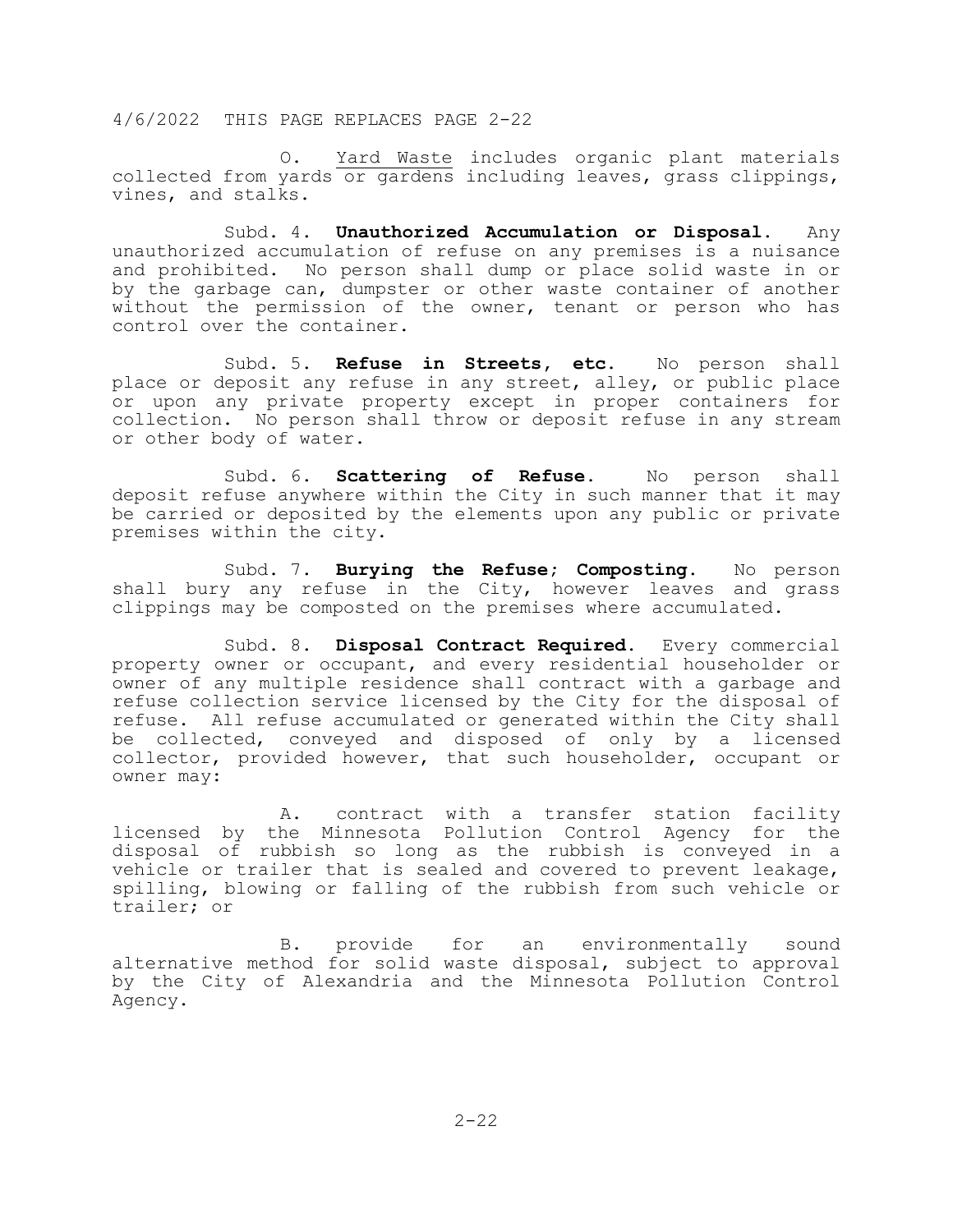Subd. 9. **Collection Frequency**. Solid waste and refuse collection licensees of the City shall insure that refuse is collected from residences at least once each week throughout the year. Refuse shall be collected from commercial businesses at least once each week and more often if necessary in order to avoid any undue accumulations.

#### Subd. 10. **Containers**.

 A. Every householder, occupant, or owner of any residence or multiple residence and any restaurant, industrial establishment, or commercial establishment shall provide on the premises one or more containers to receive and contain all refuse<br>which may accumulate between collections. All normal which may accumulate between collections. All accumulations of refuse shall be deposited in such containers. Leaves, trimmings from shrubs, grass clippings, shavings, excelsior, and other rubbish of similar volume and weight may be stored in closed containers not meeting the requirements of Subdivision 8.b.

 B. Container Requirements. Each container shall be water-tight, shall be impervious to insects and rodents, and shall not exceed 90 gallons in capacity, except that any commercial or business establishment having refuse volume exceeding two cubic yards per week shall provide bulk or box-type refuse storage containers of a type acceptable to their licensed collector. Containers shall be maintained in good and sanitary condition. Any container not conforming to the requirements of this section or having ragged or sharp edges or any other defect likely to hamper or injure the person collecting the contents shall be promptly replaced after notice by the city.

 C. Placement. Where an alley open to traffic is available, each container for premises abutting the alley shall be placed at the rear of the property within three (3) feet of the alley. Where no alley exists, the container shall be placed on the curb for collection within three (3) feet of the street.

Waste and recycling containers serving residential properties and placed on the curb (or street) for collection shall be removed<br>from the right-of-way within 24 hours after collection. Such from the right-of-way within 24 hours after collection. waste and recycling containers may be placed on the back curb (or street) not more than 24 hours prior to the next scheduled collection. Containers placed contrary to the provisions of this ordinance will be deemed a nuisance subject to City Code Section 9.55.

> Source: Ord. 744-2nd Series Effective Date: 03/14/16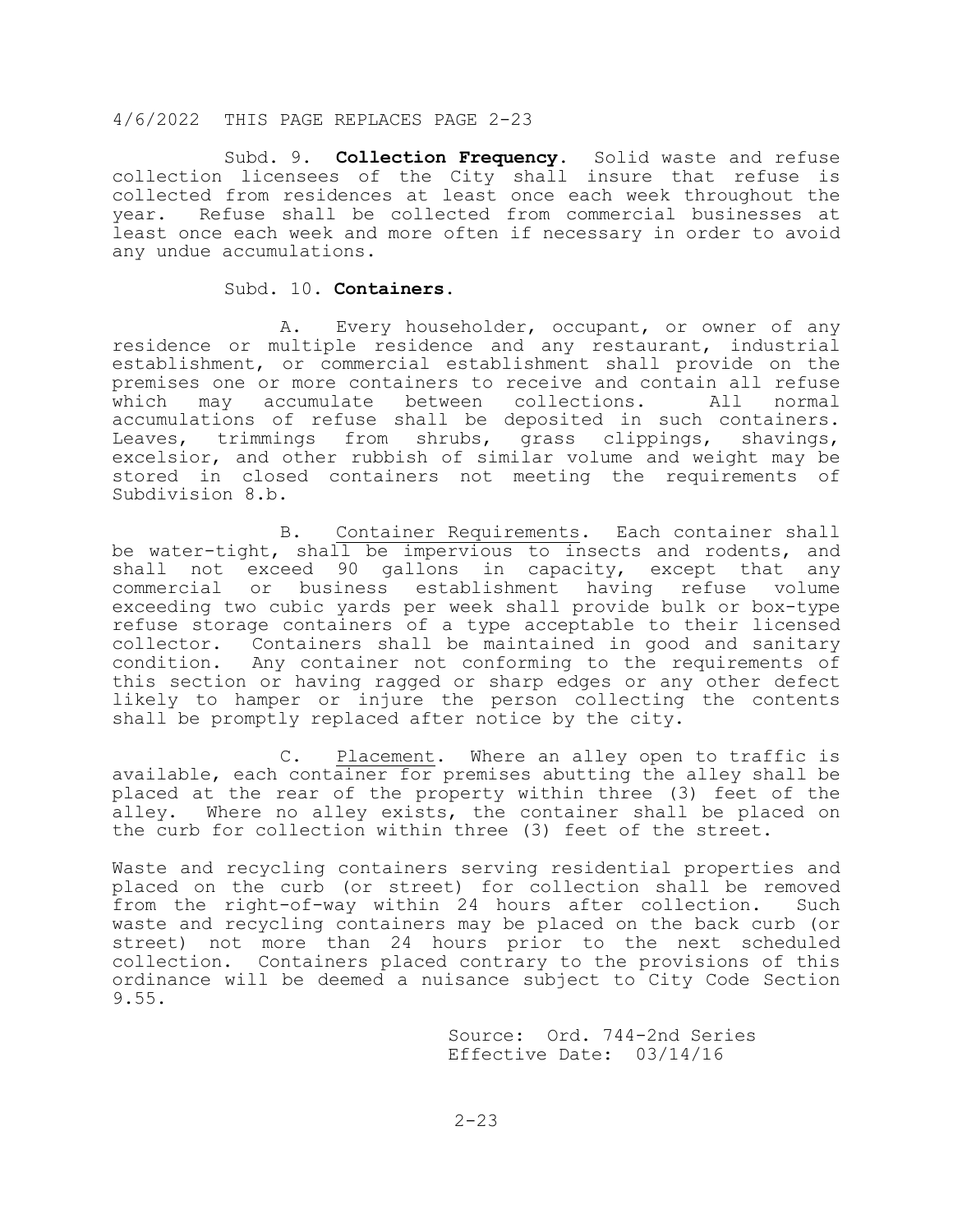Use of Containers. Refuse shall be drained of liquid and household garbage shall be wrapped before being deposited in a container. Brush or tree limbs shall not exceed two (2) inches in diameter or three (3) feet in length, and shall be tied or bundled. The licensed collector shall not be required to collect more than 60 gallons of refuse per week from each residential user.

 E. Unacceptable Refuse. The following types of refuse shall not be placed in containers, but shall be the separate responsibility of the owner or occupant of the premises to promptly dispose of at a licensed sanitary landfill or other licensed refuse facility:

- Hazardous waste as defined by Federal and State Laws and Regulations
- Explosive waste
- Liquid waste of any type in large quantities
- Radioactive waste
- Steel banding
- Animal remains
- Paint, solvents, gasoline and inflammable liquids
- Used auto oil
- Propane Tanks
- Aerosol cans, unless generated through normal household use
- Waste which is infectious, hazardous, inflammable or toxic; human remains
- Tires
- Large car parts, including gasoline tanks, hardened steel, shafts, engine blocks and steel wheels
- Large metal items
- Steel fence materials
- Large wood items
- Demolition or building waste
- Pesticides, insecticides, chemicals, or other toxic materials (when not normally in residential or commercial waste)
- Soil and sod
- Brush, trees or limbs exceeding two (2) inches in diameter or three (3) feet in length

 Subd. 11. **Recyclables**. This subdivision is reserved for future provisions relating to the collection and disposal of recyclables.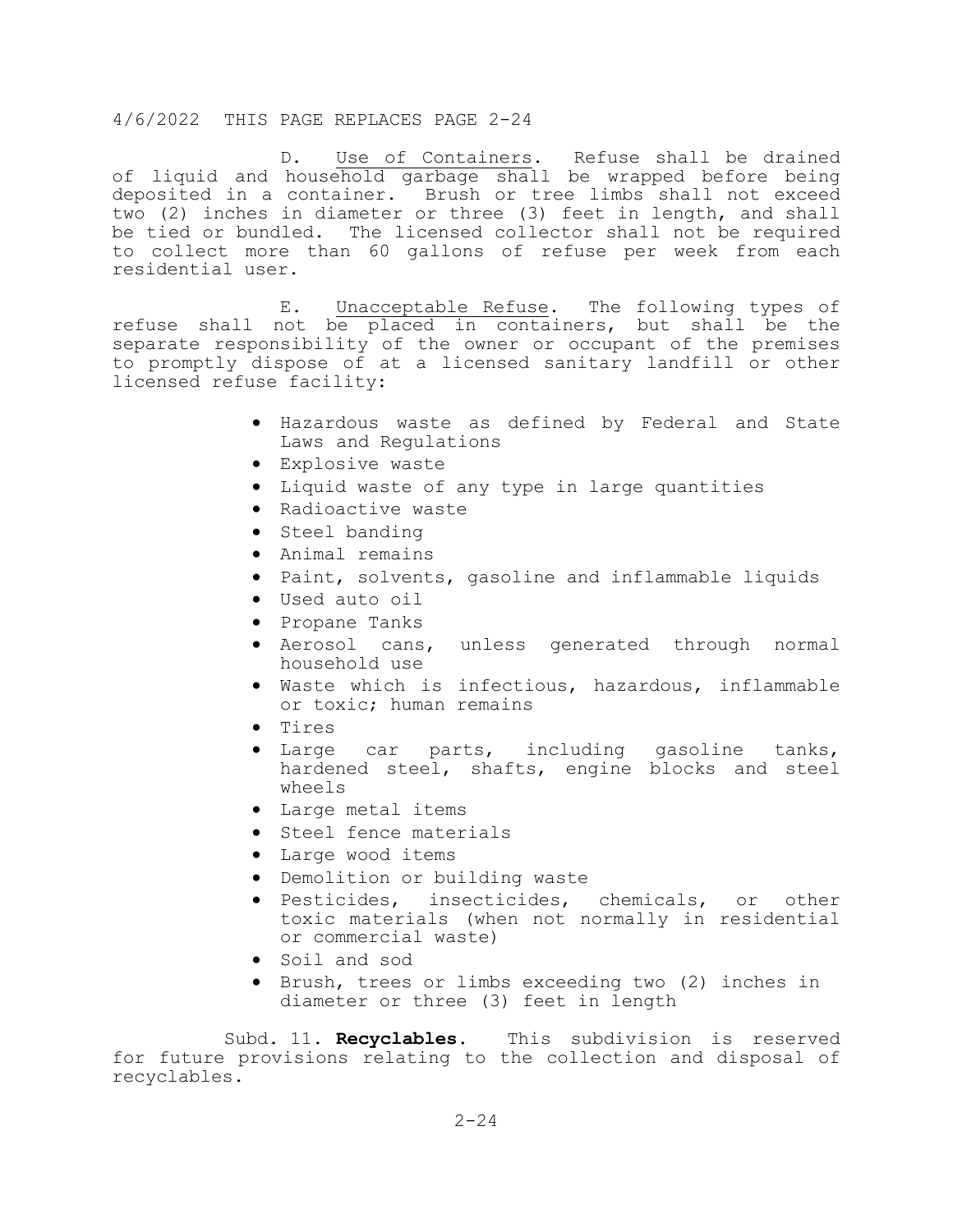#### Subd. 12. **License Applications**.

A. Application. Any person desiring a license shall make application to the City Administrator on a form prescribed. The application shall set forth (1) the name and address of the applicant; (2) a description of each piece of equipment proposed to be used in the collection; (3) the proposed charges to be made of those who use the service; (4) a description of the kind of service proposed to be rendered; (5) the place to which the refuse is to be hauled; and (6) the manner in which the refuse is to be disposed.

 B. Insurance. The licensee shall provide a policy of insurance insuring the licensee against loss by reason of liability imposed for bodily injury, and/or death of any person or persons in the sum of at least Three Hundred Thousand Dollars (\$300,000) and in the sum of at least Fifty Thousand Dollars (\$50,000) against liability imposed by law on account of damage to or destruction of property. A certificate of coverage shall be furnished to the City and all such insurance contracts shall provide that the policies may not be canceled by the insurer except by written notice to the City Administrator of the City of Alexandria.

 C. Each licensee shall furnish a surety bond which shall be in the sum of \$10,000. Said bond shall be with an acceptable surety company conditioned for the full and faithful performance of the service specified in the licenses and indemnifying the City of Alexandria against all loss by reason of any claims, defects, objections, liens, encumbrances, damages, negligence, or costs of suit arising from non-fulfillment of any of the provisions of the license.

 D. Each licensee shall be the fee owner, lessee of, or have firm contractual commitments with the owner of a tract of land suitable for disposal of garbage which is approved by the Minnesota Pollution Control Agency for garbage disposal, or have contractual commitment from an approved disposal system, each of whom shall have obtained all necessary licenses and permits for the use of said land or operation of said disposal facility.

 E. Each licensee shall provide suitable vehicles for garbage and rubbish hauling, so constructed that the contents will not leak or spill therefrom, in which all refuse collection shall be conveyed to the place designated in the licensee's contract. All vehicles shall be clearly identified to reveal the name of the licensee operating the vehicle. The vehicles used shall be kept as clean as possible and free from offensive odors and shall not be allowed to stand in any street, alley or public place longer than is reasonably necessary.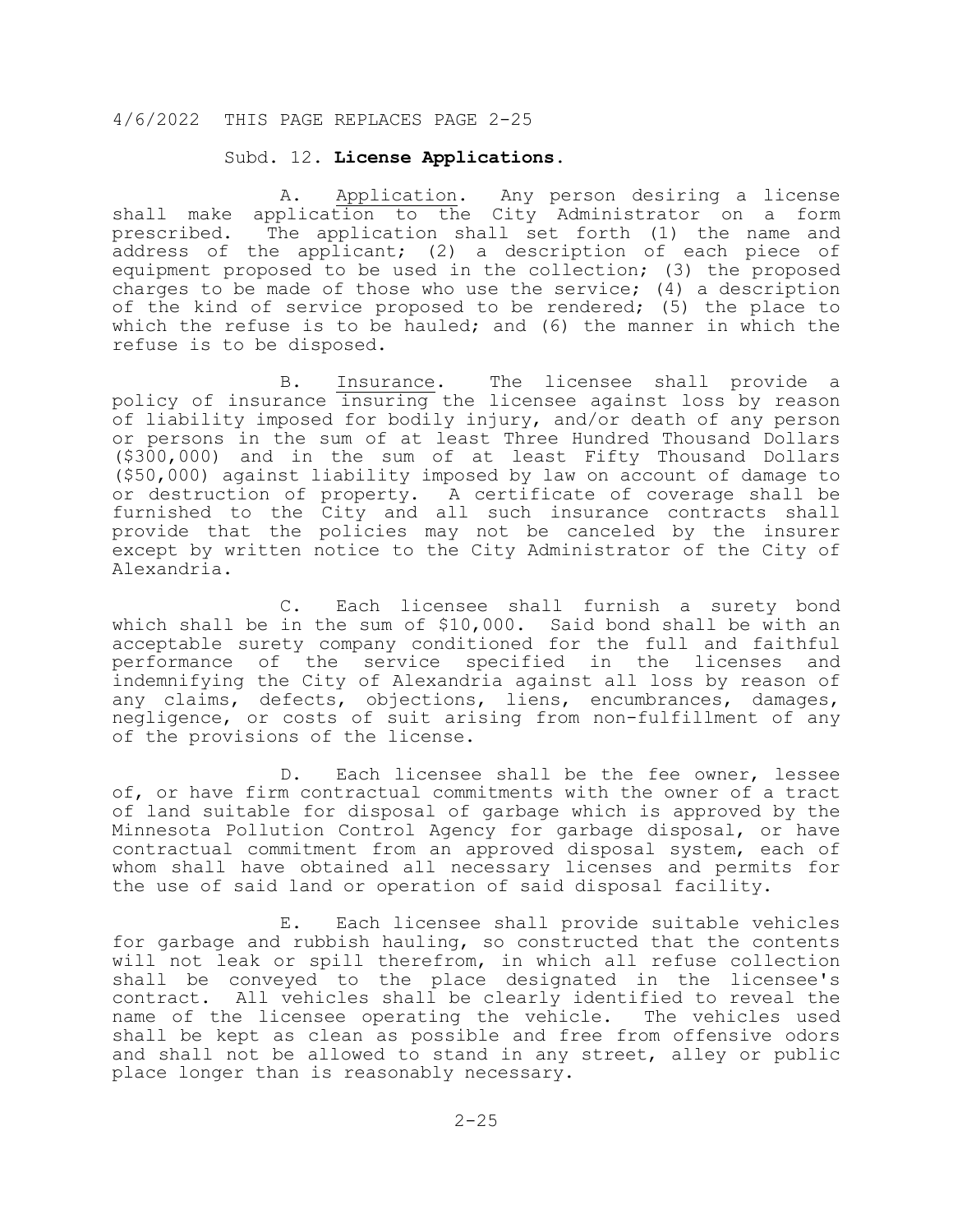## Subd. 13. **Number of Licenses and Charges for Solid Waste Collection Services**.

 A. Residential - Single Family: There shall be issued one license for collection of refuse from residences by the City of Alexandria for each year. As a condition of the issuance of the license, the licensee shall, effective July 1, 1992, provide for a volume based fee schedule for the service provided for each single family unit, which must be based upon the weight or volume of garbage and rubbish to be collected, and which shall include:

1. a base monthly fee for certain defined minimum services of weekly pick up; and

2. a method for charging each single family residence an additional fee for volumes of refuse exceeding the minimum monthly fee.

The licensee may not impose a greater charge for customers who recycle than for those who do not recycle.

 B. Residential - Multiple: There may be issued a number of licenses for the collection of refuse from multiple residences. Each multiple residence license holder shall provide for a volume based fee schedule for the service provided to each multiple residence property which shall include:

1. a base monthly fee for certain defined minimum services of weekly pick up; and

2. a method for charging each multiple family residence an additional fee for volumes of refuse exceeding the minimum monthly fee.

 C. Commercial: There may be issued a number of licenses for the collection of refuse from commercial (including tax exempt facilities) and industrial sites. Each licensee shall provide for a fee schedule for the services to be provided for each commercial or industrial property.

 Subd. 14. **Annual Renewal of Licenses**. Each license granted hereunder shall be an annual license and the licensee, not less than 90 days before the expiration of each annual license, shall re-apply and disclose the monthly rates proposed to be charged to its customers for:

- A. Residential:
	- 1) Single family<br>2) Multiple resio
	- Multiple residence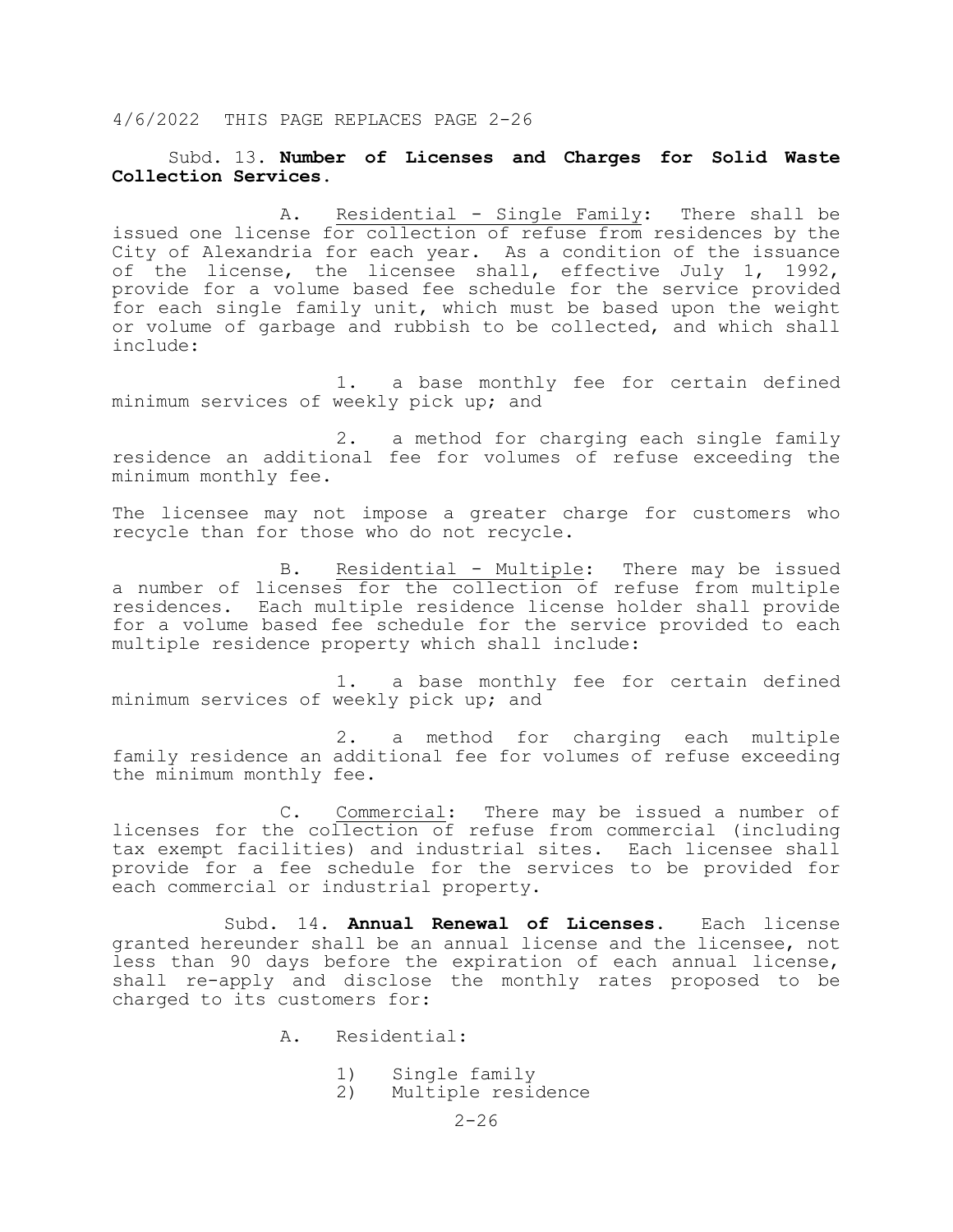B. Commercial and Industrial

Subd. 15. **Duties and Obligation of Licensed Collectors**. A licensed collector of garbage, rubbish, recyclables, or solid waste operating in the City of Alexandria must comply with the following operational requirements:

A. Comply with all federal, state, county, and local laws and regulations;

B. Collect at least once weekly the refuse and garbage from all its residential and commercial customers.

C. Repealed by Alexandria City Ordinance No. 340, 2nd Series, 3/8/93.

D. Collect twice each month, from May 1 to November 1, the yard waste set out for collection by its customers.

E. Collect all residential solid waste made available to them, by their customers, at the curbside or in the alley behind the residences if such alley is available.

F. Collect and transport bulky wastes and coordinate such special pickups with the customer.

G. Keep all equipment used in the performance of this contract in a clean and sanitary condition.

H. Use an enclosed truck or trailer for solid waste collection.

I. Dispose of garbage and rubbish at the transfer station and transport recyclable materials to a recycling center.

J. Solid waste collectors shall not landfill or incinerate any recyclable material or deliver such materials to any person or business for the purposes of landfilling or incinerating said material.

K. A licensed collector shall comply with all environmental, hazardous waste, and waste disposal laws of the local, state, and federal governments and shall hold the City harmless from any and all claims and actions arising out of the violation of any of those rules and regulations and from any costs involved in the defense of any civil or criminal claims.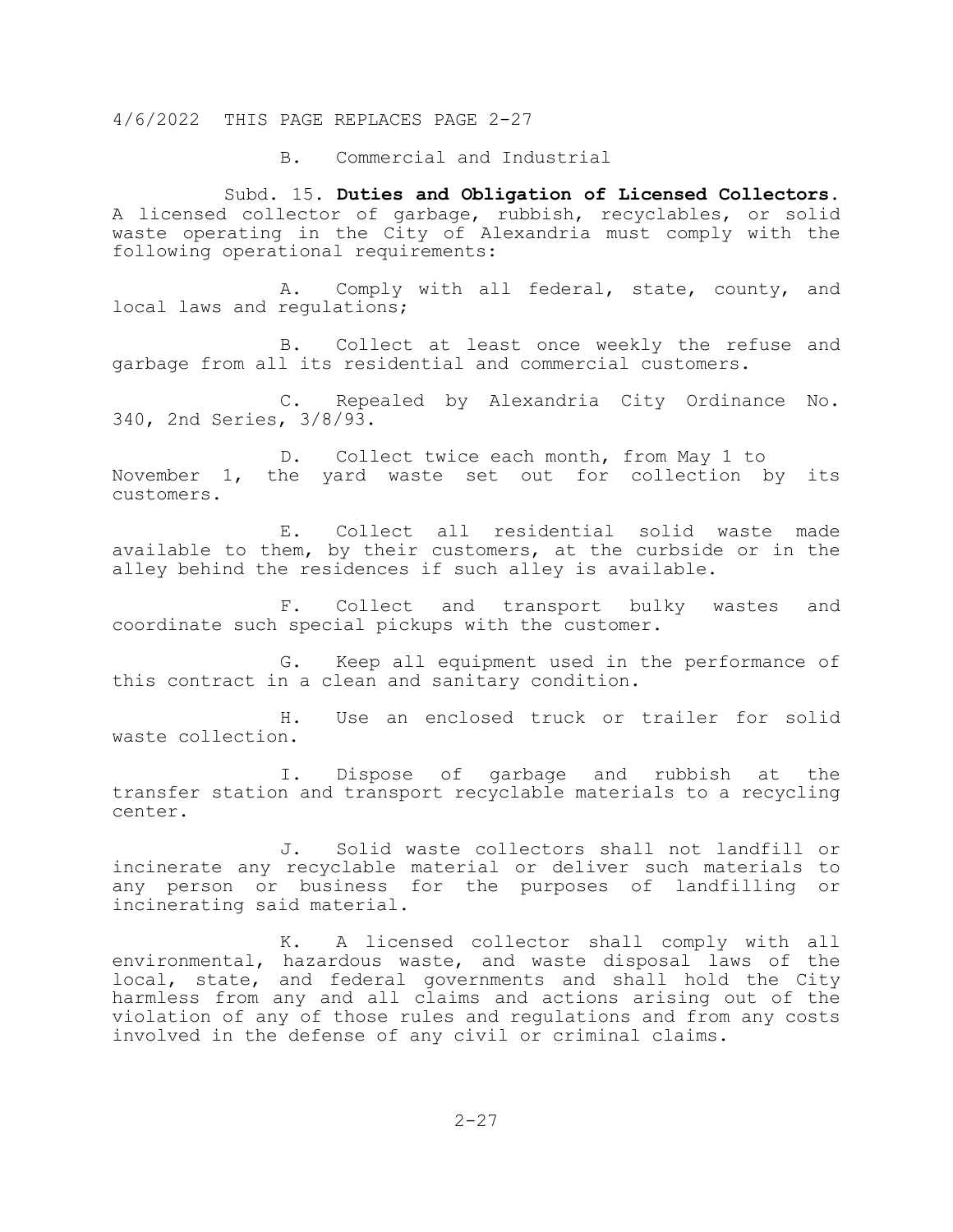L. Notify each customer in writing at least once per year of the proper placement of refuse, recyclables, and yard waste for collection.

 M. Notify customers in writing of any rate changes.

 N. Submit an annual report to the City that identifies separately the weight, in tons, of refuse, recyclables, yard waste, and special pick-up materials that were collected by the licensee from Alexandria sources. The report shall also identify the weight of each type of collected recyclable derived via actual weighing of each individual material or through the application of recyclable waste stream percentages acceptable to<br>Douglas County. The report shall distinguish residential The report shall distinguish residential collection tonnage from commercial/industrial tonnage and shall also include a brief description of the methodology used in computing the reported weights. The City reserves the right to request additional relevant information from the licensee as deemed necessary in order to plan for and evaluate its waste disposal system.

 O. Report its fee schedule to the City annually in January and at any time there is a rate change.

Subd. 16. **Dates and Times of Solid Waste Recyclable**<br>**Collection.** All solid waste, and recyclables shall be set at **Collection**. All solid waste, and recyclables shall be set at curbside or other location agreed to between the customer and the solid waste collector on the times and dates agreed to between the customer and solid waste collector. All reusable containers must be removed from the curbside as soon as possible after pick up.

 Subd. 17. **Regulatory Compliance**. Each licensee to whom a license shall be issued in the City of Alexandria must, as a condition of the license, secure and meet the requirements of the Minnesota Pollution Control Agency and the regulations issued thereby for the collection and disposal of waste or rubbish.

 Subd. 18. **License Fees**. The license fee for refuse collection shall be set by ordinance of the City Council.

> Source: Ord. 594-2nd Series Effective Date: 1/22/07

 Subd. 19. **Penalty**. Any person, firm, or corporation violating any of the provisions of Section 2.70 relating to refuse collection and disposal, shall upon conviction thereof, be deemed guilty of a misdemeanor and punished by a maximum fine of \$700, or by maximum imprisonment of 90 days in jail, or both. The City shall also be entitled to seek a civil injunction against such person, firm or corporation.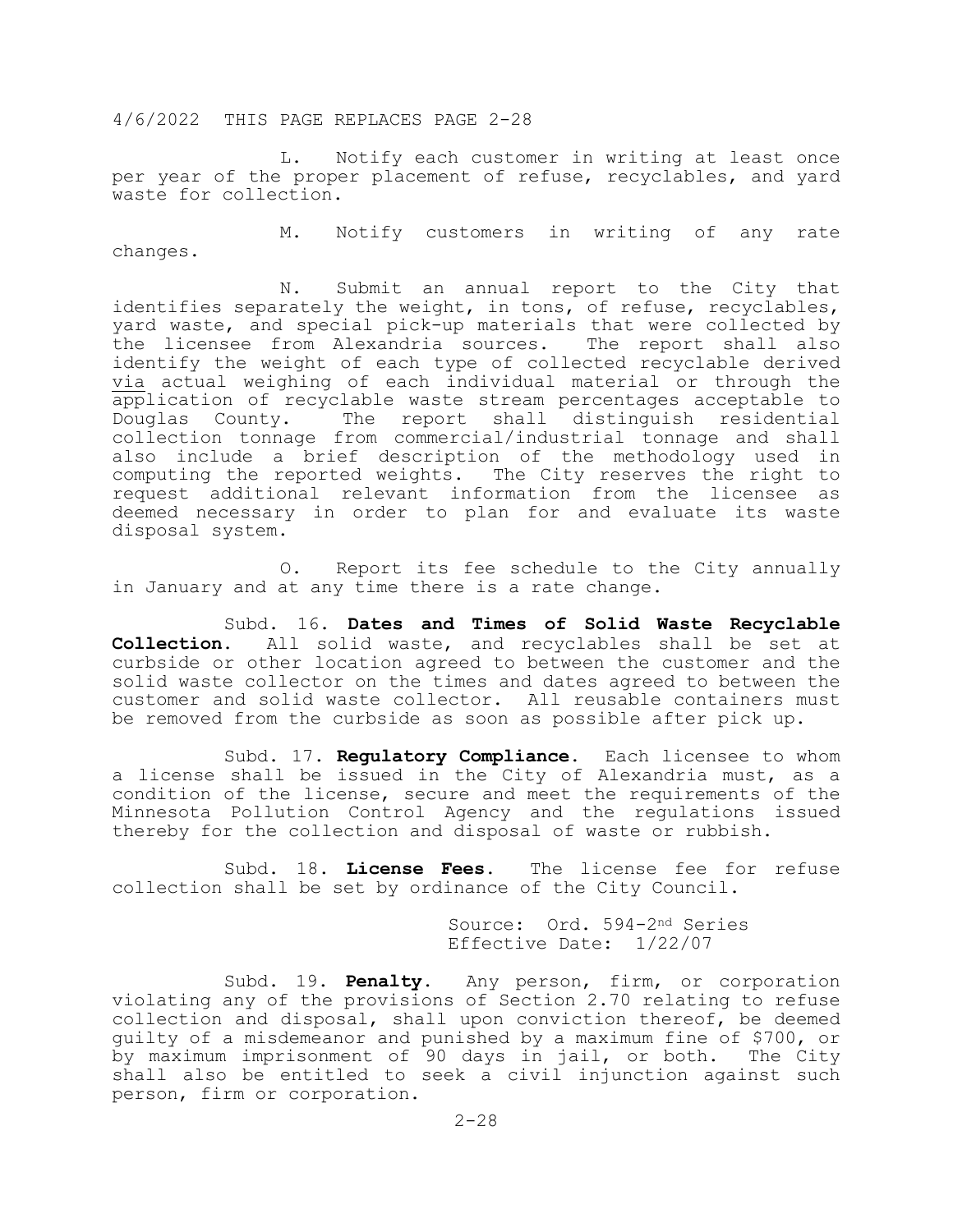Subd. 20. **Administration**. The City Council may by resolution make such rules as may be necessary and proper to regulate, enforce and carry out the provisions of this Section.

## Subd. 21. **Required Destination of Solid Waste and Recyclables**.

A. All garbage and rubbish collected and picked up within the City of Alexandria shall be hauled and transported to the Transfer Station or the Douglas-Pope Solid Waste Incinerator.

B. All recyclables collected and picked up in the City of Alexandria shall be transported to a Recycling Center. Recyclables shall not be landfilled or incinerated or given to another person for the purpose of landfilling or incinerating.

C. Only yard waste may be taken to the compost site as designated from time to time by action of the Douglas County Board of Commissioners or the City. No plastic base or other containers shall be deposited at the compost site and no other solid waste shall be dumped or disposed of at said site. In addition, the City may establish special collection dates for the collection of leaves and brush in the spring and fall of the year.

D. All other solid waste such as bulky waste, construction debris, batteries, tires, and waste oil shall be disposed of by the contractor or individuals in deposit sites approved by the City of Alexandria, Douglas County, the State of Minnesota and/or the Federal Government. Hazardous wastes shall also be properly disposed of in accordance with all applicable laws.

#### Subd. 22. **Penalties for Violation of Ordinance**.

A. Any violation of the provisions of this Ordinance shall constitute a misdemeanor.

B. Each day on which such violation continues shall constitute a separate offense.

Subd. 23. **Provisions Severable**. The provisions, sections, and subdivisions of this Ordinance are severable, and in the event that the court shall find any section or part thereof to be invalid for any reason, such finding shall not affect any other section or part thereof.

Subd. 24. **Effective Date**. This Ordinance shall become effective on December 1, 1992.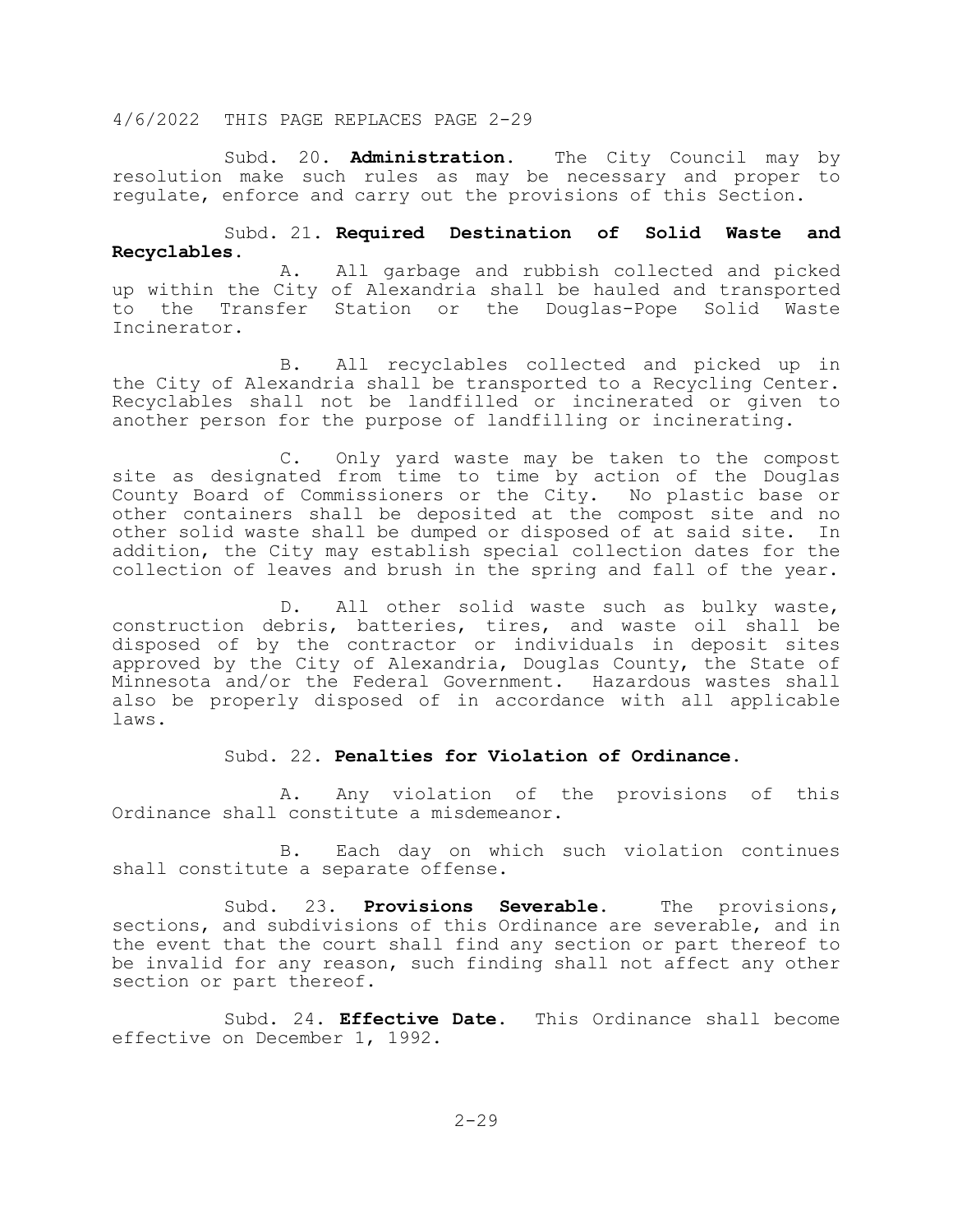## Section 2.72. **Procedures for Administration and Enforcement of the Municipal Water Service**.

## Subd. 1. **Definitions**.

 A. The term "water service line" means the water line beginning at a water main and extending to the edge of the street or edge of the user's property line including therein the curb stop valve.

 B. The term "owner or occupant" as used in the Ordinance shall include agents and employees of either.

 C. The term "Utility" shall mean the Board of Public Works of the City of Alexandria, Minnesota, or its lawful successor.

Subd. 2. **Utility Operations**. For the purpose of municipal water service as contemplated by the providing municipal water service as contemplated by Alexandria Home Rule Charter:

 A. The Utility may require any person, corporation or firm owning or occupying structures connected to the municipal water system to use a water meter approved and maintained by the Utility at all connection points. All water meters supplied by the Utility after the effective date of this Ordinance shall be deemed property of the City of Alexandria.

 B. The Utility may use any reasonable system of charges for providing municipal water service including, but not limited to, charges for:

- 1. Quantity of water used;<br>2. Installation of new wa
- Installation of new water service lines<br>and new water meters;
- 3. Maintenance of existing water mains, water service lines and water meters;<br>4. Reinstatement of water service.<br>C. The Utility may, in the course of maintena
	-

The Utility may, in the course of maintenance of water meters, remove existing meters and replace them with other serviceable meters.

 D. The Utility may install water service lines at the time of construction of new water mains or prior to<br>construction of bituminous road surfaces. In the course of construction of bituminous road surfaces. installation of water service lines, the Utility shall have exclusive responsibility for tapping water mains and installing the water service lines. Water service lines installed by the Utility after the effective date of this Ordinance shall be deemed property of the City of Alexandria.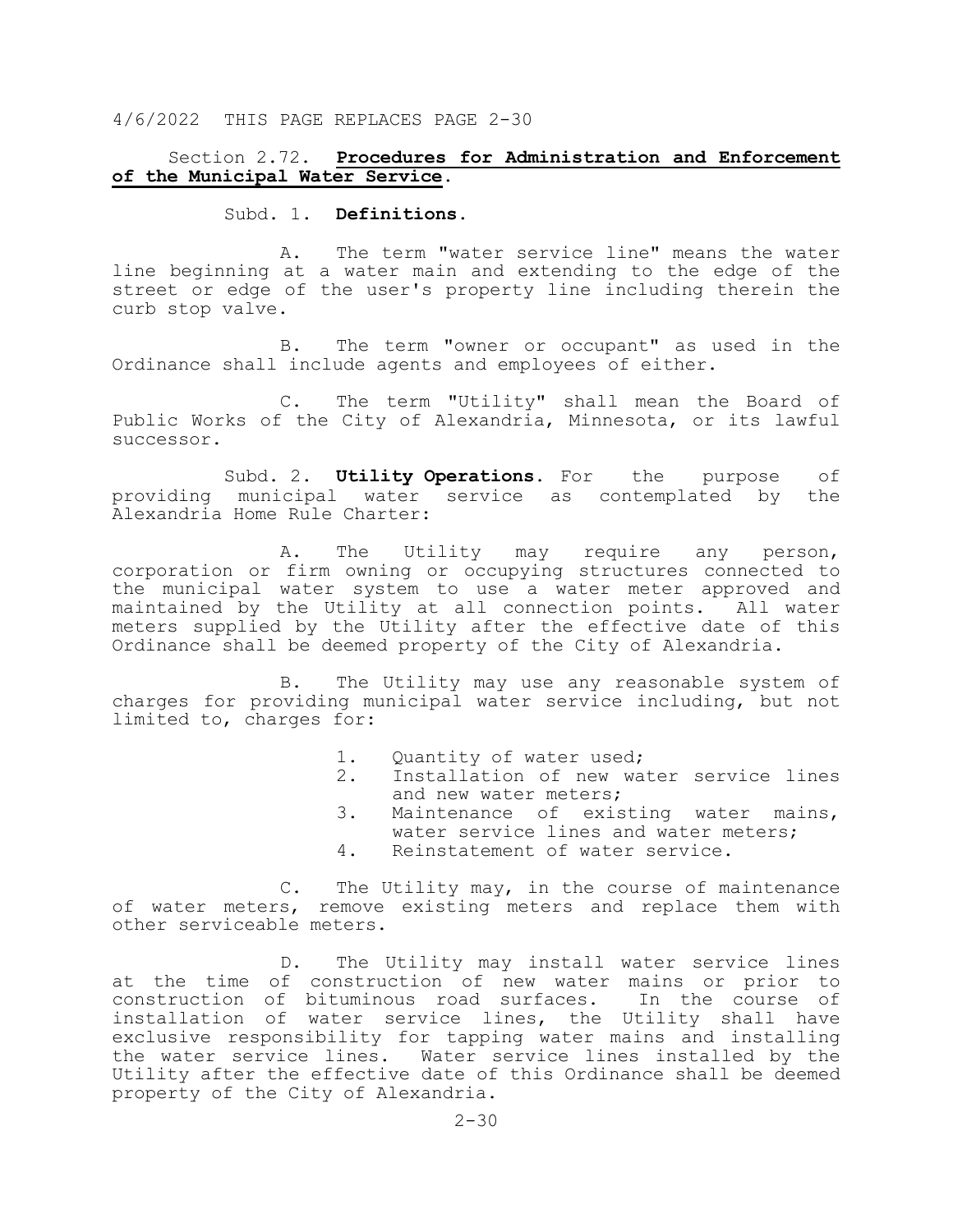E. The Utility shall have the full responsibility for maintenance of water mains, water services lines and water meters; the Alexandria Street Commissioner shall, on request of the Utility, supply street repair materials and services at cost where necessary following water system maintenance.

> Source: Ord. 335-2nd Series Effective Date: 12/28/92

F. New Water Main Systems. Developers may install water main systems in new developments to be owned and maintained by Alexandria Light and Power subject to but not limited to the following conditions:

 1. Specifications. The system is subject to City specifications for such things as:

 a. Adequate provision for fire protection.

b. Size of mains and services.

c. Installation of stubs and curb stops

to all platted lots.

d. Adequate quality of materials and

workmanship.

e. Pressure and sanitary testing.

f. Use of locating tracer wire.

g. Other requirements.

 2. Plan Approval. The plan for the developer built system must be approved by the City of Alexandria.

 3. Inspection. The project must be inspected by an independent professional engineer or firm with final inspection by the City.

> Source: Ord. 465-2nd Series Effective Date: 6/25/01

#### Subd. 3. **Municipal Water Use and Connection**.

A. Definitions: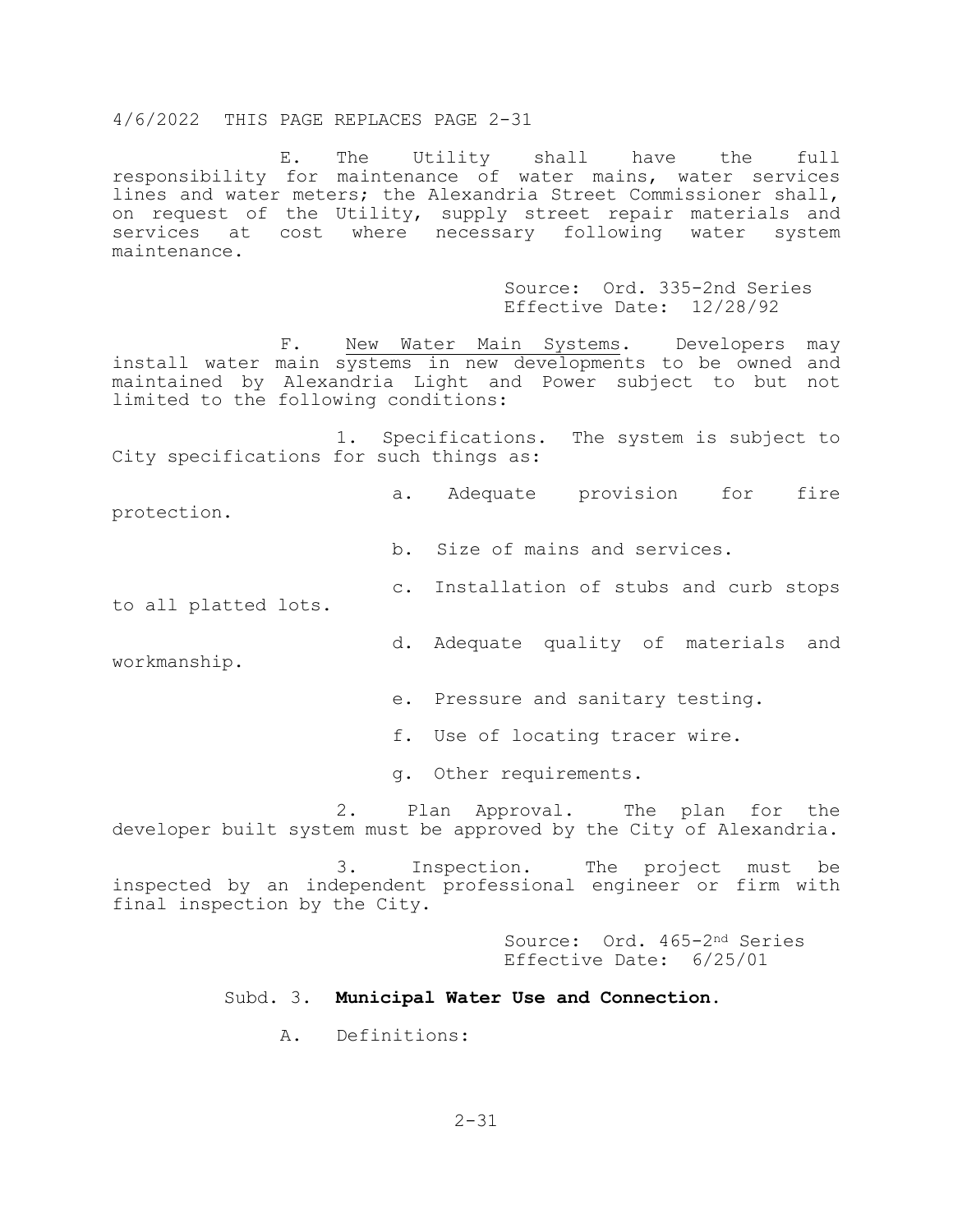1. Domestic Use. Means water used for drinking or potable water, and non-potable water for irrigation purposes, but shall not include water from wells drilled for dewatering, ground water monitoring, heating or cooling, construction borings or environmental bore holes.

 2. Irrigate. Means to supply land with water by artificial means as by diverting streams, flooding, or spraying.

 3. Private Wells for Domestic Use. Means any well not owned by the City of Alexandria, which is drilled for potable water, and non-potable water for irrigation purposes including sand point wells. Private wells for domestic use shall not include wells drilled for de-watering, ground monitoring, heating or cooling, elevator borings or environmental bore holes.

 4. Sandpoint Well. Means a shallow well that is a 1¼" to 2" steel casing constructed by driving or pounding a casing down into the ground until an aquifer is encountered.

 5. Private Wells for Industrial Use. Means any well not owned by the City of Alexandria, which is drilled for industrial operations or purposes. Private wells for industrial use shall not include wells drilled for de-watering, ground water monitoring, heating or cooling, construction borings or environmental bore holes.

B. New Private Wells for Domestic or Industrial Use. The drilling of any new private well for domestic or industrial use including wells used solely to irrigate, on a property to which municipal water service is available is prohibited.

Private wells for domestic or industrial use in existence on the effective date of this subdivision may be repaired but cannot be replaced, except as subject to Section 2.72, Subd. 3B

C. Exception to Prohibition on Private Wells for Domestic or Industrial Use. The owner of any property to which municipal water service is available may apply for an exemption to this prohibition. Any such application shall first be submitted to the City's Board of Public Works, which shall consider the application and then recommend to the City Council whether the exemption should be granted. Eligibility for the exemption shall be based upon the consideration of the following factors:

1. Availability of water service stub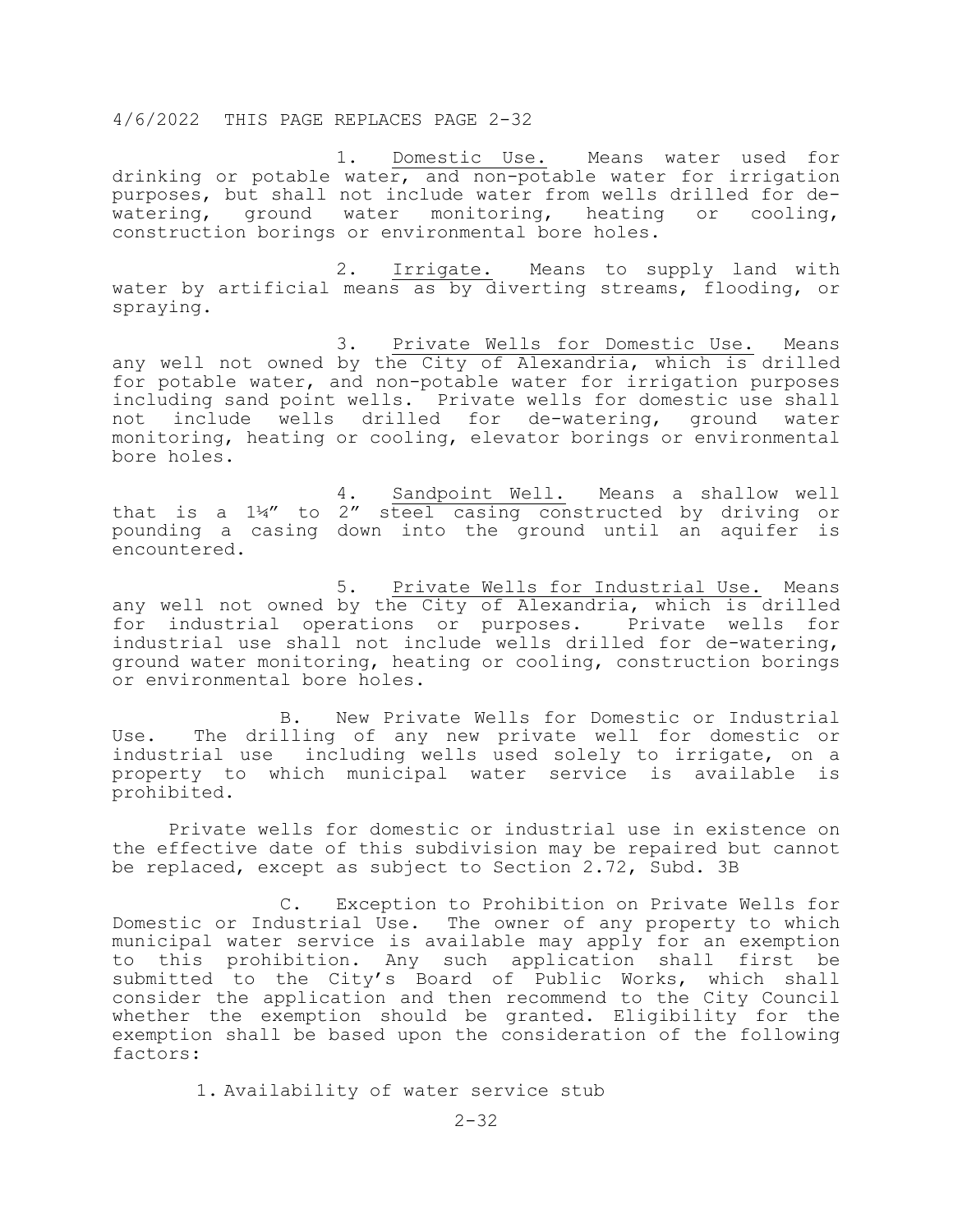- 2. Proof that municipal water service is detrimental to property or operations
- 3. Relationship of the exemption to the Wellhead Protection Plan

D. Penalty. A violation of this section is a misdemeanor, and each day in violation shall be considered a separate violation. Provided, however, that the City may also pursue injunctive and other equitable relief against any person who violates this section.

> Source: Ord. 772-2nd Series Effective Date: 08/28/17

 Subd. 4. **Unlawful Acts**. No person, corporation or firm shall, unless authorized in writing by the Utility, connect, disconnect, remove, repair or otherwise disturb any water meter, water service line, curb stop valve or fire hydrant. The occupant and the owner of any structure where water meters are located shall keep the area adjacent to the water meter free of obstruction and conveniently accessible at all times for purposes<br>of reading, inspecting or repairing the water meter. The of reading, inspecting or repairing the water meter. occupants, owner or employees of the owner of any structure connected to the municipal water system shall forthwith upon notice given by the Utility replace any leaky water line leading to a water meter.

 Subd. 5. **Enforcement**. The Utility may enforce this section by any reasonable means including, but not limited to, the discontinuance of water service.

## Section 2.72.1 **Non-Essential Water Usage Upon Critical Water Deficiency**

#### Subd. 1. **Purpose**.

This ordinance establishes water conservation restrictions; and the plan will be in effect at any time the governor declares by executive order a critical water deficiency, pursuant to Minnesota Statutes section 103G.291.

## Subd. 2. **Definitions**.

 A. Administrator in statutory cities means the person assigned duties pursuant to Minn. Stat. § 412.151; or the city manager pursuant to Minn. Stat. § 412.601 – 412.751 or in charter cities as determined by city charter.

 B. Emergency means the declaration of a critical water deficiency by the governor.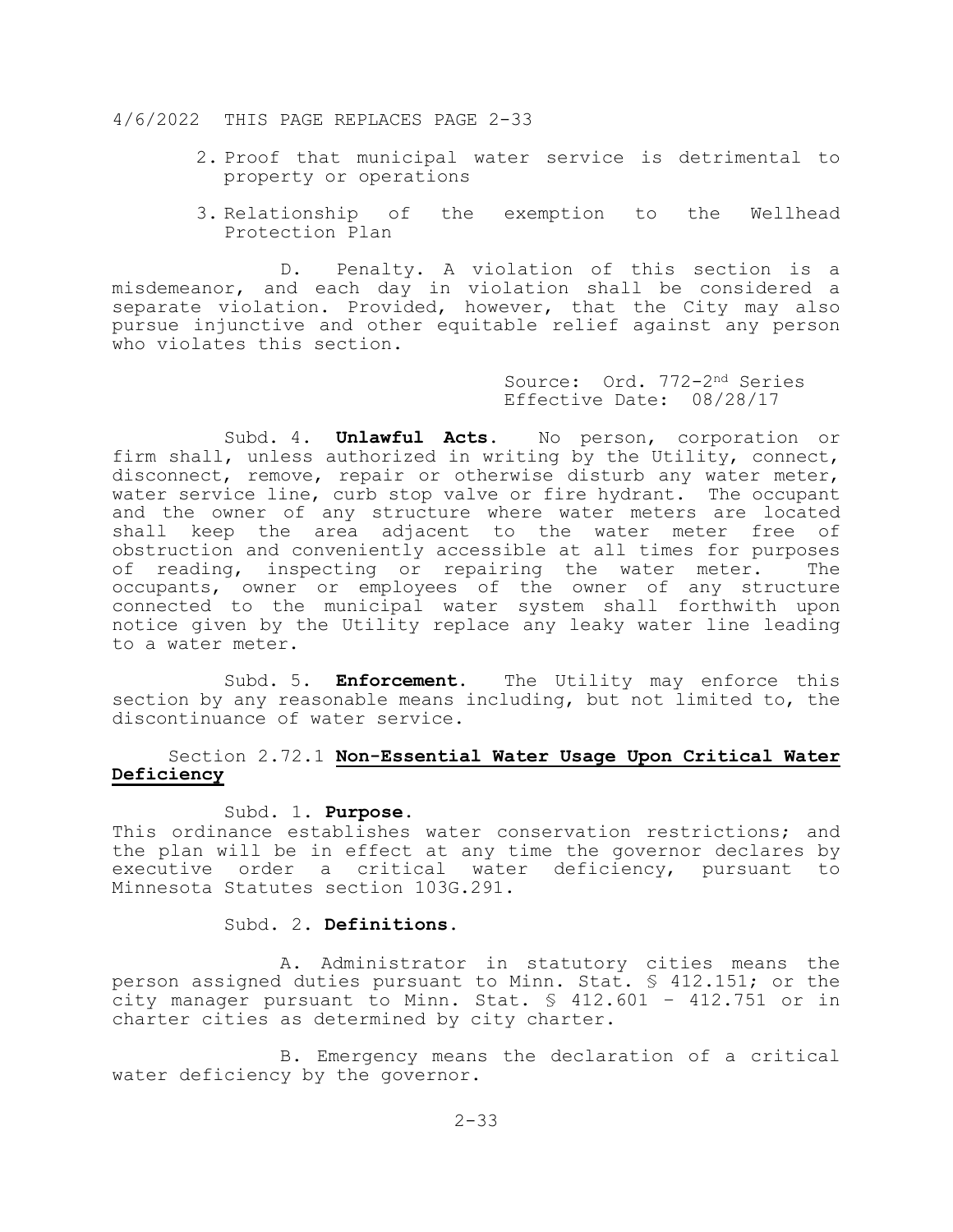C. Irrigation means the watering of shrubs, trees, sod, seeded areas, gardens, lawns, or any other outdoor vegetation, except outdoor vegetation utilized for agricultural purposes.

D. Notification to public means notification through local media, including interviews and issuance of news releases.

E Public water supplier means the city or other entity that owns, manages, or operates a public water supply, as defined in Minn. Stat. § 144.382, subdivision 4.

F. Reclaimed water means water collected from rooftops, paved surfaces, or other collection devices and all water utilized more than once before re-entering the natural water cycle.

G. Water recirculation system means any system which enables a user to reuse water at least once prior to returning the water to the natural water cycle.

#### Subd. 3. **Application**.

A. This ordinance applies to all customers of public water suppliers who own or control water use on any premises.

B. No person shall make, cause, use, or permit the use of water received from a public water supply for residential, commercial, industrial, governmental, or any other purpose in any manner contrary to any provision in this ordinance.

C. Mandatory emergency conservation measures shall be implemented based upon the declaration of a critical water emergency by the governor.

## Subd. 4. **Declaration of Critical Water Deficiency**.

Upon the declaration of a critical water deficiency by the governor, the public water supplier shall immediately post notice of the emergency declaration at the usual meeting place of the city council, or the official city bulletin board. The city shall provide notification to the public as quickly as possible or through established water supply plans emergency response plans or procedures.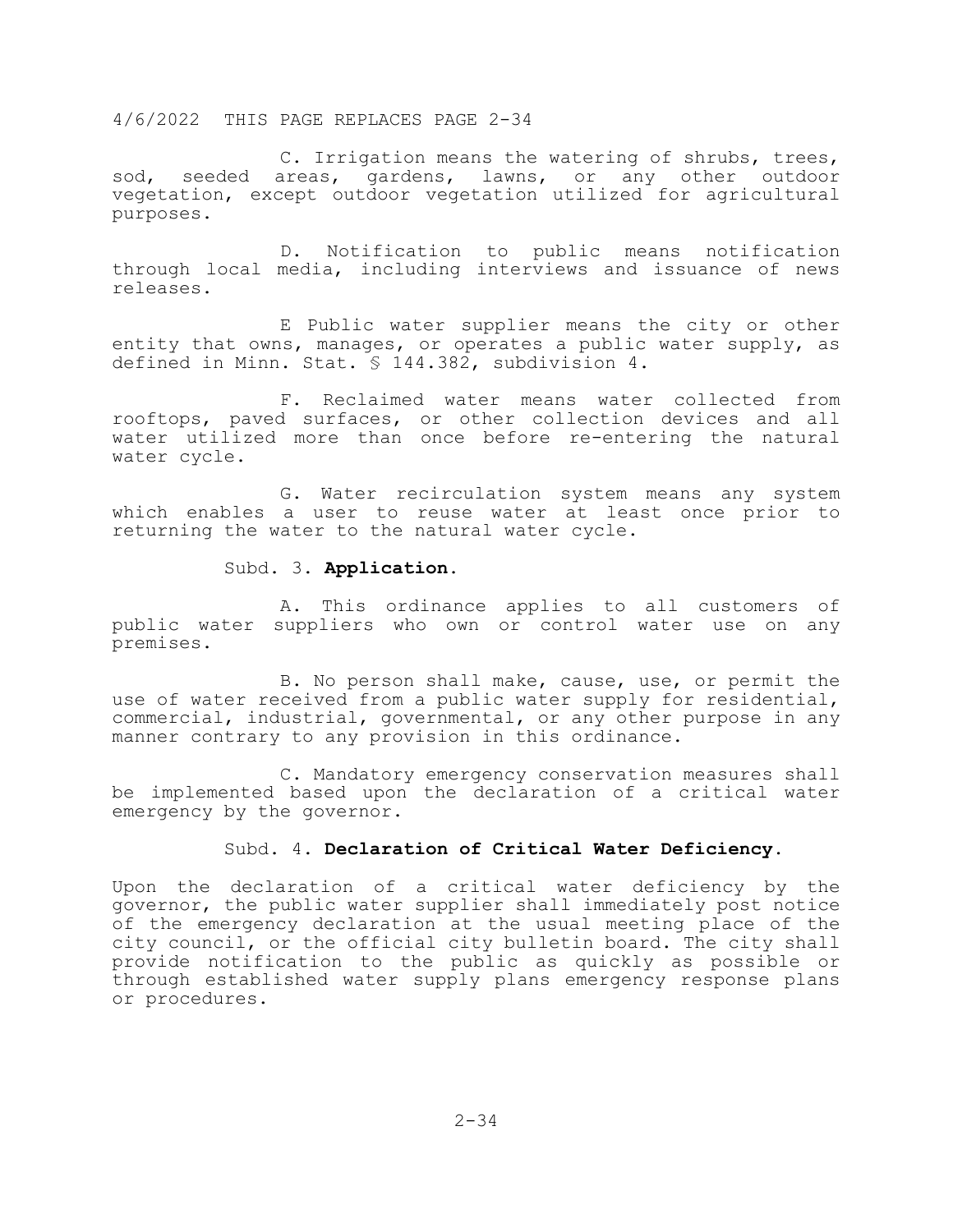Subd. 5. **Mandatory Emergency Water Conservation Measures**. Upon declaration of a water emergency and notification to the public, the following mandatory restrictions upon nonessential water use shall be enforced:

(1) Outdoor irrigation of yards, gardens, golf courses, parklands, and other non-agricultural land, except for those areas irrigated with reclaimed water, is prohibited.

(2) Washing or spraying of sidewalks, driveways, parking areas, tennis courts, patios, or other paved areas with water from any pressurized source, including garden hoses, except to alleviate immediate health or safety hazards, is prohibited.

(3) The outdoor use of any water-based play apparatus connected to a pressurized source is prohibited.

(4) Restaurants and other food service establishments are prohibited from serving water to their customers, unless water is specifically requested by the customer.

(5) Operation of outdoor misting systems used to cool public areas is prohibited.

(6) The filling of swimming pools, fountains, spas, or other exterior water features is prohibited.

(7) The washing of automobiles, trucks, trailers, and other types of mobile equipment is prohibited, except at facilities equipped with wash water recirculation systems, and for vehicles requiring frequent washing to protect public health, safety, and welfare.

Subd. 6. **Variances**. The City Administrator or their designee, is authorized to grant variances to this ordinance where strict application of its provisions would result in serious hardship to a customer. A variance may be granted only for reasons involving health or safety. An applicant may appeal the denial of a variance within five (5) days of the decision by submitting a written appeal to the City Administrator. The City Council shall hear the appeal at the next City Council meeting. The decision of the City Council is final.

## Subd. 7. **Violation.**

A. Violations shall be determined and cited by the City Administrator or his/her designee. A violator may appeal the citation within five (5) days of its issuance by submitting a written appeal to the City. The City Council shall hear the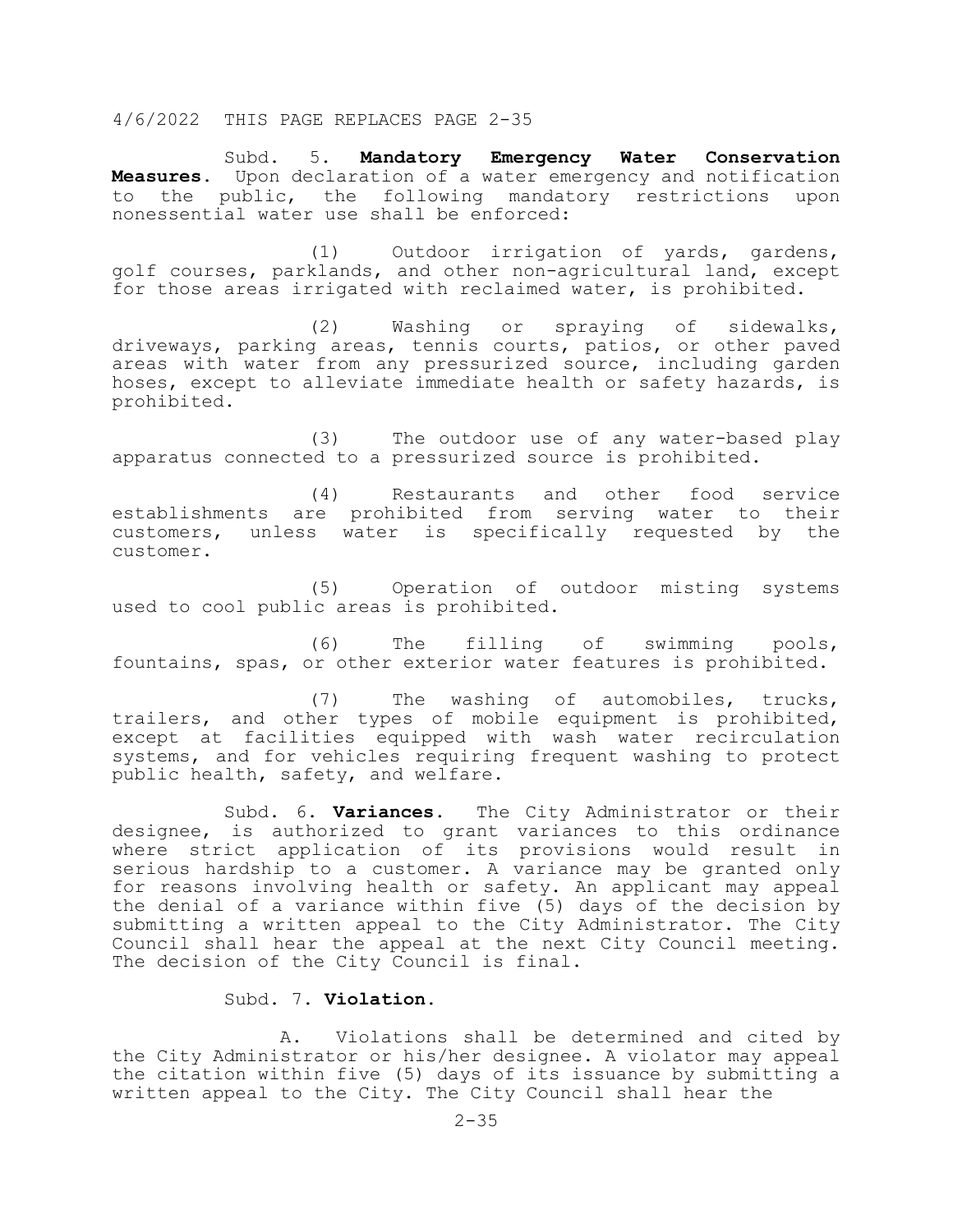appeal at the next City Council meeting. The decision of the City Council is final. Violators may be granted an administrative waiver if evidence is provided that equipment failure was the cause of the violation. A letter from a qualified vendor or equipment invoice will be required to show proof of equipment failure.

 B. Upon discovery of a first violation, the violator shall be issued, either personally or by mail, a warning letter that sets forth the violation and which shall describe the remedy and fines for future violations.

 C. Upon subsequent violations at the same location, the violator shall be issued, either personally or by mail, a citation that sets forth the violation and shall describe the remedy.

Fines shall be added to the monthly water bill of the owner or current occupant of the premises where the violation occurred. The imposition of the fine shall in no way limit the right of the City to pursue other legal remedies.

 Subd. 8. **Enforcement.** The City Administrator or his/her designee is authorized to designate city employees or law enforcement personnel to enforce the provisions of this ordinance.

 Subd. 9. **Severability.** If any provision of this ordinance or the application of any provision to a particular situation is held to be invalid by a court of competent jurisdiction, the remaining portions of the ordinance and the application of the ordinance to any other situation shall not be invalidated.

> Source: Ord. 785-2nd Series Effective Date: 8/13/18

#### Section 2.73. **Special Assessment Procedures.**

 Subd. 1. **Definitions.** For the purposes of this section, the following words and phrases shall have the meanings set forth below:

 A. "Lot or Lot Equivalent" shall mean the minimum property which can be utilized in a given zone.

 B. "Corner Lot" means that the landowner will be assessed only for the long side of his or her lot or its equivalent if improvements occur on both long and short sides of the lot.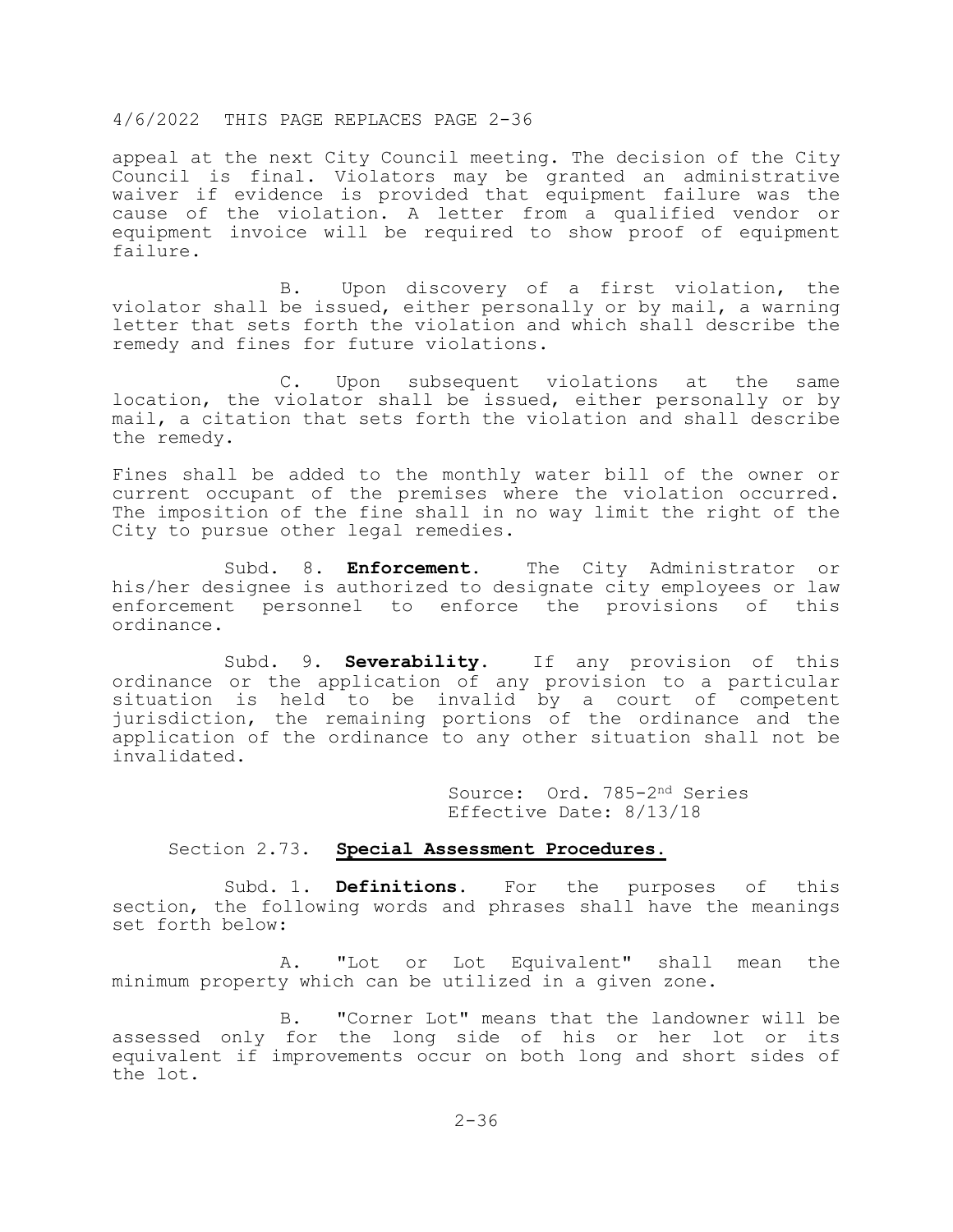### C. "Irregular Lot Assessment"

1. The front footage on irregular sized lots shall be determined by measuring the footage paralleling the improvement, but set back thirty (30) feet from the property line.

2. If the lot has frontage on more than one improvement area, the landowner will be assessed for no more than the long side of his or her lot or lot equivalent, except where the square footage of the lot exceeds the lot equivalent established by the minimum lot size for the particular zone and improvements occurred on more than one frontage. In that case, the landowner will be assessed for each frontage on a percentage basis for any fraction thereof of the lot where the improvement occurs.

Subd. 2. **Residential Areas.** The assessments for residential areas shall be calculated as follows:

A. Street Paving:

1. Heavy traffic streets (to be determined by the City Council) shall be on a cost share basis per running foot of sixty (60) percent homeowner, forty (40) percent City, providing bonding limits are not exceeded. Corner lot and odd shaped lot formula will apply.

2. Residential streets (to be determined by the City Council) shall by on a cost share basis per running foot of eighty (80) percent homeowner, twenty (20) percent City. Corner lot and odd shaped lot formula will apply.

B. Sidewalks: Assessment procedure shall be the same as for Street Paving, except that if there be sidewalk on one side of a street only, the City will pay fifty (50) percent of the assessment.

C. Curb and Gutter: Assessment procedure shall be the same as for Street Paving.

D. Water: Assessments for water shall be on a lot or lot equivalent basis of seventy (70) percent landowner, thirty (30) percent City, as long as the bonding limit is not exceeded.

E. Storm Sewer. The basic assessment shall be made on a benefited square foot basis. The property owner shall pay eighty (80) percent of the assessment and the City shall pay twenty (20) percent of the assessment.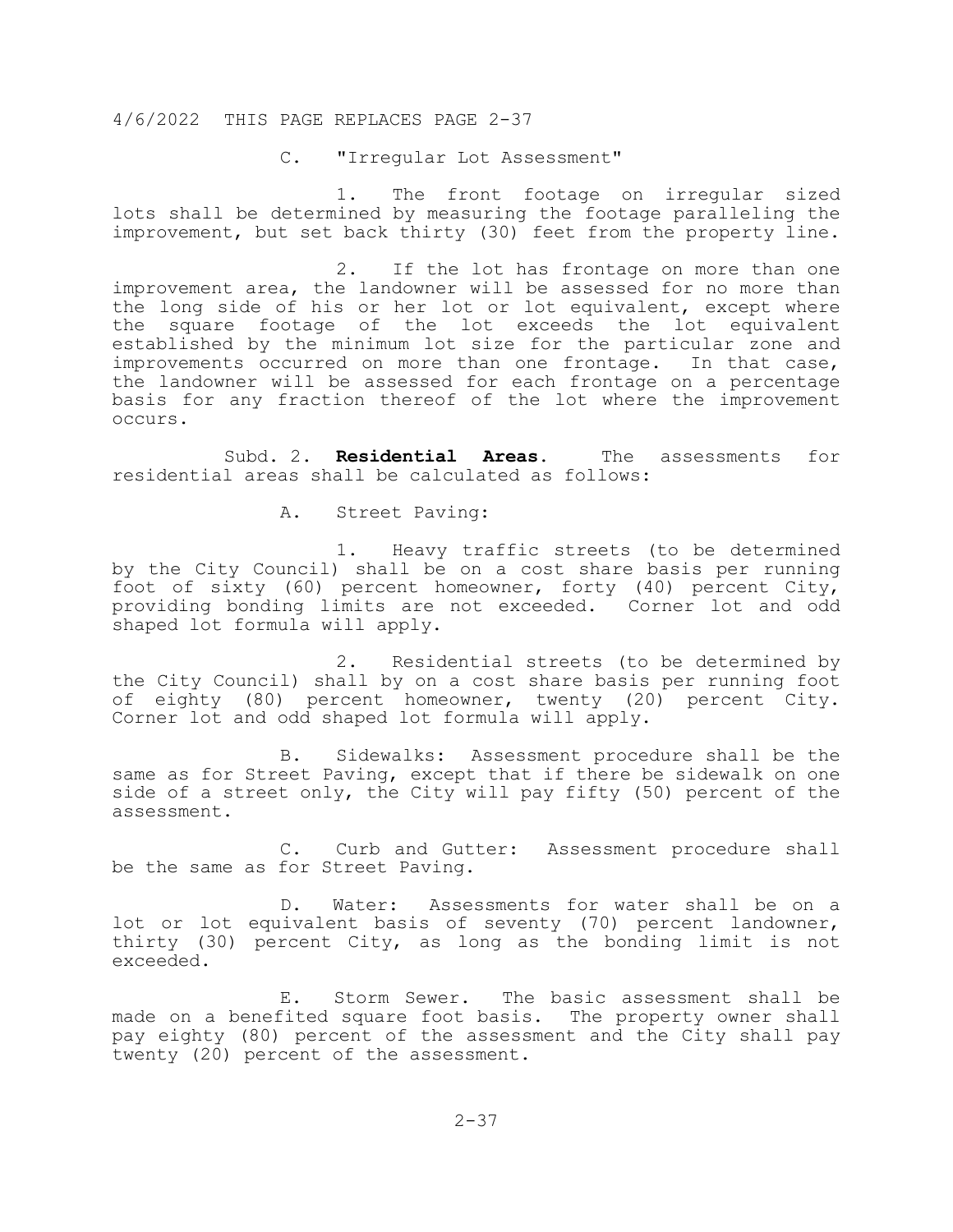Subd. 3. **Commercial and Industrial Areas**. All commercial and industrial areas, including all multiple dwellings of more than four units and all structures in R-3, B-1, B-2 and I shall be assessed on a basis of eighty (80) percent landowner and twenty (20) percent City, for all special assessments, except sewer, as long as the bonding limit is not exceeded.

Subd. 4. **Development**. Subdivisions established after the effective date of this ordinance shall have improvements installed consistent with Alexandria City Code 11.07.

> Source: Ord. 136-2nd Series Effective Date: 6/26/78

Subd. 5. **Exceptions**. The City Council may grant exceptions or modifications to this section so long as the exceptions or modifications are consistent with the assessment pattern set forth in this section.

#### Subd. 6. **Sanitary Sewer**.

A. From and after the effective date of this ordinance (November 12, 1991), no person, corporation, firm or entity shall make or cause to be made any new or additional connection with any sewer in the City of Alexandria for the purpose of emptying or disposing of any surface water or sewage of any sort, without first obtaining from the City of Alexandria a permit therefor as hereinafter set forth. This section shall not apply to any parcel of property located within the geographical area of any special assessment district established prior to the date of this ordinance.

B. Application for such permits shall be made on forms furnished by the City Council and such application shall be made at the office of the City's duly designated agent, the Alexandria Lakes Area Sanitary District.

C. Sewer Assessment.

(1) A sewer assessment shall be made by the City of Alexandria upon hook-up by any person, firm, or corporation, to the Alexandria Sewer System consistent with the formula set forth herein.

follows:

(2) The amount of the assessment shall be as

a. For new sanitary sewer construction, based upon the exact cost of the project, which costs shall include but not be limited to all amounts necessary for preparation, construction, financing of the project (bonding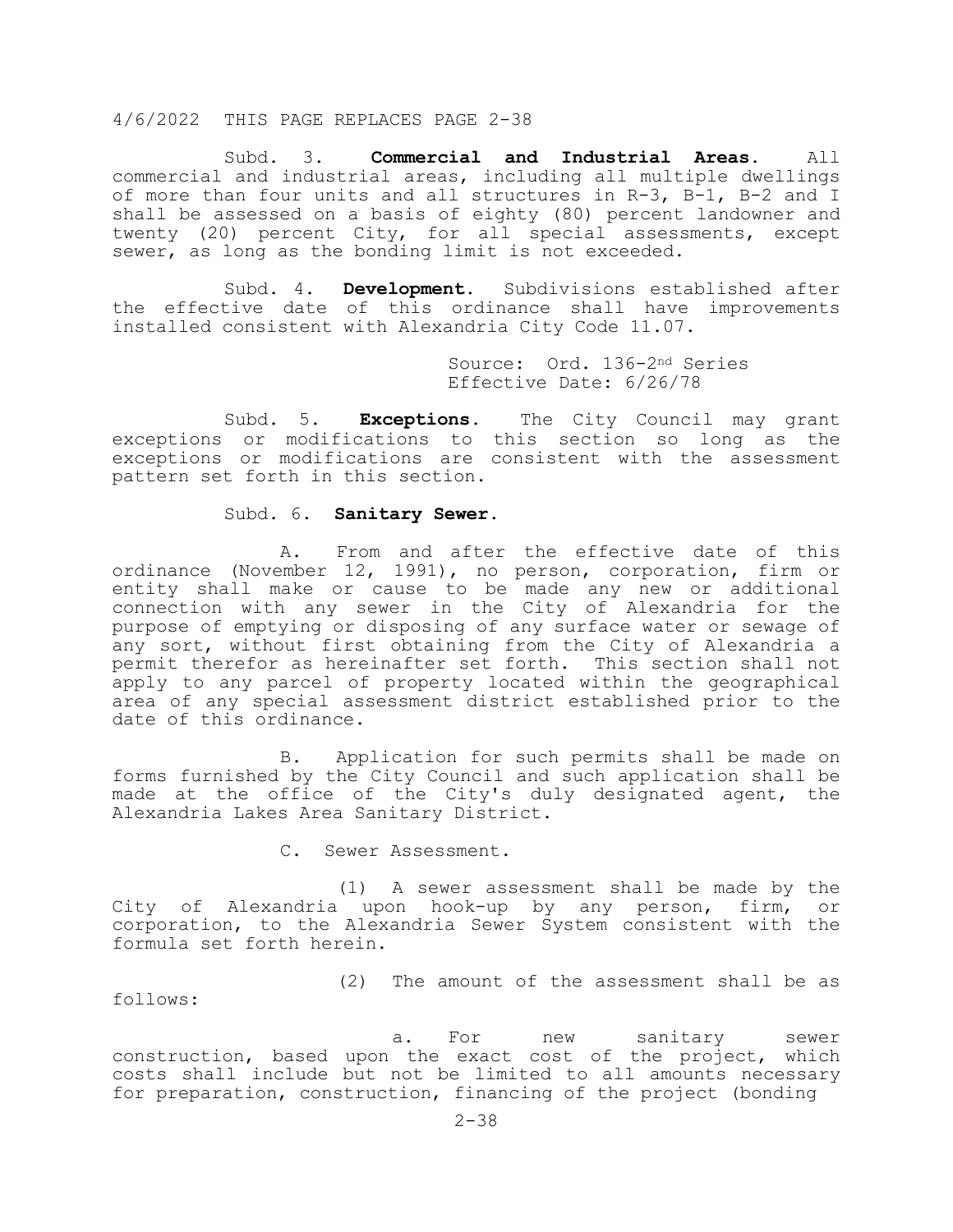4/6/2022 THIS PAGE REPLACES PAGE 2-39 amortization payments), and the following formula: 1. Individual Assessment - Capacity Value + Use Value. 2. For purposes of determining the application of the above formula, the following definitions shall apply: a. For application of the formulas explained herein and the factors used, reference is made to Appendices I, II and III attached hereto. b. Capacity Value - Costs related to Major Life Station x Individual M Total "M" Flow Value of the System M Unit Value. c. Use Value - Care Value - Care Value - Care Value - Care Value - Care Value - Care Value - Care Value - Care Value Total Project Cost minus Major Lift Station Costs x Individual Total "A Unit Value" of the System A Unit Value  $\underline{\mathbf{d}}$ .  $\underline{\mathbf{M''}}$  Value - A value assigned to each parcel, structure, or complex achieving a lateral sewer benefit which is based on capacity in the Sanitary Sewer System (See Appendices I and II for computation of "M" values, and standards for same.) e. "A" Value - A value assigned to each parcel, structure, or complex achieving a lateral sewer benefit which is based on the use of the Sanitary Sewer System (See Appendix III for computation of the "A" Value.) f. Total "M" value of the system - a summation of the individual "M" values assigned to all property achieving a lateral sewer benefit. g. Total "A" value of the system - a summation of the individual "A" values assigned to all property achieving lateral sewer benefit. b. For past or future grant funded sanitary sewer projects, the assessment to the individual property owner shall be based upon those costs associated with the City's share of the project cost (other than ALASD Lines). Any grant funds received shall not be included in calculating the said assessment. c. For Sanitary Sewer Lines (other than ALASD

lines) existing at the time of the adoption of this ordinance, the hook-up assessment shall be based upon the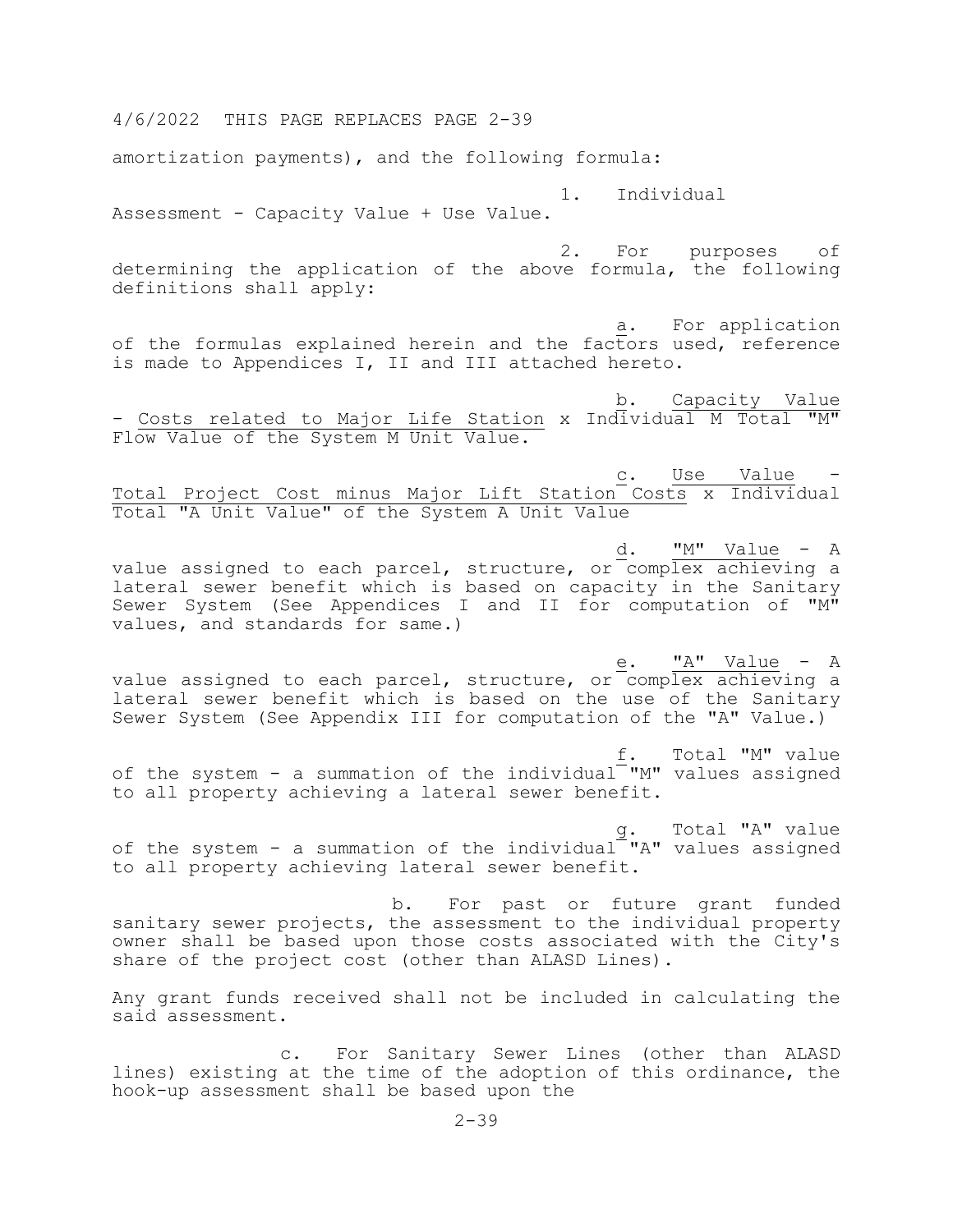assessment formula set forth in subparagraph a, above, however, the formula shall be applied to the actual costs relating to the value of the construction and maintenance of existing sanitary sewer system.

d. For lines constructed by the Alexandria Lakes Area Sanitary District, the connection charge shall be the same as those charges assessed and established by the Alexandria Lakes Area Sanitary District.

e. If the use to which a connection shall be made is a use which creates sewage flow amounts greater than that of which the connection system was designed (i.e., the use requires trunk lines to be enlarged to provide the necessary capacities) then there shall be an additional charge assessed equal to part or all of the costs of increasing the trunk lines as determined by the City of Alexandria.

f. If a property owner desiring to hook-up to an existing line, which is located in an area where there has been a special assessment made for sanitary sewer facilities in the past, there shall be no connection charge as herein provided, except in the following redeveloped circumstances:

i. For non-residential<br>i charge is required if the redevelopment, a connection charge is required if redevelopment site requires a larger pipe size than the existing pipe size. In this case, the property owner will be charged the difference in connection charges between the existing pipe size and the proposed pipe size as set forth in subparagraph "a." above.

ii. For residential development, a connection charge is required if the redeveloped site will result in a net increase in density from the time the initial special assessments were made. In this case, the property owner will be assigned connection charges as set forth in subparagraph "a." above for the increased density.

Source: Ord. 647-2nd Series Effective Date: 10/26/09

g. In the event that a property located adjacent to sanitary sewer lines contains no structure thereon to provide for sanitary sewer facilities, the assessment as herein provided may be delayed until such hook-up is made, however, interest shall be charged on the said connection assessment at the rate of eight percent (8%) per annum until the same is paid.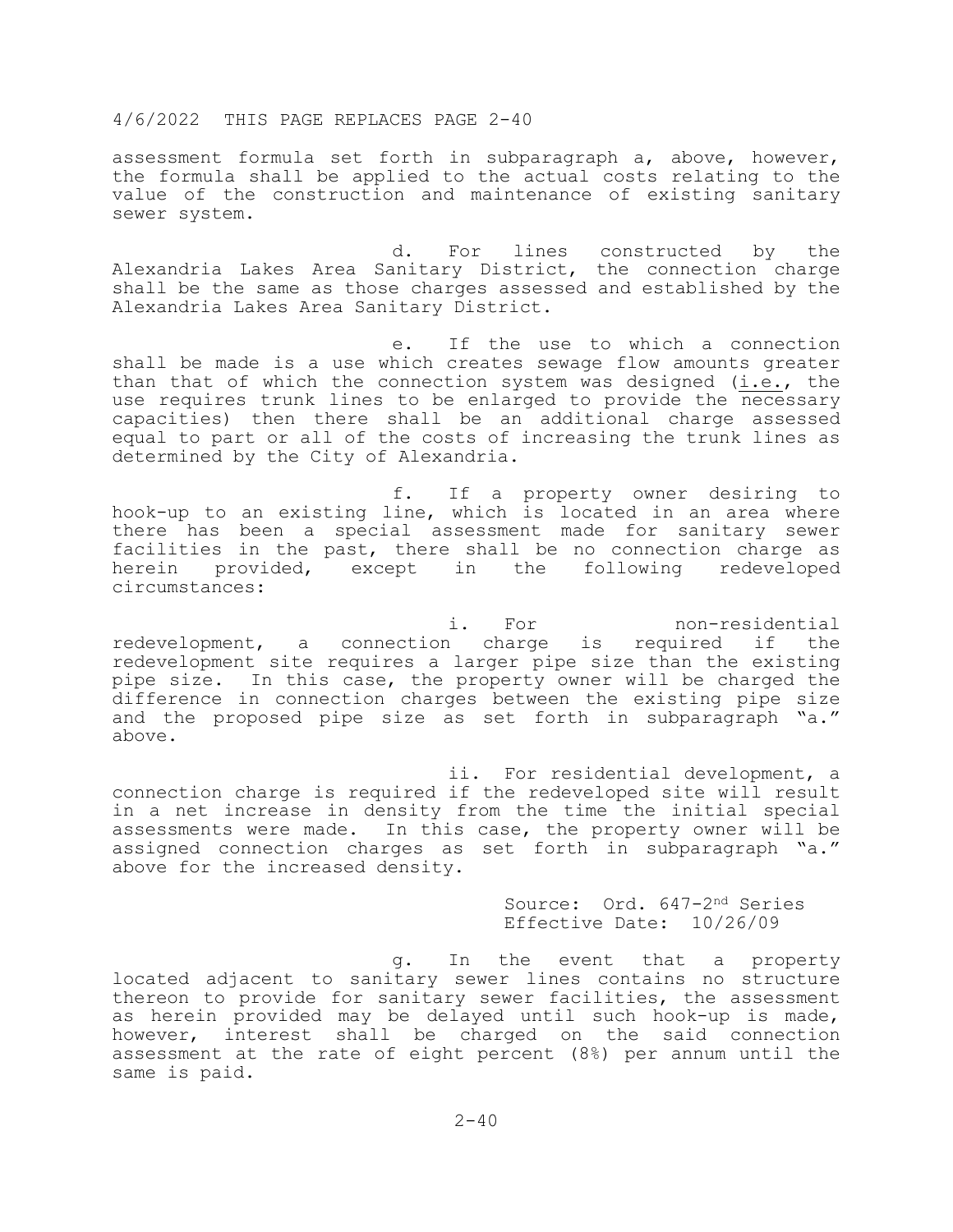(3) Where in the opinion of the engineers it is necessary to install an individual grinder pump lifting device for purposes of securing adequate flowage from a using unit, to the adjacent public sewer system, a property owner may:

a. Provide the necessary grinder pump and related lines to transmit sewage to the adjacent public sewer system, which pump and lines must be approved by the Alexandria Lakes Area Sanitary District, and which shall be done at the property owner's expense, and which lifting device and discharge line shall be owned, maintained and operated at the expense of the property owner; or,

b. The owner may request that the lifting device be installed by the City, or its agent, under the following terms and conditions:

1. The City of Alexandria shall install, own and maintain the grinder pump in the discharge line. (The discharge line is a small diameter line connecting the grinder pump with the main line sewer in the right-of-way.)

2. The property owner shall sign an easement giving the City of Alexandria the right to constitute<br>and maintain the grinder pump and discharge line. The City of and maintain the grinder pump and discharge line. Alexandria shall not pay any compensation for this easement.

3. The City of Alexandria may levy a surcharge against the owners who are furnished with the grinder pump installation. The surcharge will be based upon the distance between the structure generating the wastewater (the home or using unit) and the public right-of-way or the distance between the grinder pump and the public right-of-way, whichever is the lesser distance. The charge to a landowner for the installation of the required grinder pump shall be based upon the contractor's allocated cost for installation to that particular property.

4. The property owner must provide and pay for the connection from the structure generating the wastewater (home or using unit) to the grinder pump unit. This work may be done by any licensed contractor and a permit for this sewer connection must be applied for by the property owner and/or the contractor at the duly designated office. There is no charge for this sewer connection permit.

5. Inasmuch as the grinder pump unit has electric motors and the grinder pump installation providing service to the property owner will be energized by the property owner's electrical service, the electricity used at the grinder pump will run through the property owner's meter and therefore the property owner will pay the cost. Where two or more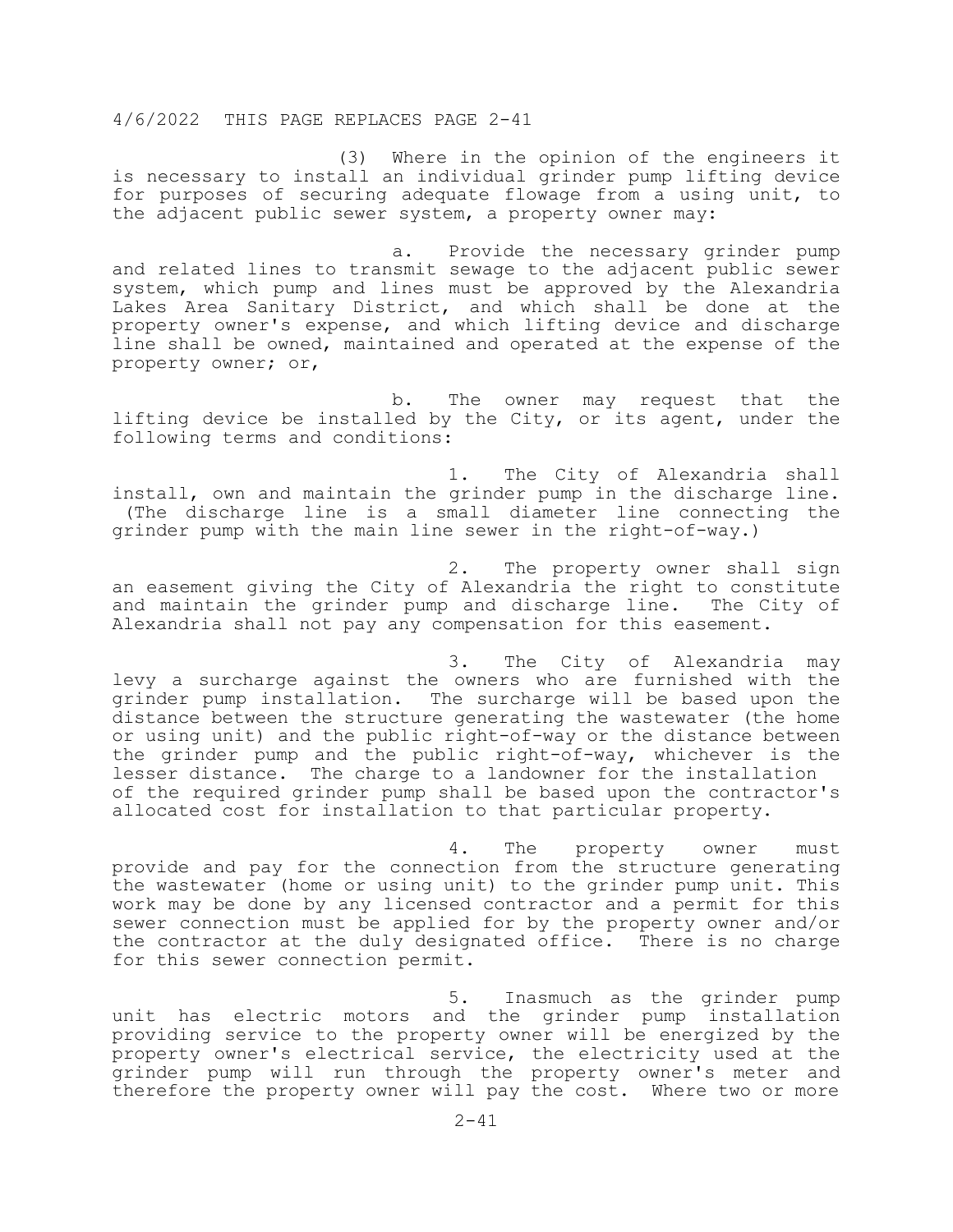property owners are using one grinder pump installation, then the electrical energy necessary will be run through a meter that will be owned by the City of Alexandria and each property owner will pay an amount for the electrical energy as part of the monthly user charge.

 D. Special Fund. Any sums thus received by the City shall be deposited or paid into a special assessment fund or account and may be accredited to the cost of sewer improvements.

 E. Payment of Connection Charges and optional provision for payment on an installment basis and interest imposed thereon.

 (1) Payment of the connection charges provided for in this section shall be due immediately upon the completion of the owner's connection to the sewer system; or

 (2) Upon written request by the owner and approval thereof by the City Council, the connection charge may be paid in equal annual installments over a period of years in the same manner provided for payment of special assessments by Minnesota Statutes 429.061 (except that notice of hearing shall not be required) together with interest on the unpaid balances as of January 1 of each year of said charge at a rate to be fixed by the City of Alexandria, said charge to be a lien upon the premises connected. Such request shall be made upon forms furnished by the<br>City. After approval of such request by the Council, the City After approval of such request by the Council, the City Clerk shall prepare a roll showing the amount of the connection charge extended over the equal annual installments including<br>interest: each installment including interest being set forth each installment including interest being set forth separately. The payments thus provided for shall be made as all other special assessments provided for pursuant to Minnesota Statutes Chapter 429.

 F. Discontinuance of Service. Sewer service may be shut off and discontinued when it is determined that a sum equal to the portion of the cost of construction mains and laterals attributable to the parcel or property as determined by assessment proceedings or pursuant to the connection charges established pursuant to this ordinance have not been paid or is not in the process of being paid in regular installments.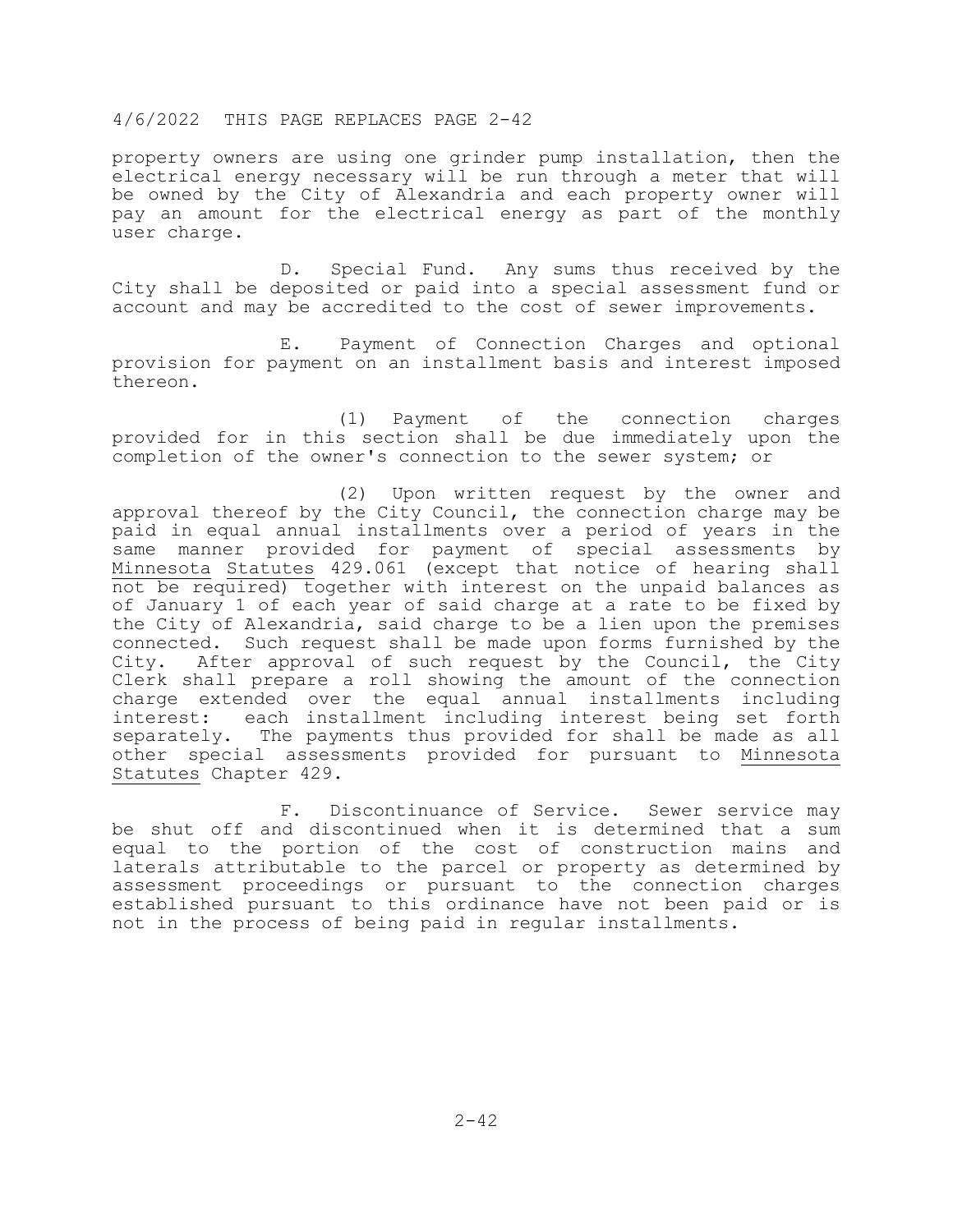#### APPENDIX I

Computation of "M" Values. The "M" value of various parcels, structures and complexes shall be computed as follows:

A. Single family houses and townhouses shall each have a value of one  $(1.0)$ ;

B. Condominiums, duplex units and apartments shall each have a value of 0.8;

C. Mobile homes shall each have a value of 1.0;

D. Other buildings and structures shall be assigned a value of 1.0 for each 100,000 gallons of flow which it is estimated they will discharge, and commercial and industrial building units shall be assigned a minimum value of 1.0;

E. A developed or platted lot equals a value of one (1.0);

F. A developed lot with metes and bounds description below current minimum lot size for building permit purpose equals a value of one (1.0);

G. Two or more lots with a single dwelling constructed upon same in a manner that would preclude further subdivision, equals a value of one  $(1.0)$ ;

H. Two or more dwelling units on a lot of record or metes and bounds description which normally could not be subdivided equals a value of one (1.0) for each dwelling unit;

I. Undeveloped buildable lot with metes and bounds description that is less than ten acres in area equals a value of one  $(1.0)$ ;

J. Undeveloped buildable lot of record equals a value of one  $(1.0)$ ;

> Source: Ord. 335-2nd Series Effective Date: 12/28/92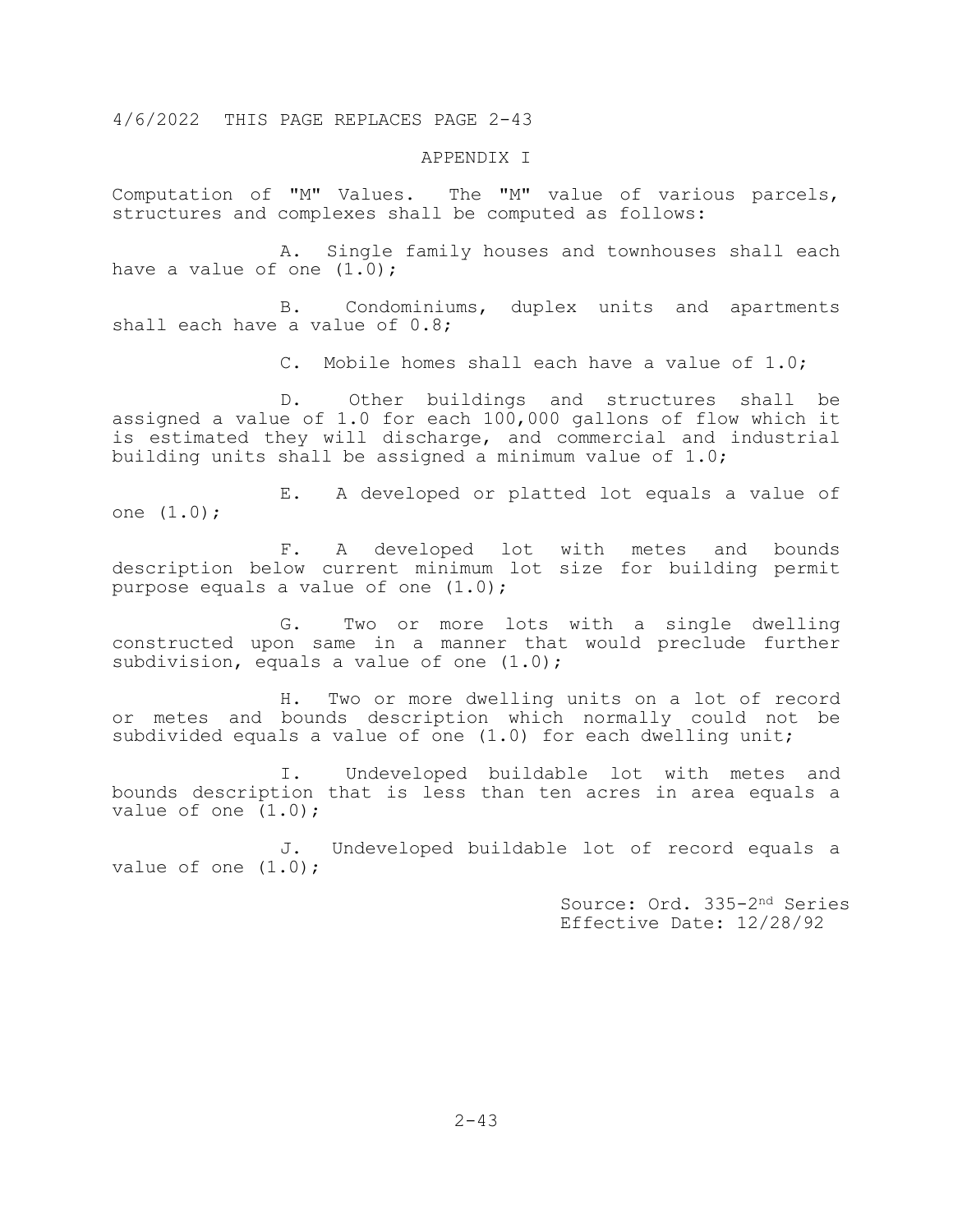#### APPENDIX II

The following table is a listing of standards used in assigning the "M" value for various commercial, public, and Institutional facilities:

| FACILITY                             | PARAMETER           | "M" VALUE    |
|--------------------------------------|---------------------|--------------|
| Animal Clinic                        |                     |              |
| Animal holding areas                 | 17 f. u.            | $\mathbf 1$  |
| Animal runs                          | 34 f. u.            | $\mathbf 1$  |
| Archery (6ft./lane)                  | 6 lanes             | $\mathbf 1$  |
| Arenas (bleachers 18 in./person)     | 110 seats           | $\mathbf 1$  |
| Auditoriums (sq. ft./person)         | 110 seats           | $\mathbf 1$  |
| Automobile Service                   |                     |              |
| Fast service (less than 4 hrs./car)  | 2 Service bays      | 1            |
| Major service (more than 4 hrs./car) | 14 employees        | $\mathbf{1}$ |
| Car Dealership (charge for office,   |                     |              |
| retail, etc. at established rates)   |                     |              |
| Fast Service                         |                     |              |
| (# service bays x 30%)               | 2 service bays      | 1            |
| Major Service                        |                     |              |
| (# service bays @ 70% x 1            |                     |              |
| employee/service bay)                | 14 employees        | 1            |
| Ballroom (exclude dance floor)       |                     |              |
| Facility without liquor service      | 825 sq. ft.         | 1            |
| Facility with liquor service         | 590 sq. ft.         | $\mathbf 1$  |
| Bank (exclude cash vault)            | 2400 sq. ft.        | $\mathbf 1$  |
| Banquet Room (15 sq. ft./person)     |                     |              |
| Food catered                         | 2060 sq. ft.        | $\mathbf 1$  |
| Food catered with dishwashing        | 1180 sq. ft.        | $\mathbf 1$  |
| Food catered with liquor             | 1028 sq. ft.        | $1\,$        |
| Food preparation and dishwashing     | 825 sq. ft.         | $\mathbf 1$  |
| Food catered w/dishwashing & liquor  | 750 sq. ft.         | $\mathbf{1}$ |
| Food preparation,                    |                     |              |
| dishwashing w/liquor                 | 590 sq. ft.         | $\mathbf 1$  |
| Barber                               | 4 chairs            | $1\,$        |
| Batting cages (6 ft./lane)           | 6 lanes             | $\mathbf 1$  |
| Beauty Salon                         | 4 cutting           | $\mathbf 1$  |
| Bible camp                           | 5 campers (persons) | $\mathbf 1$  |
| Bingo Hall (used only for bingo)     | 110 seats           | $\mathbf 1$  |
| Boarding House                       | 5 beds              | $\mathbf 1$  |
| Body Shop (major service - more than |                     |              |
| 4 hours/car, no vehicle washing)     | 14 employees        | 1            |
| Bowling Alleys                       | 3 alleys            | $\mathbf{1}$ |
| Cabins, modern (rental units &       |                     |              |
| part of a resort)                    | Each                | 0.65         |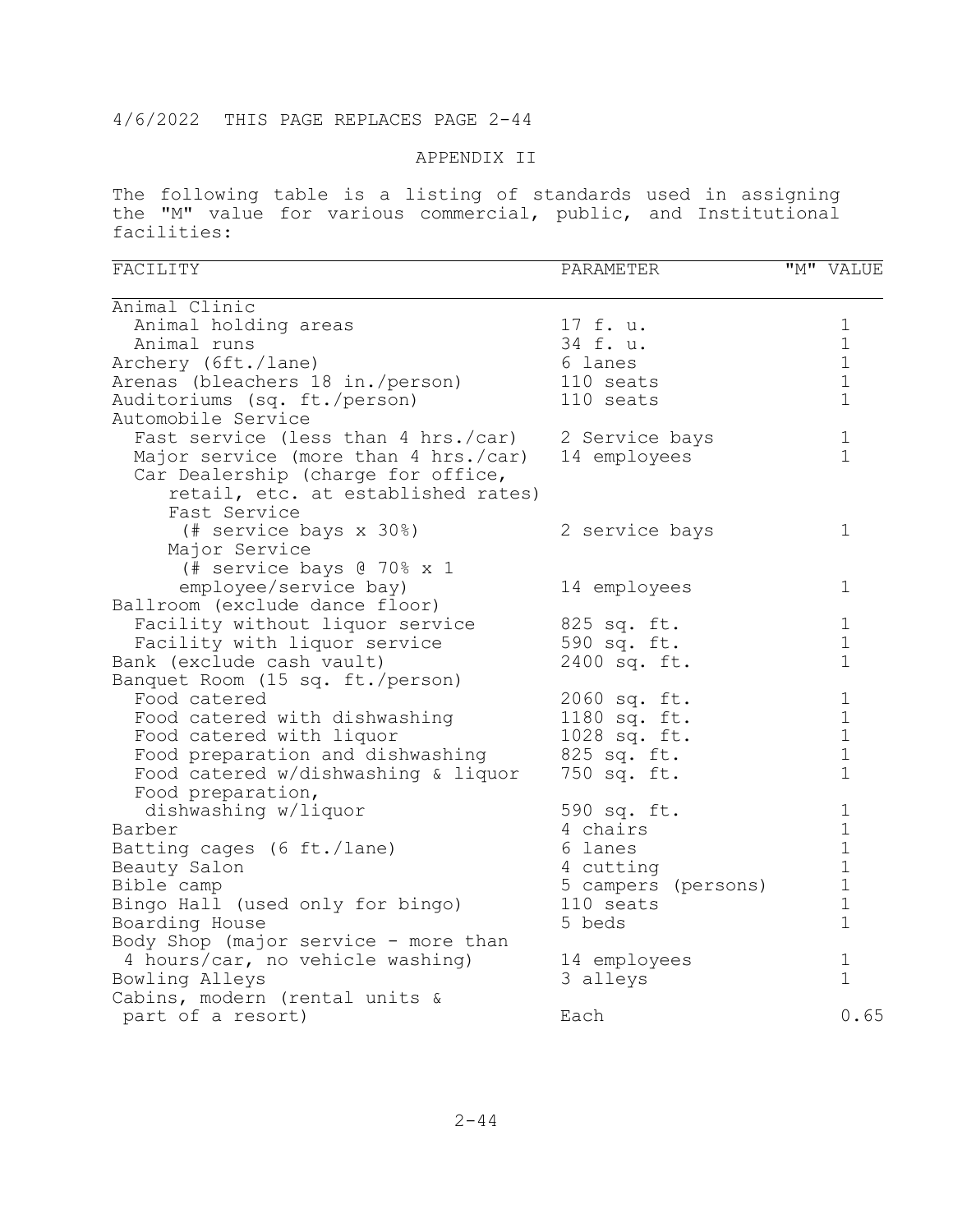| Campground with central bath                         |                             |                                            |
|------------------------------------------------------|-----------------------------|--------------------------------------------|
| facilities                                           | Each site                   | 0.5                                        |
| Car wash                                             | Each                        | 30                                         |
| Car wash (self-service)                              | 1 stall                     |                                            |
| Churches                                             | 250 seats                   | $\begin{array}{c} 3 \\ 1 \\ 1 \end{array}$ |
| Club house shower head                               | Each                        |                                            |
| Cocktail lounge                                      | 25 seats                    | $\mathbf 1$                                |
| Dry cleaners (retail)                                | 3000 sq. ft.                | $\mathbf 1$                                |
| Elderly Housing                                      | 3 people                    | $\mathbf{1}$                               |
| (# of one bdrm. units x 1.5 people/unit)             |                             |                                            |
| +(# of two bdrm. units x 2.0 people/unit)            |                             |                                            |
| (total $#$ of people / 3 people)                     |                             |                                            |
| Exercise Area/Gym<br>No Showers                      | 700 sq. ft.                 | $\mathbf 1$<br>$\mathbf 1$                 |
| Funeral Home (viewing area only)                     | 2060 sq. ft.<br>770 sq. ft. | $\mathbf{1}$                               |
| Game Room (billiards, video &                        |                             |                                            |
| pinball games)                                       |                             |                                            |
| With bar                                             | 590 sq. ft.                 | $\mathbf 1$                                |
| Without bar                                          | 2060 sq. ft.                | $1\,$                                      |
| General Office Building                              | 2400 sq. ft.                | $\mathbf{1}$                               |
| Golf Course (If showers - use locker                 |                             |                                            |
| room criteria)                                       |                             |                                            |
| 18 hole (280 golfers/day x 2.5                       |                             |                                            |
| gal./golfer)                                         |                             |                                            |
| $274$ gal.                                           | $274$ gal.                  | 1                                          |
| Par $3$ (168 golfers/day x 2.5                       |                             |                                            |
| gal./golfer)                                         |                             |                                            |
| $274$ gal.                                           | $274$ gal.                  | 1                                          |
| Country Club (private)                               |                             |                                            |
| dining room (evenings & weekends)                    | 15 seats                    | 1                                          |
| bar & grill (bar & grill separate)                   |                             |                                            |
| bar                                                  | 23 seats                    | $\mathbf 1$<br>$\mathbf{1}$                |
| grill                                                | 15 seats                    |                                            |
| bar & grill (bar & grill combined)                   |                             |                                            |
| $(168$ or 280 golfers x 9 gal./person)<br>$274$ gal. |                             | 1                                          |
| Greenhouse                                           | $274$ gal.                  |                                            |
| Area not open to public                              | 15,000 sq. ft.              | 1                                          |
| Area open to public                                  | 5000 sq. ft.                | $\mathbf 1$                                |
| General retail area                                  | 3000 sq. ft.                | 1                                          |
| Group Home                                           |                             |                                            |
| Secondary treatment                                  | 5 beds                      | 1                                          |
| (residents leaving during the day)                   |                             |                                            |
| Primary treatment                                    | 3 beds                      | 1                                          |
| (residents stay all day)                             |                             |                                            |
| Guest rooms                                          |                             |                                            |
| Washer/dryer                                         |                             | 1                                          |
| No washer/dryer                                      |                             | 0.8                                        |
| No kitchen                                           |                             | 0.5                                        |
| Handball and Racquetball Courts                      | 1 court                     | 2                                          |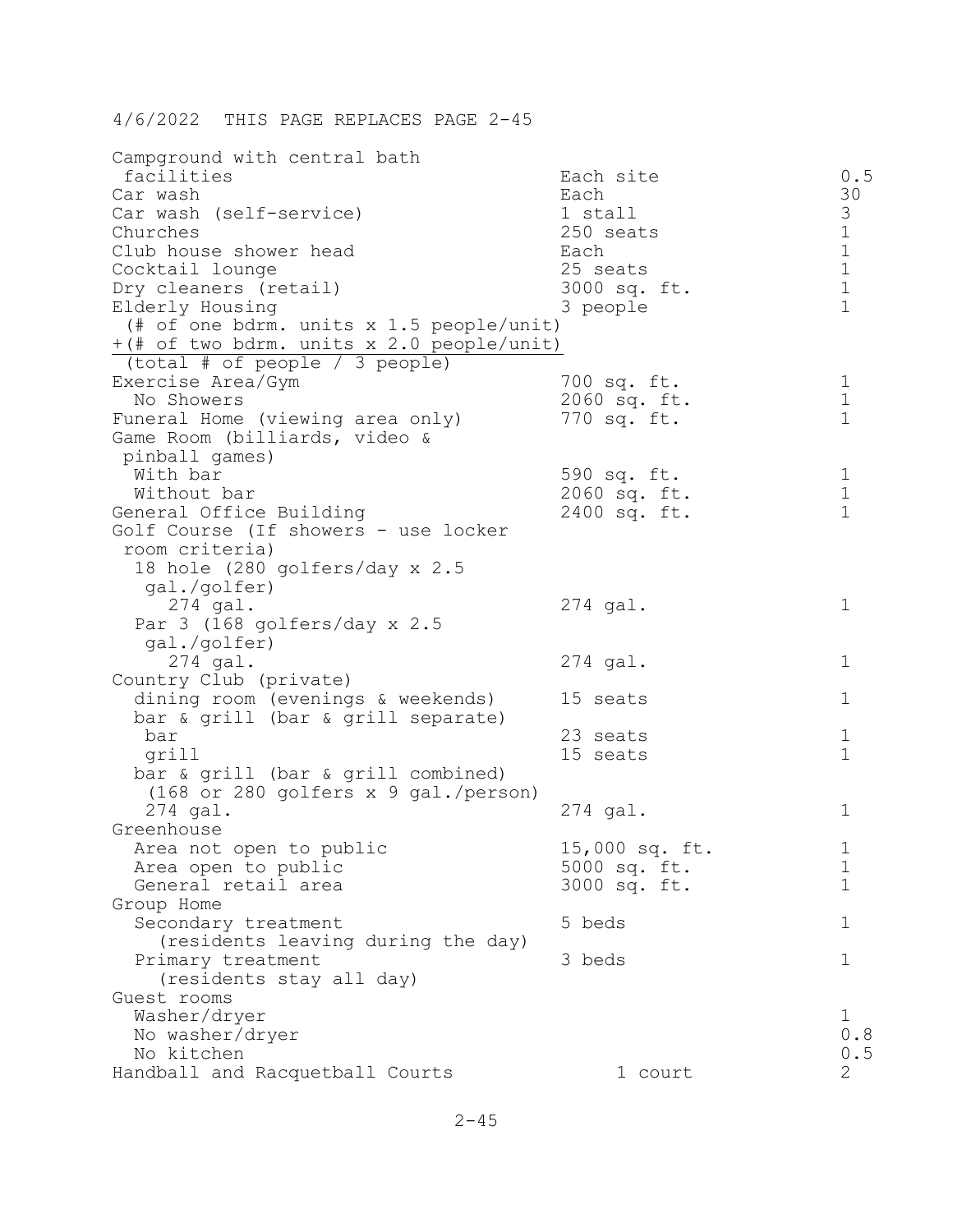| Hospitals (licensed beds or baby cribs)<br>(does not include out-patient clinic)<br>Out patient clinic (Plumbing Fixture | 1 bed                  | 1                          |
|--------------------------------------------------------------------------------------------------------------------------|------------------------|----------------------------|
| Units)                                                                                                                   | 17 f.u.                | 1                          |
| Laundromat (requires water volume<br>for cycle time, 8 cycles/day)<br>Library (subtract out book storage                 | 2 machines             | 3                          |
| areas, file areas - charge common<br>plumbing fixture units)<br>(meeting rooms, board rooms, reception,                  | 17 f.u.                | 1                          |
| book checkout, offices)                                                                                                  | 2400 sq. ft.           | $\mathbf 1$                |
| Loading Dock                                                                                                             | 7000 sq. ft.           | $\mathbf 1$                |
| Locker rooms                                                                                                             | 14 lockers             | $\mathbf 1$                |
| Meeting rooms (conference rooms)<br>Mini-Storage (storage area-no charge)                                                | 1650 sq. ft.           | $\mathbf 1$                |
| Living area                                                                                                              |                        | $\mathbf 1$                |
| Plumbing restroom (plumbing fixtures) 17 f.u.                                                                            |                        | $\mathbf 1$                |
| Motels & Hotels (assume 2 persons/room)                                                                                  | 2 rooms                | $\mathbf{1}$               |
| (pools, saunas, Jacuzzis, game                                                                                           |                        |                            |
| rooms, or exercise rooms exclusively                                                                                     |                        |                            |
| used by guest - no charge)                                                                                               |                        |                            |
| Breakfast only (complimentary)                                                                                           | 45 seats               | $\mathbf 1$                |
| Cocktail hour (complimentary)                                                                                            | 55 seats               | $\mathbf 1$                |
| Kitchenettes                                                                                                             |                        |                            |
| (#kitchenettes x 10 gal/day/274 gal)                                                                                     | $274$ gal.             | $\mathbf 1$<br>$\mathbf 1$ |
| Museum                                                                                                                   | 2400 sq. ft.<br>3 beds | $\mathbf{1}$               |
| Nursing Home<br>Office                                                                                                   |                        |                            |
| General Office                                                                                                           | 2400 sq. ft.           | $\mathbf 1$                |
| (deduct mechanical rooms, elevator                                                                                       |                        |                            |
| shafts, stairwells, restroom and                                                                                         |                        |                            |
| storage areas, or 10%)                                                                                                   |                        |                            |
| Dental, Doctors                                                                                                          | see hospital           |                            |
| Recreation Vehicle campground                                                                                            |                        |                            |
| (with individual sewer hookups)                                                                                          | Each hookup            | 0.65                       |
| Recording/Filming Studios                                                                                                | 7000 sq. ft.           | 1                          |
| Resorts (with housekeeping)                                                                                              | Each unit              | 0.65                       |
| Restaurant (drive-in)                                                                                                    | 9 parking spaces       | 1                          |
| Restaurant (fast food)                                                                                                   | 22 seats               | 1                          |
| (disposable paper plates, glasses,                                                                                       |                        |                            |
| and silverware)                                                                                                          |                        |                            |
| Restaurant (full service)<br>(washable silverware, glasses,                                                              | 12 seats               | 1                          |
| & dishes)                                                                                                                |                        |                            |
| Restaurant (with cocktail lounge)                                                                                        | 9 seats                | $\mathbf 1$                |
| Retail Stores                                                                                                            | 3000 sq. ft.           | $\mathbf 1$                |
| (deduct mechanical rooms, elevator                                                                                       |                        |                            |
| shafts, stairwells, restrooms and<br>unfinished storage areas, or 10%)                                                   |                        |                            |
|                                                                                                                          |                        |                            |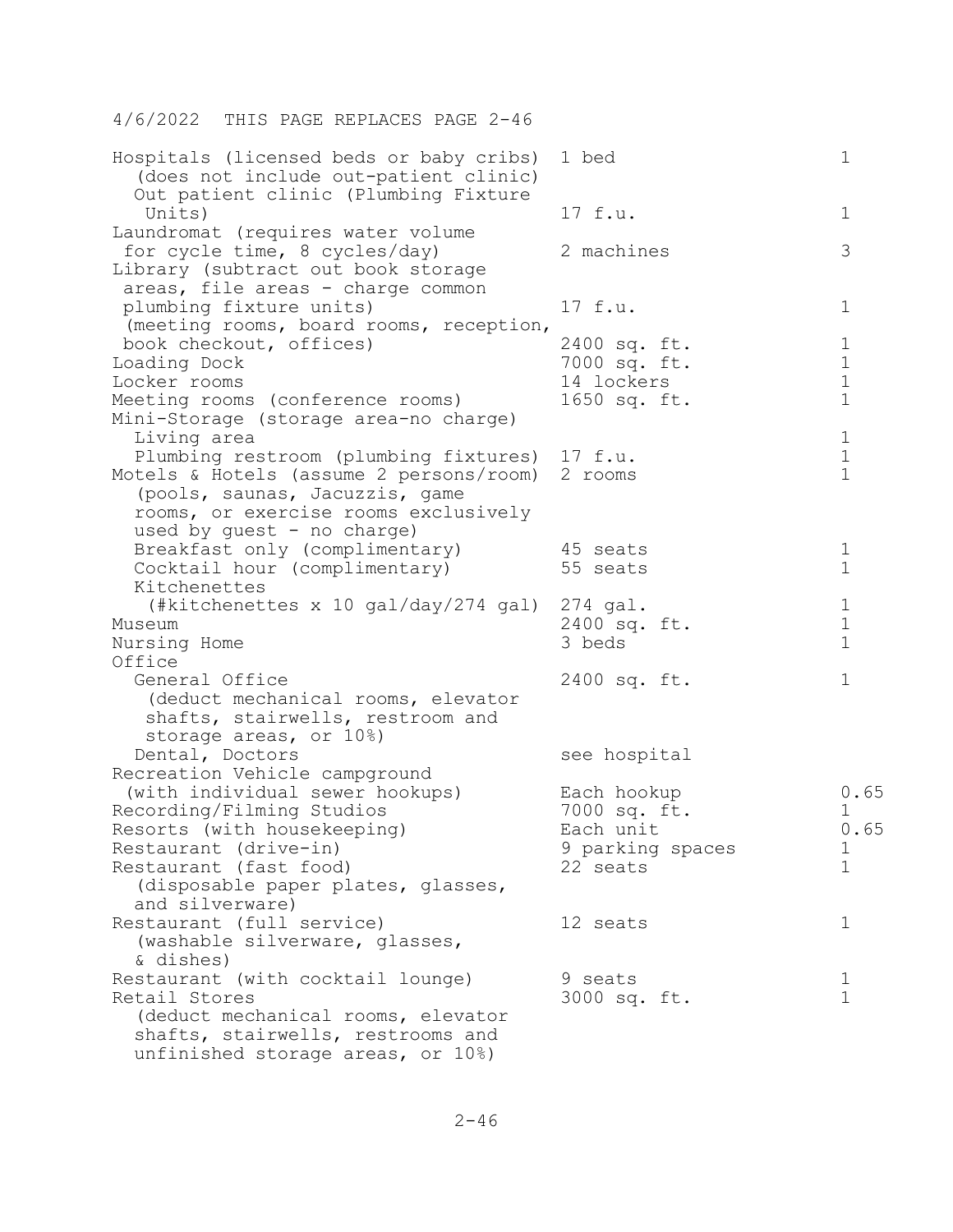| Rifle Ranges (handgun ranges)         |                |                |
|---------------------------------------|----------------|----------------|
| $(6 \text{ ft.}/\text{lane})$         | 6 lanes        | $\mathbf 1$    |
| Roller Rink (skating area)            | 825 sq. ft.    | $\mathbf 1$    |
| Rooming Houses (no food service)      | 7 beds         | $1\,$          |
| RV Dumping Station                    |                | $\mathbf 1$    |
| (not in association with campgrounds) |                |                |
| Schools (Sunday) (30 sq. ft./student) | 55 students    | $\mathbf 1$    |
| Schools (elementary) (15 gal/student) | 20 students    | $\mathbf 1$    |
| (30 sq. ft./student)                  |                |                |
| Schools (college, TVI)                |                |                |
| (30 sq. ft./student)                  | 18 students    | $\mathbf 1$    |
| Lecture Halls (15 sq. ft./student)    | 18 students    | $1\,$          |
| Labs (50 sq. ft./student)             | 18 students    | $1\,$          |
| Dorm rooms (on/off campus students)   | 5 students     | $\mathbf 1$    |
| Schools (preschool)                   |                |                |
| Nursery (licensed enrollment)         | 14 students    | $\mathbf 1$    |
| Church (nursery - during worship      |                |                |
| services only) (30 sq. ft./child)     | 55 children    | $\mathbf 1$    |
| Nursery (health clubs, bowling        |                |                |
| alleys, etc.)                         | 2400 sq. ft.   | $\mathbf 1$    |
| Schools (secondary)                   | 15 students    | $\mathbf 1$    |
| (30 sq. ft./student) (20 gal.student) |                |                |
| Lab (50 sq. ft./student)              | 14 students    | 1              |
| Service Station                       |                |                |
| Gas pumping only                      | 2 service bays | $\mathbf 1$    |
| Gas pumping with service center       | 2 service bays | $\overline{2}$ |
| Gas pumping with service center &     |                |                |
| car wash                              | 2 service bays | $8\,$          |
| Swimming pools (public) (pool area)   | 27 swimmers    | $\mathbf 1$    |
| Tanning rooms                         | 3000 sq. ft.   | $\mathbf 1$    |
| Tennis Courts (public shower          |                |                |
| facilities)                           | 1 court        | $\mathbf{2}$   |
| Theater                               | 75 seats       | $\mathbf 1$    |
| Theater (drive-in) (parking spaces)   | 55 spaces      | $\mathbf 1$    |
| Trailer park (or campground with      |                |                |
| central bathhouse)                    | each site      | 0.5            |
| Trailer park (or campground with      |                |                |
| flush toilets and no showers)         | each site      | 0.35           |
| Vehicle Garage                        |                |                |
| Employees stationed in garage         | 14 employees   | 1              |
| Vehicle drivers (per day)             | 28 drivers     | $\mathbf 1$    |
| Vehicle washing (# vehicles/day       |                |                |
| x qpm x minutes/vehicle) 274 gal.     | $274$ gal.     | 1              |
| Vet Clinic (see Animal Clinic)        |                |                |
| Warehouses (assembly areas)           | 14 employees   | 1              |
| Office/Warehouse (speculative)        |                |                |
| Minimum 30% Office                    | 2400 sq. ft.   | 1              |
| Maximum 70% Warehouse                 | 7000 sq. ft.   | $\mathbf{1}$   |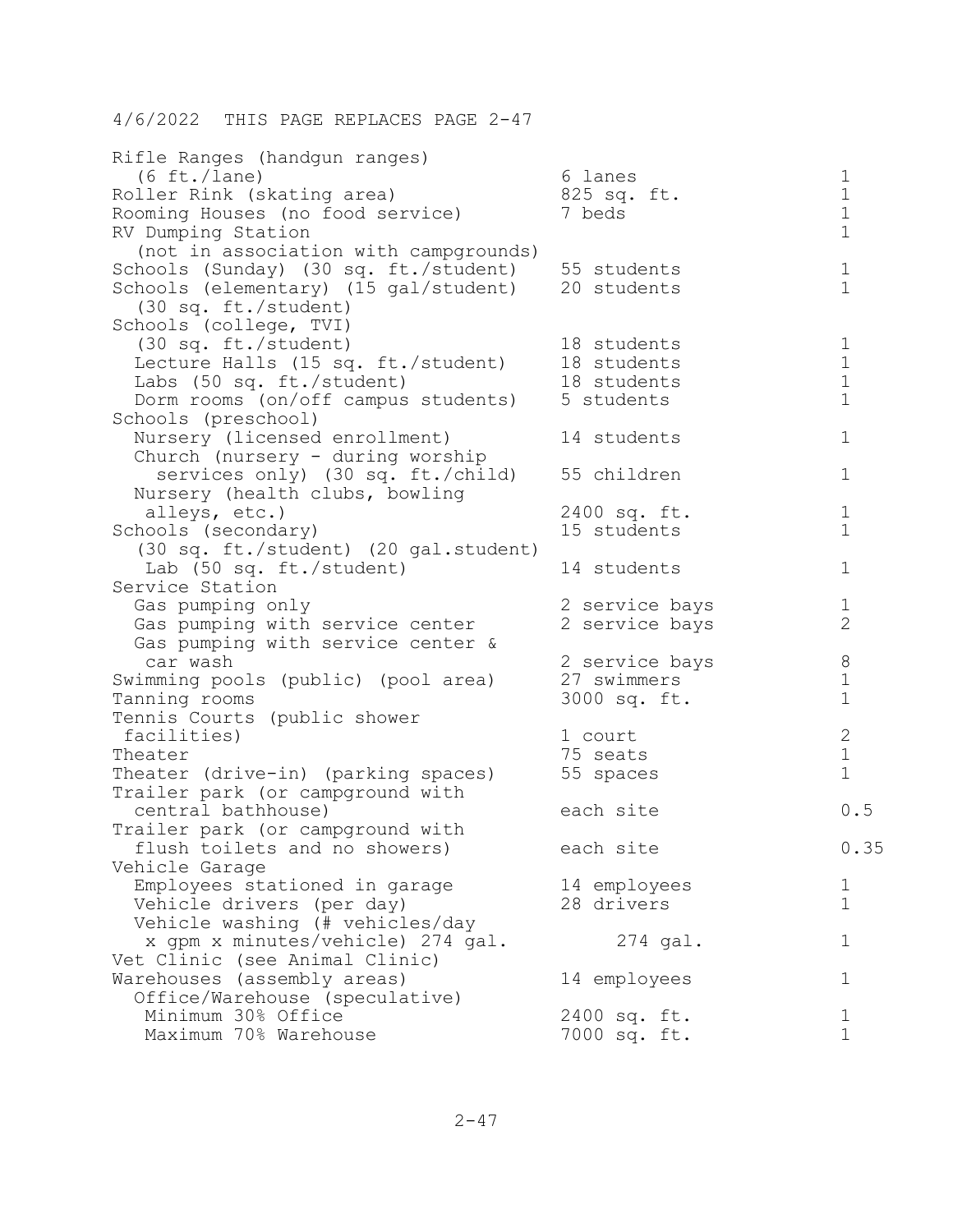| Whirlpool (doctors office/clinic,      |                |  |
|----------------------------------------|----------------|--|
| therapy) $(\#$ qal/fill x 8 fills/day) |                |  |
| 274 gal.                               | $274$ gal.     |  |
| Yard Storage Buildings (ex: lumber     |                |  |
| storage) (customer pickup, no          | 15,000 sq. ft. |  |
| permanent employees)                   |                |  |

## APPENDIX III

Each parcel, structure or complex shall be assigned a pipe size based on the use of the Sanitary Sewer System.

Computation of "A" Values: The "A" value shall be computed using the relationship between flow and pipe size and is as follows:

| ASSIGNED SEWER SERVICE PIPE SIZE |       |  | " A " | <b>VALUE</b> |
|----------------------------------|-------|--|-------|--------------|
|                                  |       |  |       |              |
|                                  | $4$ " |  |       |              |
|                                  | 6"    |  |       | 2.95         |
|                                  | $8$ " |  |       | 6.35         |
|                                  | 10"   |  |       | 11.51        |
|                                  | 12"   |  |       | 18.72        |
|                                  |       |  |       |              |

The "A" Values for dwellings shall be assigned as follows:

| DWELLING            | PARAMETER | "A" VALUE |
|---------------------|-----------|-----------|
| Apartment           | Each unit | 0.8       |
| Condominium         | Each unit | 0.8       |
| Duplex              | Each unit | 0.8       |
| Mobile Home         | Each site | 0.8       |
| Single Family House | Each      | 1.0       |
| Townhouse           | Each unit | 0.8       |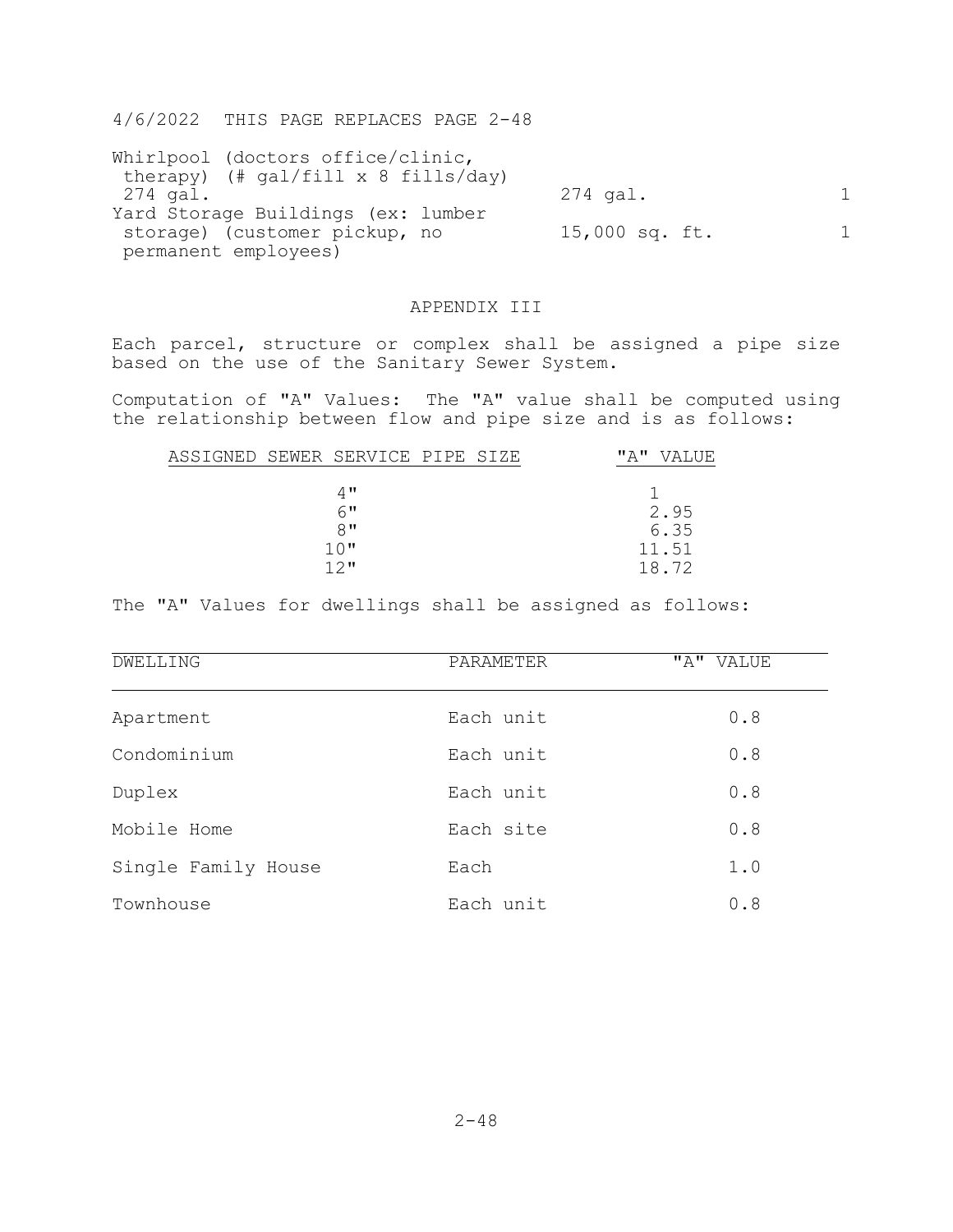#### Subd. 7. **City Water Connection**.

 A. From and after the effective date of this ordinance (November 12, 1991) no person, corporation, firm or entity shall make or cause to be made any new or additional connection with any water in the City of Alexandria for the purpose of connecting to any municipal water system, without first obtaining from the City of Alexandria a permit therefor as hereinafter set forth. This section shall not apply to any parcel of property located within the geographical area of any special assessment district established prior to the date of this ordinance.

B. Application for such permit shall be made on forms furnished by the City Council and such application shall be made at the office of the City's duly designated agent.

C. Water Assessment.

 (1) A water assessment shall be made by the City of Alexandria upon hook-up by any person, firm, or corporation, to the Alexandria Water System consistent with the formula set forth herein.

(2) The amount of the assessment shall be as

follows:

 a. For new water construction, the assessment shall be based upon actual costs including but not be limited to all amounts necessary for preparation, construction and financing of the project based upon the following formula:

Individual Assessment = Capacity Value + Use Value

For the purpose of determining the application of the above formula, the following definitions shall apply:

## Application

 1. For application of the formulas explained herein and the factors used, reference is made to Appendices I, II and III attached hereto.

 2. Capacity Value. Eighty percent (80%) of the sanitary sewer capacity value as defined in Section 2.73, Subd. 6C(2)a2b of the City Code.

 3. Use Value. Eighty percent (80%) of the sanitary sewer use value as defined in Section 2.73, Subd. 6C(2)a2c of the City Code.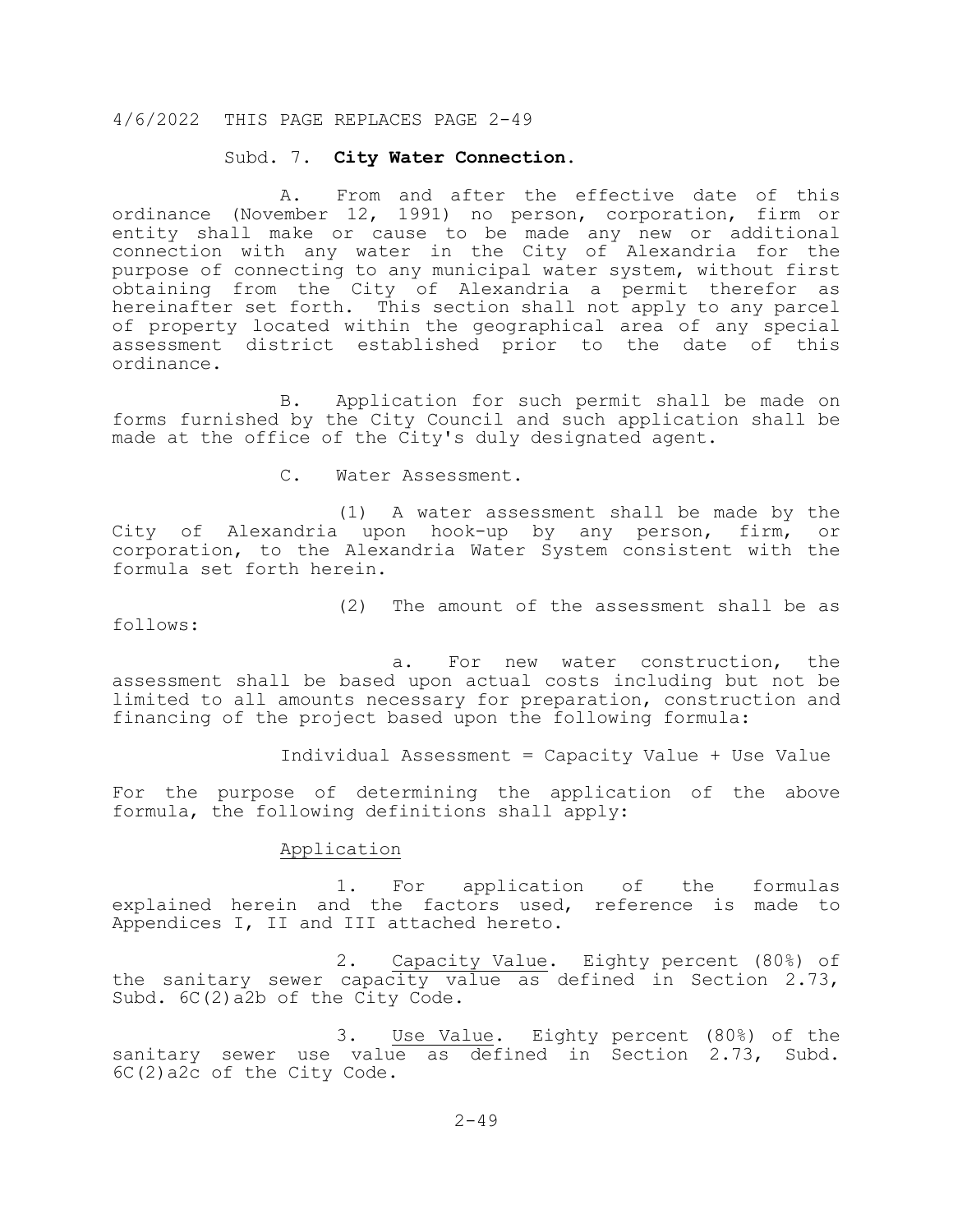4. "M" Value. A value assigned to each parcel, structure, or complex achieving a water benefit which is based on capacity in the Water System. (See Appendices I and II for computation of the "M" values, and standards for same.)

 5. "A" Value. A value assigned to each parcel, structure, or complex achieving a water benefit which is based on the use of the Water System. (See Appendix III for computation of the "A" Values, and standards for same.)

 6. Total "M" Value of the System. A summation of the individual "M" values assigned to all property achieving a water benefit.

 7. Total "A" Value of the System. A summation of the individual "A" values assigned to all property achieving a water benefit.

 b. For past or future grant funded water projects, the assessment to the individual property owner shall be based upon those costs associated with the City's share of the project cost. Any grant funds received shall not be included in calculating the said assessment.

c. For Water Lines existing at the time of the adoption of this Ordinance, the hook-up assessment formula set forth in subparagraph  $C(2)$ al, above, however the formula shall be applied to the actual costs relating to the value of the construction and maintenance of the existing water system.

 d. If the use to which a connection shall be made is a use which creates water flow amounts greater than that for which the connecting system was designed, (i.e. the use requires trunk lines to be enlarged to provide the necessary capacities) then there shall be an additional charge assessed equal to part or all of the costs of increasing the trunk lines as determined by the City of Alexandria.

 e. If a property owner desiring to connect to an existing line, which is located in an area where there has been a special assessment made for water facilities in the past, there shall be no connection charge as herein provided, except in the following redevelopment circumstances:

i. For non-residential intervalse in the monomersidential redevelopment, a connection charge is required if the redevelopment site requires a larger pipe size than existing. In this case, the property owner will be charged the difference in connection charges between the existing pipe size and the proposed pipe size as set forth in subparagraph "C. (2) a. 1." above.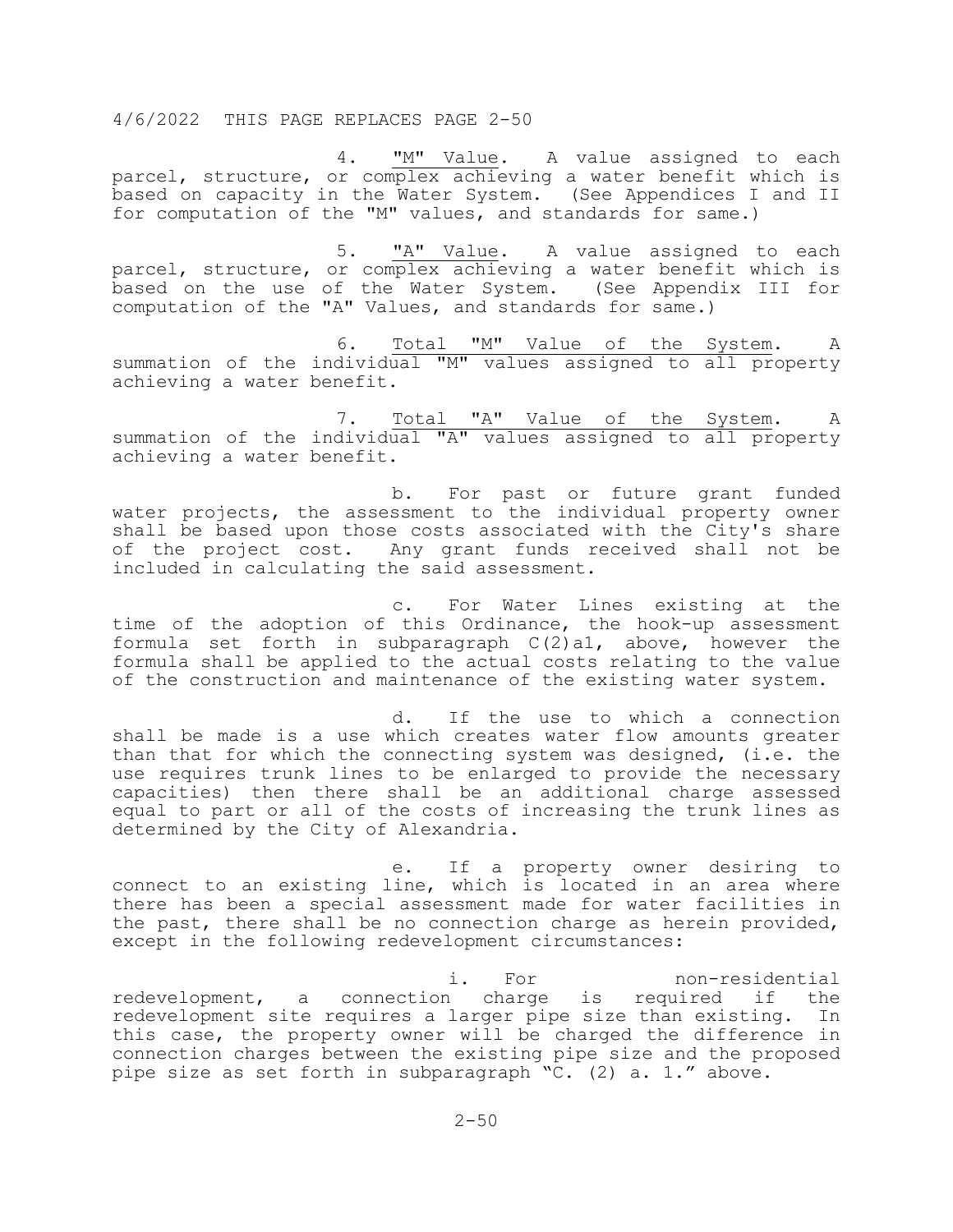ii. For residential development, a connection charge is required if the redeveloped site will result in a net increase in density from the time the initial special assessments were made. In this case, the property owner will be charged connection charges as set forth in subparagraph "C. (2) a. 1." above for the increase density.

> Source: Ord. 647-2nd Series Effective Date: 10/26/09

 f. In the event that a property located adjacent to water lines contains no structure thereon to provide for water facilities, the assessment as herein provided may be delayed until such hook-up is made, however, interest shall be charged on the said connection assessment at the rate of eight percent (8%) per annum until the same is paid.

 D. Special Fund. Any sums received by the City shall be deposited or paid into a special assessment fund or account and may be accredited to the cost of water improvements.

E. Payment of Connection Charges.

 (1) Payment of the connection charges provided for in this section shall be due immediately upon the completion of the owner's connection to the water system; or

 (2) Upon written request by the owner and approval thereof by the City Council, the connection charge may be paid in equal annual installments over a period of years in the same manner provided for payment of special assessments by Minnesota Statutes Section 429.061 (except that notice of hearing shall not be required) together with interest on the unpaid balances as of January 1 of each year of said charge at a rate to be fixed by the City of Alexandria, said charge to be a lien upon the premises connected. Such request shall be made upon forms furnished by the City. After approval of such request by the Council, the City Clerk shall prepare a roll showing the amount of the connection charge extended over the equal annual installments including interest: each installment including interest being set forth separately. The payments thus provided for shall be made as all other special assessments provide for pursuant to Minnesota Statutes Chapter 429.

 F. Discontinuance of Service. Water service may be shut off and discontinued when it is determined that a sum equal to the portion of the cost of construction mains and laterals attributable to the parcel or property as determined by assessment proceedings or pursuant to the connection charges established pursuant to this ordinance have not been paid or is not in the process of being paid in regular installments.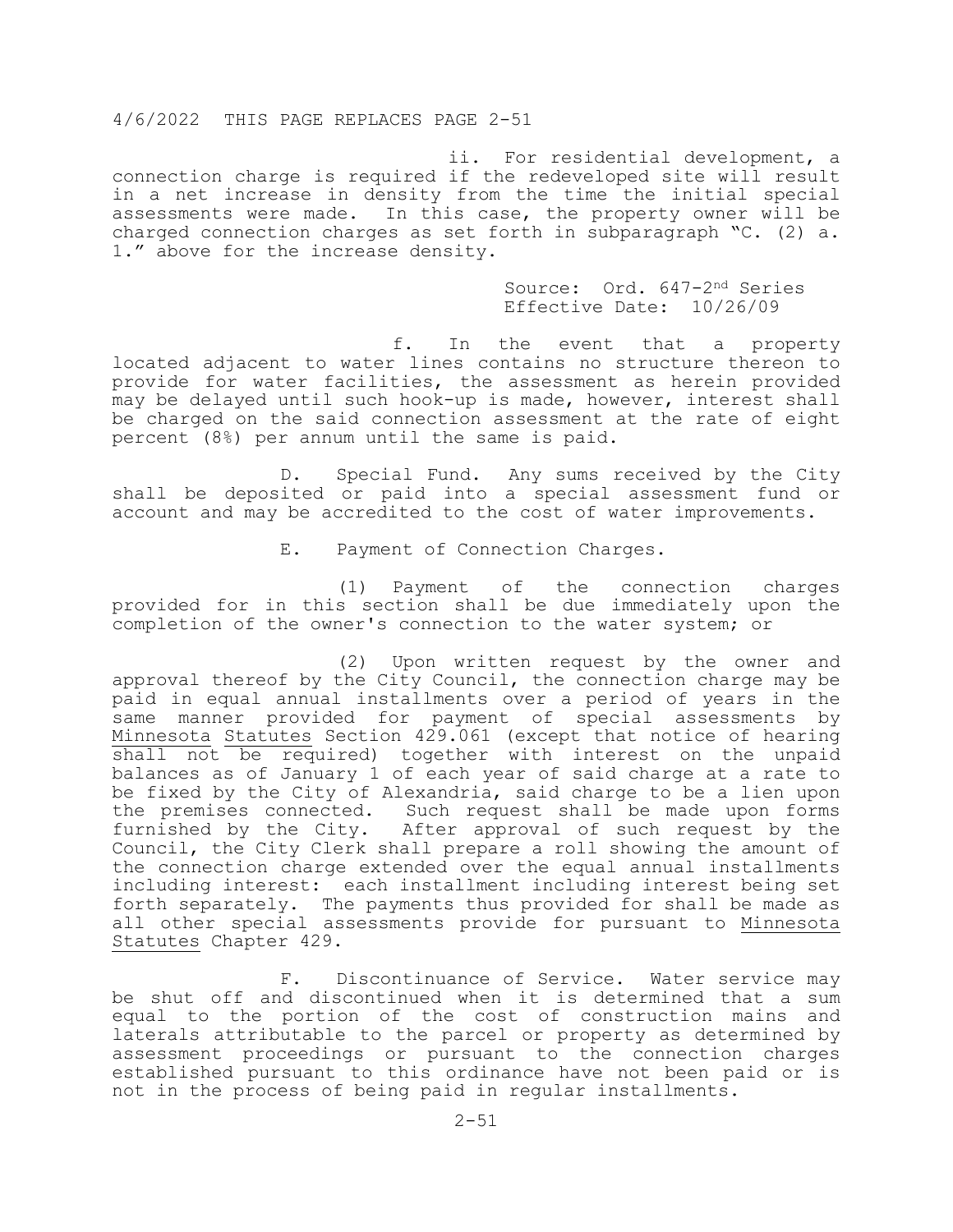Subd. 8. **Connection Charges For Redeveloped Parcels**. When parcels are redeveloped and connection is made to the sanitary sewer or water line, the connection charge shall be calculated as set forth under Section 2.73, Subd. 6 and Subd. 7, and credit shall be given to the past development based upon current values so the net connection charge shall be the difference between the connection charge calculated for the redeveloped property and the original property. (Also, see redeveloped property and the original property. Section 2.73 Subd. 6. C. (2)  $f.$  and Subd. 7. C. (2)  $e.$ ).

> Source: Ord. 647-2nd Series Effective Date: 10/26/09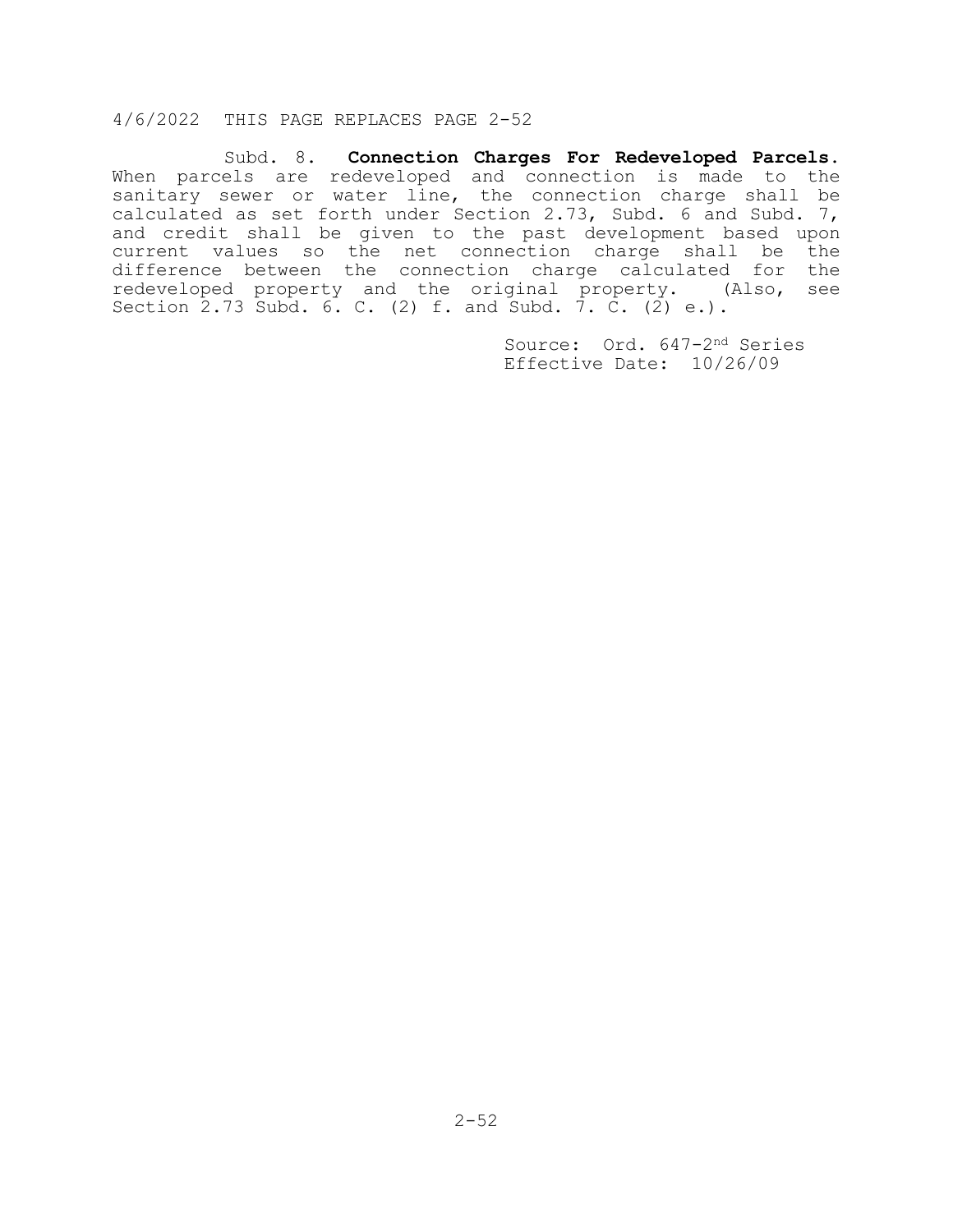#### APPENDIX I

Computation of "M" Values. The "M" value of various parcels, structures and complexes shall be computed as follows:

- A. Single family houses, mobile homes and townhouses shall each have a value of  $(1.0)$ ;
- B. Condominiums,, duplex units and apartments shall each have a value of 0.8;
- C. Other buildings and structures shall be assigned a value of 1.0 for each 100,000 gallons of flow which is estimated they will use, and commercial and industrial building units shall be assigned a minimum value of 1.0;
- D. A developed or platted lot equals a value of one (1.0);
- E. A developed lot with metes and bounds description below current minimum lot size for building permit purpose equals a value of one  $(1.0)$ ;
- F. Two or more lots with a single dwelling constructed upon same in a manner that would preclude further subdivision, equals a value of one  $(1.0)$ ;
- G. Two or more dwelling units on a lot of record or metes and bounds description which normally could not be subdivided equals a value of one (1.0) for each dwelling unit;
- H. Undeveloped buildable lot with metes and bounds description that is less than ten acres in area equals a value of one  $(1.0)$ ;
- I. Undeveloped buildable lot of record equals a value of one  $(1.0)$ ;
- J. A lot which cannot qualify for a building permit under current regulations will not be assessed.
- K. A lot under joint ownership will be assessed to the owner in accordance with percentage owned. (Physical development shall be the judging criteria not owner's stated intent.)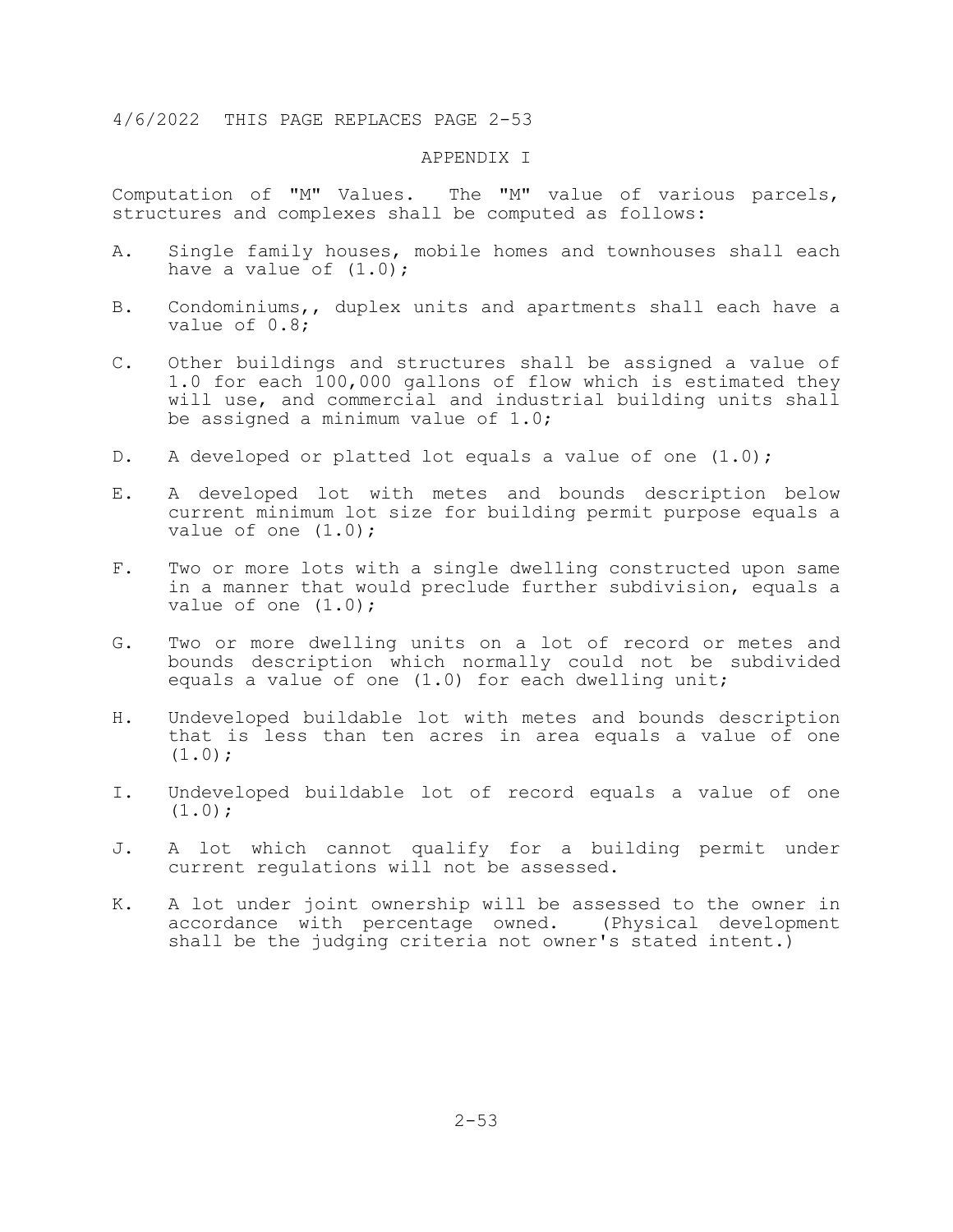## APPENDIX II

The following table is a listing of standards used in assigning the "M" value for various commercial, public, and Institutional facilities:

| FACILITY                                           | PARAMETER           | "M" VALUE    |
|----------------------------------------------------|---------------------|--------------|
| Animal Clinic                                      |                     |              |
| Animal holding areas                               | 17 f. u.            | 1            |
| Animal runs                                        | 34 f. u.            | $\mathbf 1$  |
| Archery (6ft./lane)                                | 6 lanes             | $1\,$        |
| Arenas (bleachers 18 in./person)                   | 110 seats           | $1\,$        |
| Auditoriums (sq. ft./person)                       | 110 seats           | $\mathbf{1}$ |
| Automobile Service                                 |                     |              |
| Fast service (less than 4 hrs./car) 2 Service bays |                     | $\mathbf 1$  |
| Major service (more than 4 hrs./car)               | 14 employees        | $\mathbf{1}$ |
| Car Dealership (charge for office,                 |                     |              |
| retail, etc. at established rates)                 |                     |              |
| Fast Service                                       |                     |              |
| (# service bays x 30%)                             | 2 service bays      | 1            |
| Major Service                                      |                     |              |
| (# service bays @ 70% x 1                          |                     |              |
| employee/service bay)                              | 14 employees        | 1            |
| Ballroom (exclude dance floor)                     |                     |              |
| Facility without liquor service                    | 825 sq. ft.         | 1            |
| Facility with liquor service                       | 590 sq. ft.         | $\mathbf 1$  |
| Bank (exclude cash vault)                          | 2400 sq. ft.        | $\mathbf 1$  |
| Banquet Room (15 sq. ft./person)                   |                     |              |
| Food catered                                       | 2060 sq. ft.        | 1            |
| Food catered with dishwashing                      | 1180 sq. ft.        | $1\,$        |
| Food catered with liquor                           | 1028 sq. ft.        | $\mathbf 1$  |
| Food preparation and dishwashing                   | 825 sq. ft.         | $1\,$        |
| Food catered w/dishwashing & liquor                | 750 sq. ft.         | $\mathbf 1$  |
| Food preparation,                                  |                     |              |
| dishwashing w/liquor                               | 590 sq. ft.         | 1            |
| Barber                                             | 4 chairs            | $\mathbf 1$  |
| Batting cages (6 ft./lane)                         | 6 lanes             | $\mathbf 1$  |
| Beauty Salon                                       | 4 cutting           | $1\,$        |
| Bible camp                                         | 5 campers (persons) | $\mathbf 1$  |
| Bingo Hall (used only for bingo)                   | 110 seats           | $\mathbf 1$  |
| Boarding House                                     | 5 beds              | 1            |
| Body Shop (major service - more than               |                     |              |
| 4 hours/car, no vehicle washing)                   | 14 employees        | T            |
| Bowling Alleys                                     | 3 alleys            | $\mathbf 1$  |
| Cabins, modern (rental units &                     |                     |              |
| part of a resort)                                  | Each                | 0.65         |
| Campground with central bath                       |                     |              |
| facilities                                         | Each site           | 0.5          |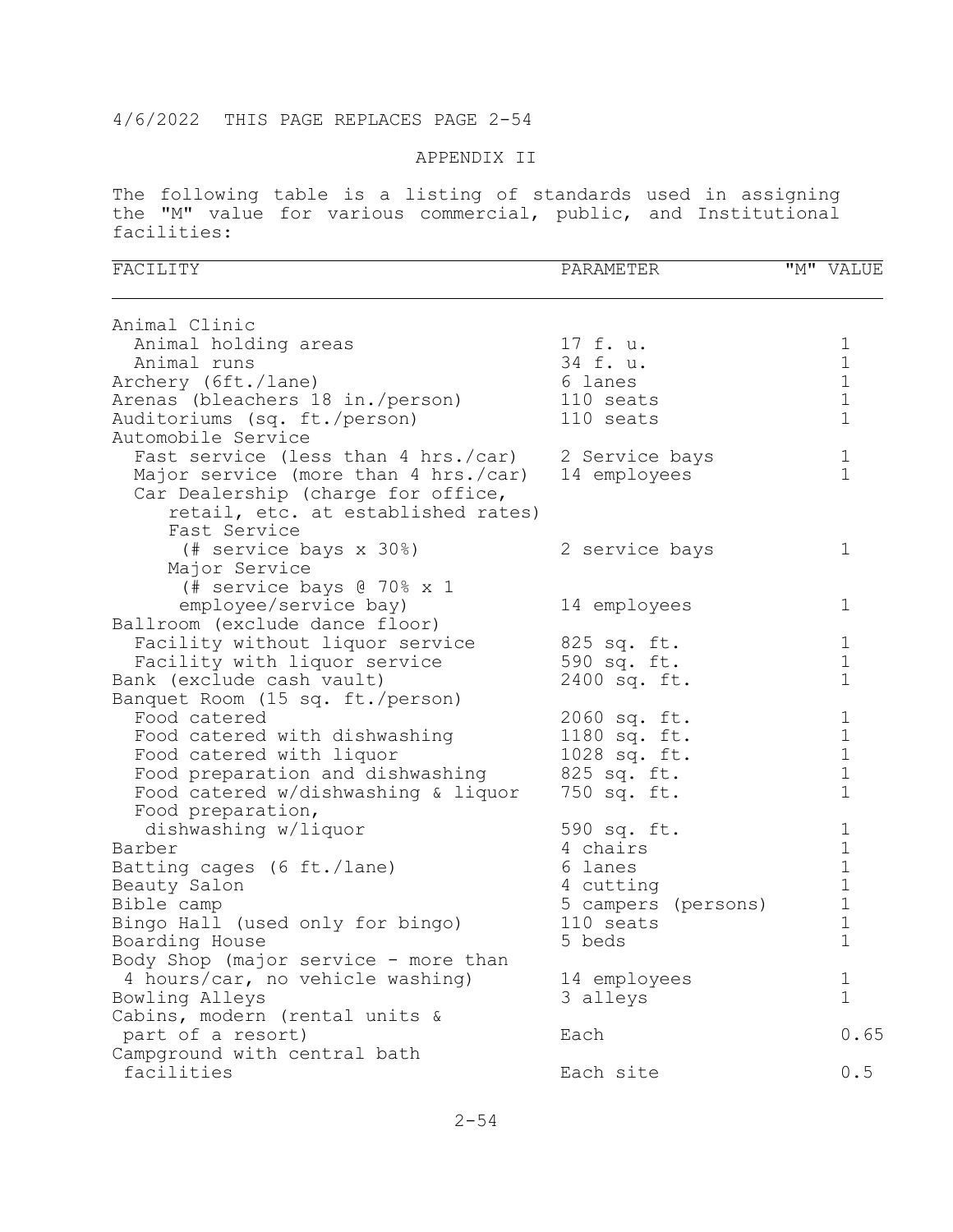| Car wash                                      | Each           | 30            |
|-----------------------------------------------|----------------|---------------|
| Car wash (self-service)                       | 1 stall        | 3             |
| Churches                                      | 250 seats      | $\mathbf 1$   |
| Club house shower head                        | Each           | $\mathbbm{1}$ |
| Cocktail lounge                               | 25 seats       | $\mathbf 1$   |
| Dry cleaners (retail)                         | 3000 sq. ft.   | $\mathbf 1$   |
| Elderly Housing                               | 3 people       | $\mathbf 1$   |
| (# of one bdrm. units x 1.5 people/unit)      |                |               |
| +(# of two bdrm. units x 2.0 people/unit)     |                |               |
| $\sqrt{\text{total}}$ # of people / 3 people) |                |               |
| Exercise Area/Gym                             | 700 sq. ft.    | 1             |
| No Showers                                    | 2060 sq. ft.   | $\mathbf 1$   |
| Funeral Home (viewing area only)              | 770 sq. ft.    | $\mathbf 1$   |
| Game Room (billiards, video &                 |                |               |
| pinball games)                                |                |               |
| With bar                                      | 590 sq. ft.    | 1             |
| Without bar                                   | 2060 sq. ft.   | $1\,$         |
| General Office Building                       | 2400 sq. ft.   | $\mathbf 1$   |
| Golf Course (If showers - use locker          |                |               |
| room criteria)                                |                |               |
| 18 hole (280 golfers/day x 2.5                |                |               |
| gal./golfer)                                  |                |               |
| $274$ gal.                                    | $274$ gal.     | 1             |
| Par $3$ (168 golfers/day x 2.5                |                |               |
| gal./golfer)                                  |                |               |
| $274$ gal.                                    | 274 gal.       | ı             |
| Country Club (private)                        |                |               |
| dining room (evenings & weekends)             | 15 seats       | 1             |
| bar & grill (bar & grill separate)            |                |               |
| bar                                           | 23 seats       | 1             |
| grill                                         | 15 seats       | 1             |
| bar & grill (bar & grill combined)            |                |               |
| $(168$ or 280 golfers x 9 gal./person)        |                |               |
| $274$ gal.                                    | $274$ gal.     | ı             |
| Greenhouse                                    |                |               |
| Area not open to public                       | 15,000 sq. ft. | 1             |
| Area open to public                           | 5000 sq. ft.   | 1             |
| General retail area                           | 3000 sq. ft.   | 1             |
| Group Home                                    |                |               |
| Secondary treatment                           | 5 beds         | 1             |
| (residents leaving during the day)            |                |               |
| Primary treatment                             | 3 beds         | 1             |
| (residents stay all day)                      |                |               |
| Guest rooms                                   |                |               |
| Washer/dryer                                  |                | 1             |
| No washer/dryer                               |                | 0.8           |
| No kitchen                                    |                | 0.5           |
| Handball and Racquetball Courts               | 1 court        | 2             |
| Hospitals (licensed beds or baby cribs)       | 1 bed          | 1             |
| (does not include out-patient clinic)         |                |               |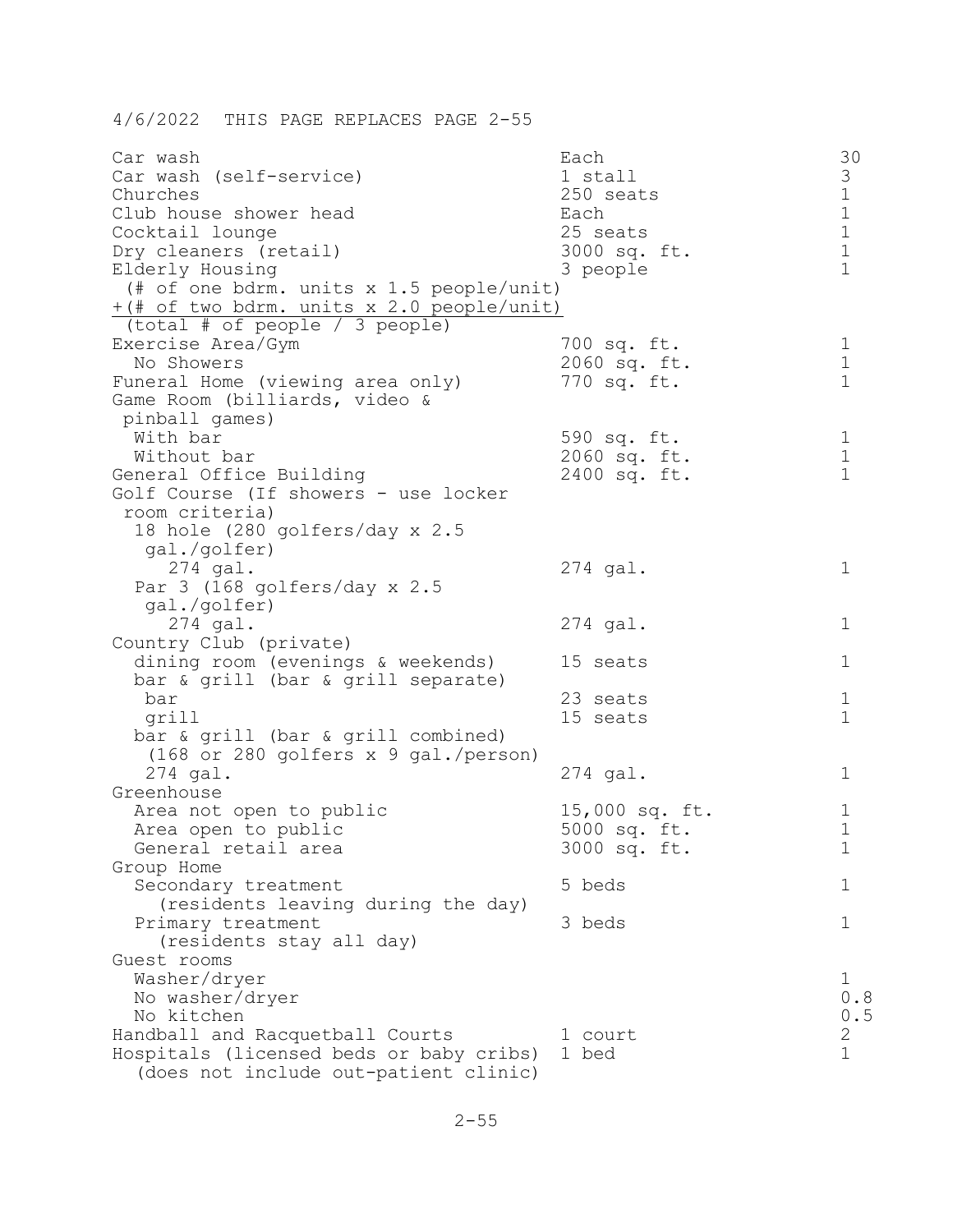| Out patient clinic (Plbg Fixture Units) 17 f.u.<br>Laundromat (requires water volume                     |                              | 1                          |
|----------------------------------------------------------------------------------------------------------|------------------------------|----------------------------|
| for cycle time, 8 cycles/day)<br>Library (subtract out book storage<br>areas, file areas - charge common | 2 machines                   | 3                          |
| plumbing fixture units)<br>(meeting rooms, board rooms, reception,                                       | 17 f.u.                      | 1                          |
| book checkout, offices)                                                                                  | 2400 sq. ft.                 | 1                          |
| Loading Dock                                                                                             | 7000 sq. ft.                 | $1\,$                      |
| Locker rooms                                                                                             | 14 lockers                   | $\mathbf 1$                |
| Meeting rooms (conference rooms)<br>Mini-Storage (storage area-no charge)                                | 1650 sq. ft.                 | $\mathbf 1$                |
| Living area                                                                                              |                              | 1                          |
| Plumbing restroom (plumbing fixtures) 17 f.u.                                                            |                              | $1\,$                      |
| Motels & Hotels (assume 2 persons/room) 2 rooms                                                          |                              | $\mathbf 1$                |
| (pools, saunas, Jacuzzis, game                                                                           |                              |                            |
| rooms, or exercise rooms exclusively                                                                     |                              |                            |
| used by guest - no charge)                                                                               |                              |                            |
| Breakfast only (complimentary)<br>Cocktail hour (complimentary)                                          | 45 seats<br>55 seats         | 1<br>$\mathbf 1$           |
| Kitchenettes                                                                                             |                              |                            |
| (#kitchenettes x 10 gal/day/274 gal)                                                                     | $274$ gal.                   | 1                          |
| Museum                                                                                                   | 2400 sq. ft.                 | $\mathbf 1$                |
| Nursing Home                                                                                             | 3 beds                       | $\mathbf 1$                |
| Office                                                                                                   |                              |                            |
| General Office                                                                                           | 2400 sq. ft.                 | $\mathbf 1$                |
| (deduct mechanical rooms, elevator                                                                       |                              |                            |
| shafts, stairwells, restroom and                                                                         |                              |                            |
| storage areas, or 10%)                                                                                   |                              |                            |
| Dental, Doctors                                                                                          | see hospital                 |                            |
| Recreation Vehicle campground                                                                            |                              |                            |
| (with individual sewer hookups)                                                                          | Each hookup                  | 0.65                       |
| Recording/Filming Studios                                                                                | 7000 sq. ft.                 | 1                          |
| Resorts (with housekeeping)                                                                              | Each unit                    | 0.65                       |
| Restaurant (drive-in)<br>Restaurant (fast food)                                                          | 9 parking spaces<br>22 seats | $\mathbf 1$<br>$\mathbf 1$ |
| (disposable paper plates, glasses,                                                                       |                              |                            |
| and silverware)                                                                                          |                              |                            |
| Restaurant (full service)                                                                                | 12 seats                     | 1                          |
| (washable silverware, glasses,                                                                           |                              |                            |
| & dishes)                                                                                                |                              |                            |
| Restaurant (with cocktail lounge)                                                                        | 9 seats                      | 1                          |
| Retail Stores                                                                                            | 3000 sq. ft.                 | $\mathbf{1}$               |
| (deduct mechanical rooms, elevator                                                                       |                              |                            |
| shafts, stairwells, restrooms and                                                                        |                              |                            |
| unfinished storage areas, or 10%)                                                                        |                              |                            |
| Rifle Ranges (handgun ranges)                                                                            |                              |                            |
| $(6 \text{ ft.}/\text{lane})$                                                                            | 6 lanes                      | 1                          |
| Roller Rink (skating area)                                                                               | 825 sq. ft.                  | $\mathbf 1$                |
| Rooming Houses (no food service)                                                                         | 7 beds                       | $\mathbf{1}$               |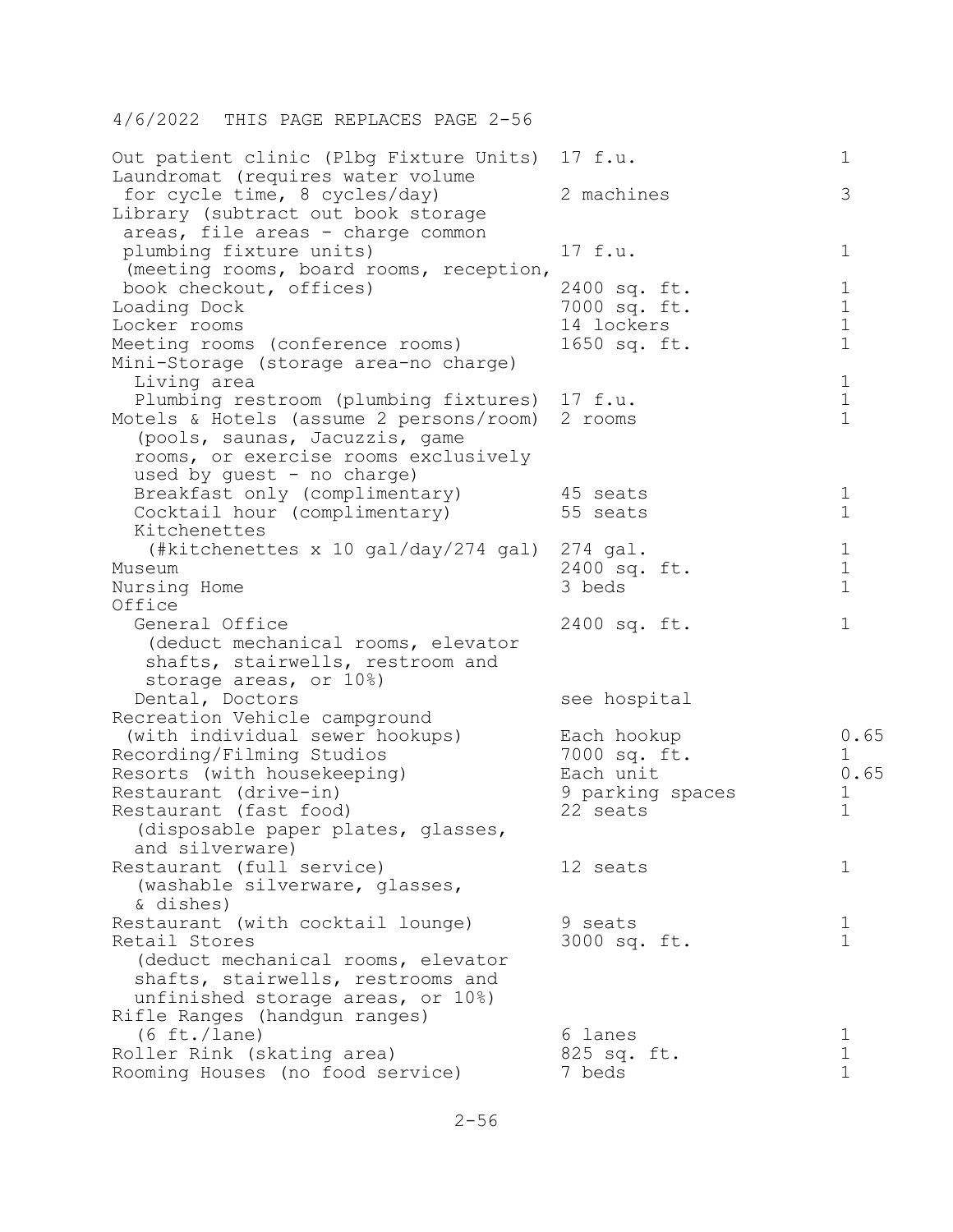| 4/6/2022 THIS PAGE REPLACES PAGE 2-57                                                                                       |                                               |                                 |
|-----------------------------------------------------------------------------------------------------------------------------|-----------------------------------------------|---------------------------------|
| RV Dumping Station<br>(not in association with campgrounds)                                                                 |                                               | 1                               |
| Schools (Sunday) (30 sq. ft./student)<br>Schools (elementary) (15 gal/student)<br>$(30 \text{ sq. ft./student})$            | 55 students<br>20 students                    | 1<br>$\mathbf 1$                |
| Schools (College, TVI)<br>$(30 \text{ sq. ft./student})$<br>Lecture Halls (15 sq. ft./student)<br>Labs (50 sq. ft./student) | 18 students<br>18 students<br>18 students     | 1<br>$\mathbf 1$<br>$1\,$       |
| Dorm rooms (on/off campus students)<br>Schools (preschool)                                                                  | 5 students                                    | $\mathbf 1$                     |
| Nursery (licensed enrollment)<br>Church (nursery - during worship                                                           | 14 students                                   | $\mathbf{1}$                    |
| services only) (30 sq. ft./child)<br>Nursery (health clubs, bowling                                                         | 55 children                                   | 1                               |
| alleys, etc.)<br>Schools (secondary)<br>(30 sq. ft./student) (20 gal.student)                                               | 2400 sq. ft.<br>15 students                   | 1<br>$\mathbf 1$                |
| Lab (50 sq. ft./student)<br>Service Station                                                                                 | 14 students                                   | 1                               |
| Gas pumping only<br>Gas pumping with service center<br>Gas pumping with service center &                                    | 2 service bays<br>2 service bays              | 1<br>$\overline{2}$             |
| car wash<br>Swimming pools (public) (pool area)<br>Tanning rooms                                                            | 2 service bays<br>27 swimmers<br>3000 sq. ft. | 8<br>$\mathbf 1$<br>$\mathbf 1$ |
| Tennis Courts (public shower<br>facilities)                                                                                 | 1 court                                       | $\mathbf{2}$                    |
| Theater<br>Theater (drive-in) (parking spaces)                                                                              | 75 seats<br>55 spaces                         | $\mathbf 1$<br>$\mathbf 1$      |
| Trailer park (or campground with<br>central bathhouse)                                                                      | each site                                     | 0.5                             |
| Trailer park (or campground with                                                                                            | each site                                     | 0.35                            |
| flush toilets and no showers)<br>Vehicle Garage                                                                             |                                               |                                 |
| Employees stationed in garage<br>Vehicle drivers (per day)<br>Vehicle washing (# vehicles/day                               | 14 employees<br>28 drivers                    | Ŧ<br>1                          |
| x qpm x minutes/vehicle) 274 gal.<br>Vet Clinic (see Animal Clinic)                                                         | $274$ gal.                                    | 1                               |
| Warehouses (assembly areas)<br>Office/Warehouse (speculative)                                                               | 14 employees                                  | 1                               |
| Minimum 30% Office<br>Maximum 70% Warehouse<br>Whirlpool (doctors office/clinic,                                            | 2400 sq. ft.<br>7000 sq. ft.                  | 1<br>$\mathbf 1$                |
| therapy) $(\# gal/fill \times 8 fills/day)$<br>$274$ gal.                                                                   | $274$ gal.                                    | 1                               |
| Yard Storage Buildings (ex: lumber<br>storage) (customer pickup, no<br>permanent employees)                                 | 15,000 sq. ft.                                | 1                               |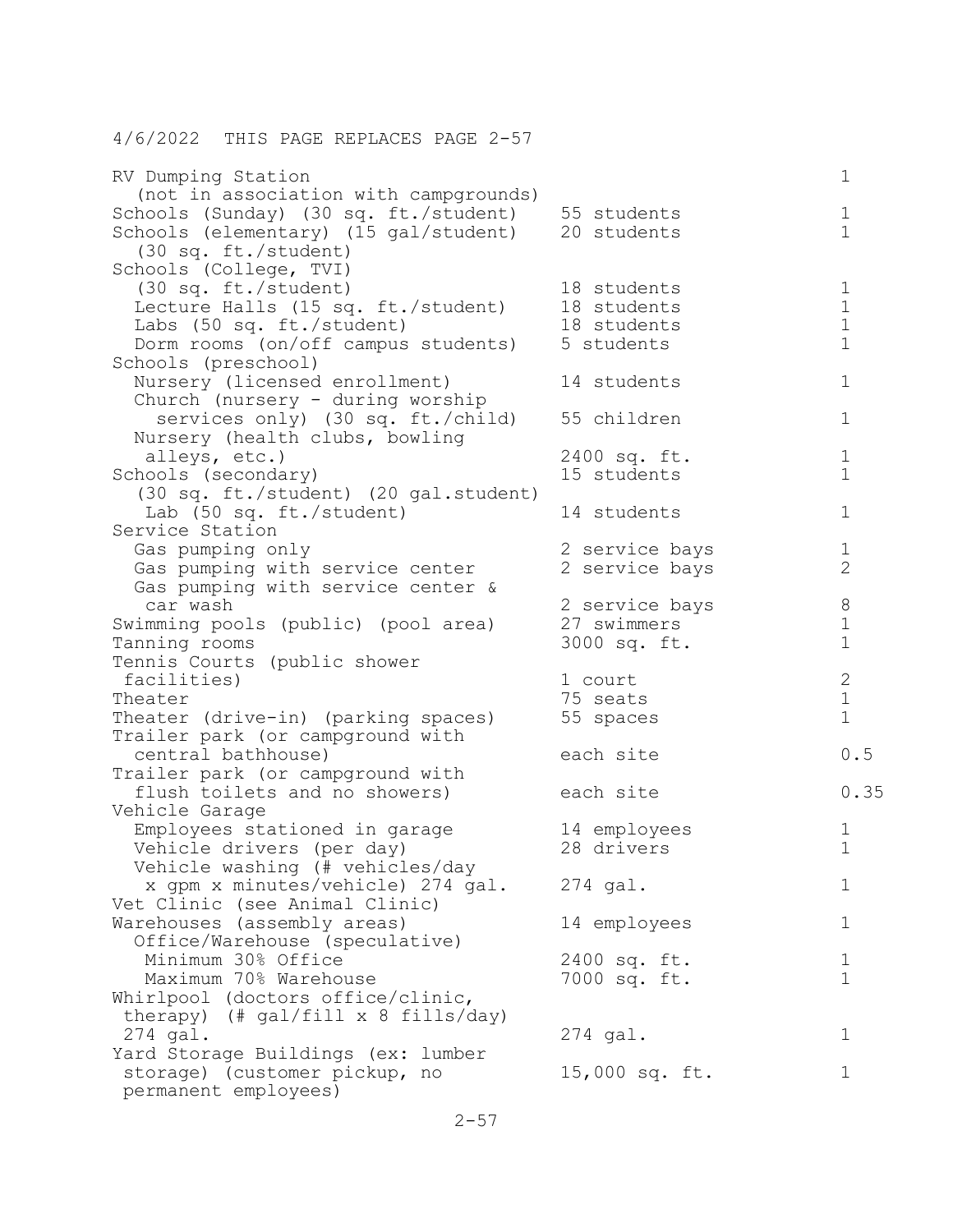## APPENDIX III

Each parcel, structure or complex shall be assigned a pipe size based on the use of the Water System.

Computation of the "A" Values: The "A" value shall be computed using the relationship between flow and pipe size and is as follows:

| ASSIGNED WATER SERVICE PIPE SIZE           | "A"<br>VALUE |
|--------------------------------------------|--------------|
| $3/4$ "<br>$1$ $\mathbf{u}$<br>$1 \t1/4$ " | 1.3<br>1.5   |
| $1 \t1/2$ "                                | 1.8          |
| 2"                                         | 2.0          |
| 3"                                         | 2.2          |
| 4"                                         | 2.5          |
| 6"                                         | 2.7          |
| $8$ "                                      | 3            |
| 10"                                        | 3.2          |

| DWELLING            | PARAMETER | $" \wedge"$<br>VALUE |  |
|---------------------|-----------|----------------------|--|
|                     |           |                      |  |
| Apartment           | Each Unit | .08                  |  |
| Condominium         | Each Unit | .08                  |  |
| Duplex              | Each Unit | .08                  |  |
| Mobile Home         | Each Site | 1.0                  |  |
| Single Family House | Each      | 1.0                  |  |
| Townhouse           | Each Unit | 0.8                  |  |

 Source: Ord. 583-2nd Series Effective Date: 5/8/06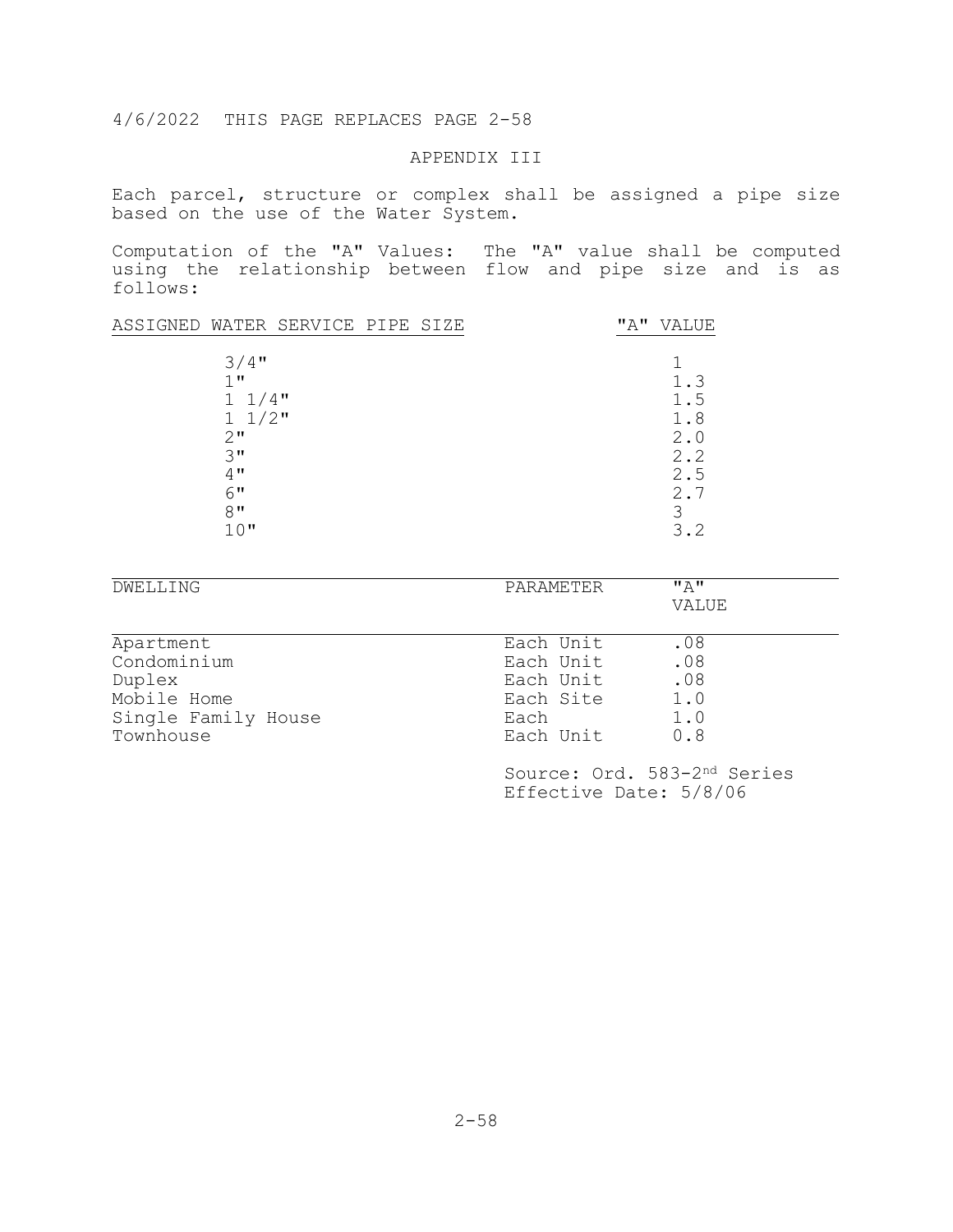### Section 2.74. **Storm Water Drainage Utility.**

Subd. 1. **Establishment.** Pursuant to Minnesota Statues, Section 444.075, the City establishes a Storm Water Drainage Utility, and authorizes the imposition of just and reasonable charges for the use and availability of storm drainage facilities. The Storm Water Drainage Utility operations shall be a part of the Public Works Department.

 Subd. 2. **Findings and Determination.** In the exercise of its governmental authority and in order to promote the public health, safety, convenience and general welfare, the City has constructed, operated and maintained a storm water drainage system. This Ordinance is adopted in the further exercise of such authority and for the same purposes. The system, as constructed heretofore, has been financed and paid for through the imposition of special assessments and ad valorem taxes. It is necessary and desirable to provide an additional method of recovering some or all of the future costs of improving, establishing, enlarging, replacing, repairing, maintaining and operating the system through<br>the imposition of charges as provided in this ordinance. In the imposition of charges as provided in this ordinance. imposing charges, it is necessary to establish a methodology that<br>undertakes to make charges just and equitable. Taking into undertakes to make charges just and equitable. account the status of completion of the system, past methods of recovering system costs, the topography of the City and other relevant factors, it is determined to be just and equitable to assign responsibility for some or all of the future costs of improving, establishing, enlarging, replacing, repairing, maintaining and operating the system on the basis of the expected storm water runoff from the various parcels of land within the City during a standard rainfall event.

 Subd. 3. **Storm Drainage Utility Fund.** There is hereby created a Storm Water Drainage Utility Fund into which all charges, when collected, and all monies received from the sale of any related facilities or equipment or any byproducts shall be placed. Such monies shall be used first to pay the normal, reasonable and current costs of operating and maintaining the facilities.

## Subd. 4. **Definitions.**

 A. Utility Factor. The utility factor is defined as the ratio of runoff volume, in inches, for a particular land use, to the runoff volume, in inches for an average single-family residential property, assuming a 2-inch rainfall and Natural Resources Conversation Services (NRCS) "Type B" soil conditions.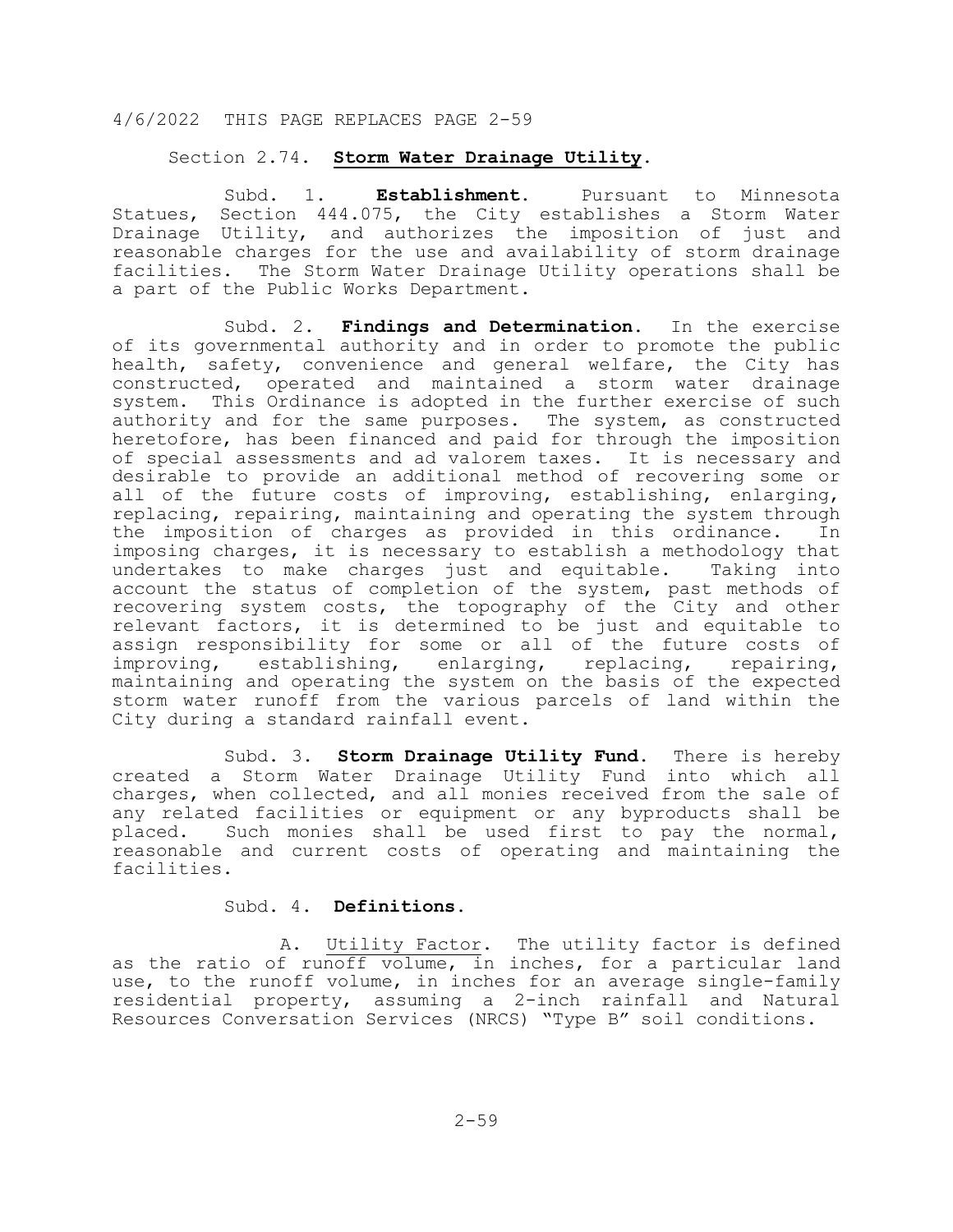B. Storm Water Utility Fee. The Storm Water Utility Fee is defined as the annual charge developed for each parcel of land. The Stormwater Management Committee will review the fee every three years and make a recommendation to the City Council regarding the adjustment of fees. Fee adjustment recommendations shall be based on the projected revenue required to fund the activities described in Subdivision 4.C. of this section.

> Source: Ord. 729-2nd Series Effective Date: 07/27/15

 C. Monthly Utility Revenue. The utility revenue is the estimated monthly expenditures for planning and inventories, capital expenditures, personnel and equipment and operation of the Storm Water Utility, in accordance with established City of Alexandria policy.

 Subd. 5. **Storm Water Utility Factors.** The Storm Water Utility fee shall be determined by first determining the percentage of total runoff in Alexandria which is attributed to single-family residential property. The fee per acre for singlefamily residential is computed by computing the product for the runoff percentage and the Storm Water Utility Revenue, divided by the estimated total acres of single-family residential land use in the City of Alexandria. The fee for residences zoned as 'Multi-Family Condominium' shall be set at a flat rate to unify the charge. The per acre fee for all other individual parcels shall<br>be defined as the product of the single-family residential peracre fee, the appropriate utility factor and the total acreage of the parcel. Single-family residential parcels shall be assessed on a per household basis.

The utility factors for various land uses are shown in the following table:

|                |                             | Utility           |
|----------------|-----------------------------|-------------------|
| Classification | Land Use                    | Factor            |
|                | Residential                 | 1.00              |
|                | Multi-family                | 2.72              |
|                | Apartments/Condos/Townhomes | 2.72              |
| 4              | Commercial                  | 4.23              |
|                | Industrial                  | 3.30              |
| 6              | Institutional               | $\overline{3.30}$ |
|                | Public/Quasi Public         | 4.23              |
| 8              | Airport/Fairground          | 3.30              |
| 9              | Parks/Open Space/Cemeteries | 0.25              |
| 10             | Road Right-of-Way           | <b>EXEMPT</b>     |
| 11             | Lakes/Streams/Wetlands      | <b>EXEMPT</b>     |
| 12             | Agricultural/Vacant         | <b>EXEMPT</b>     |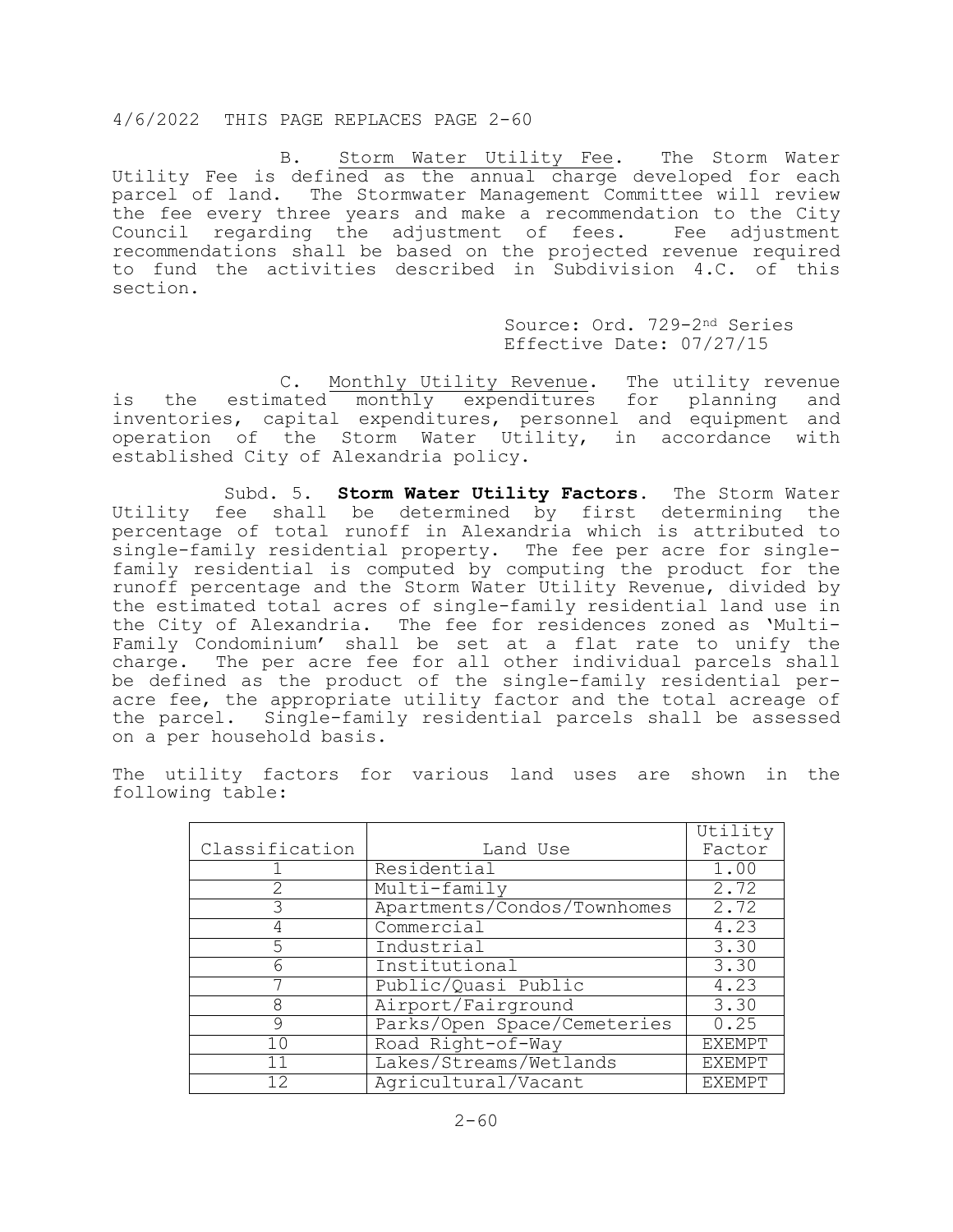Subd. 6. **Other Land Uses.** Other land uses not listed in the foregoing table shall be classified by the City Administrator by assigning them to classes most nearly like the listed uses, from the standpoint of runoff volume for the standard rainfall event. An appeal of such classifications from the determination of the City Administrator may be made to the City Council.

> Source: Ord. 534-2nd Series Effective Date: 4/12/04

#### Subd. 7. **Adjustment of Charges.**

A. The City Council authorizes the City Administrator to adjust charges for parcels based upon land use data supplied by staff or affected property owners which demonstrates a runoff volume for a standard rainfall event or other circumstances substantially different from factors being used for such parcels. Such adjustments for storm water drainage charges shall not be made retroactively. For those parcels one acre or greater in size, the credit adjustment system is:

- A. No retention  $0\%$  credit<br>B. 50% to 75% pervious surface  $25\%$  credit
- B. 50% to 75% pervious surface
- C. 50% to 75% pervious surface 37.5% credit
- and pond/wetland areas
- D. 75% to 100% pervious surface 37.5% credit
- E. Retention facility designed 37.5% credit for a 10-year storm event

B. Adjustments to Previously Granted Credits. Properties which received credits according to the credit schedule as adopted in Ordinance No. 549, 2<sup>nd Series, and effective</sup> 2/14/05, will have their credit reduced by 50% over a five-year period beginning on January 1, 2016. The annual reductions will be spread evenly over the five-year period.

> Source: Ord. 729-2nd Series Effective Date: 07/27/15

Subd. 8. **Exemptions.** The following land uses are exempt from the storm water management fee:

- A. Public Road Right-of-Way
- B. Lakes
- C. Wetlands
- D. Agricultural
- E. Vacant